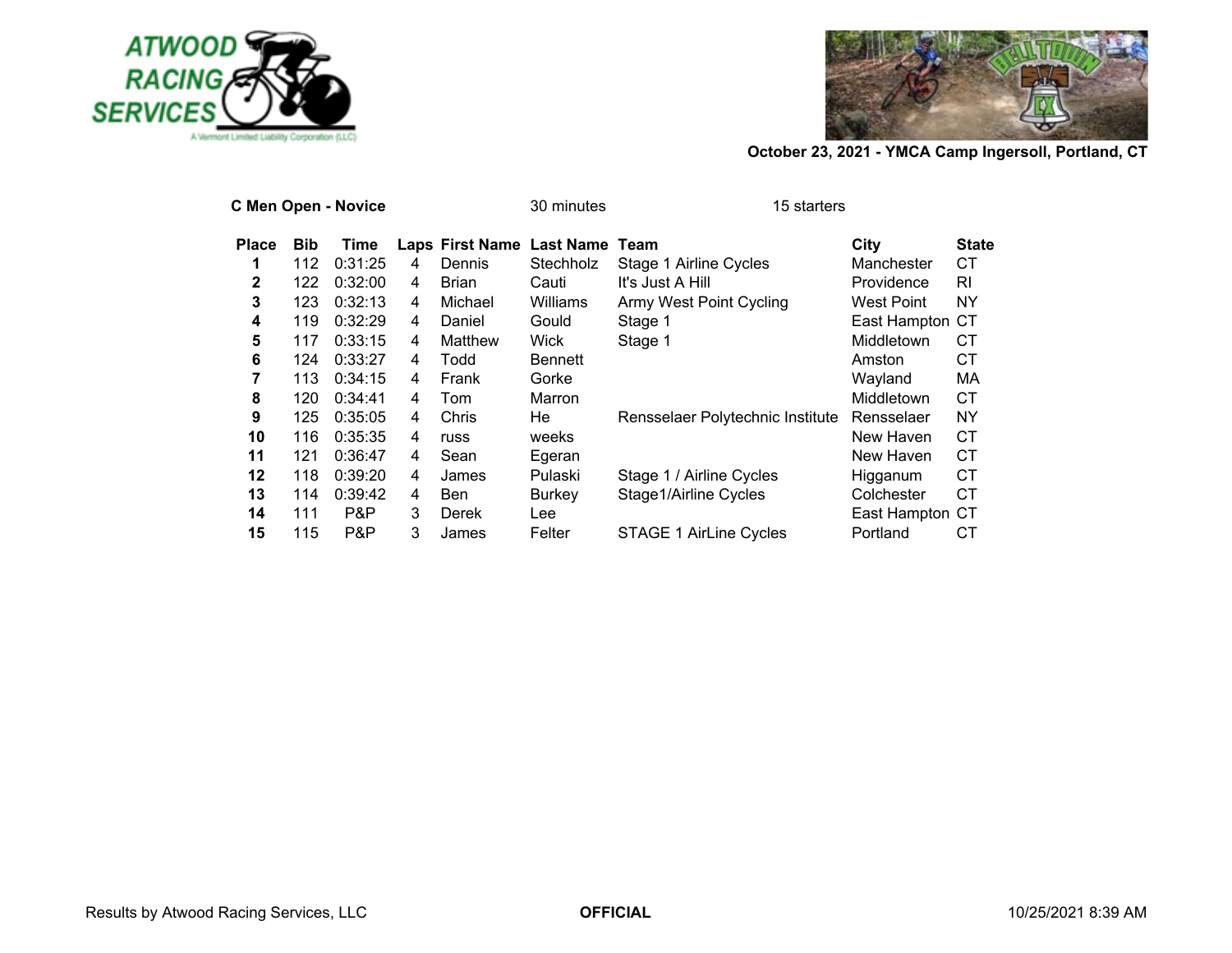



# **C Men Open - Novice Lap Report**

| <b>Bib First</b> | Last          | <u>Lap 1</u> |                |       |                |        | Rank Lap 2 Rank Delta Lap 3 Rank |                       |        | Delta Lap 4 | <b>Rank</b> | <b>Delta</b> |
|------------------|---------------|--------------|----------------|-------|----------------|--------|----------------------------------|-----------------------|--------|-------------|-------------|--------------|
| 112 Dennis       | Stechholz     | 7:36         | $\overline{2}$ | 7:52  | 1              | (0:16) | 8:02                             | $\mathbf{2}^{\prime}$ | (0:10) | 7:55        | 1           | 0:07         |
| 122 Brian        | Cauti         | 7:32         | 1              | 8:19  | 5              | (0:46) | 8:12                             | 3                     | 0:06   | 7:57        | 3           | 0:15         |
| 123 Michael      | Williams      | 7:50         | 4              | 8:14  | 3              | (0:24) | 8:13                             | $\overline{4}$        | 0:01   | 7:56        | 2           | 0:17         |
| 119 Daniel       | Gould         | 8:14         | $\overline{7}$ | 8:07  | $\overline{2}$ | 0:07   | 8:00                             | $\mathbf{1}$          | 0:07   | 8:08        | 4           | (0:08)       |
| 117 Matthew Wick |               | 7:58         | 5              | 8:18  | 4              | (0:20) | 8:37                             | 6                     | (0:19) | 8:22        | 5           | 0:15         |
| 124 Todd         | Bennett       | 7:49         | 3              | 8:34  | 6              | (0:45) | 8:27                             | 5                     | 0:07   | 8:37        | 7           | (0:10)       |
| 113 Frank        | Gorke         | 8:15         | 8              | 8:39  | 8              | (0:24) | 8:47                             | 8                     | (0:08) | 8:34        | 6           | 0:14         |
| $120$ Tom        | Marron        | 8:07         | 6              | 9:10  | 10             | (1:03) | 8:43                             | $\overline{7}$        | 0:27   | 8:40        | 8           | 0:03         |
| 125 Chris        | He            | 8:43         | 12             | 8:42  | 9              | 0:01   | 8:56                             | 9                     | (0:14) | 8:44        | 9           | 0:13         |
| 116 russ         | weeks         | 8:24         | 9              | 8:38  | 7              | (0:14) | 9:08                             | 10                    | (0:30) | 9:24        | 10          | (0:16)       |
| 121 Sean         | Egeran        | 8:41         | 10             | 9:23  | 11             | (0:41) | 9:17                             | 11                    | 0:06   | 9:26        | 11          | (0:09)       |
| 118 James        | Pulaski       | 8:42         | 11             | 10:02 | 13             | (1:20) | 10:38                            | 14                    | (0:36) | 9:58        | 12          | 0:40         |
| 114 Ben          | <b>Burkey</b> | 9:39         | 14             | 9:43  | 12             |        | $(0:04)$ 10:20                   | 12                    | (0:37) | 10:00       | 13          | 0:21         |
| 111 Derek        | Lee           | 9:53         | 15             | 10:49 | 15             |        | $(0:56)$ 10:22                   | 13                    | 0:27   |             |             |              |
| 115 James        | Felter        | 9:39         | 13             | 10:40 | 14             |        | $(1:01)$ 11:05                   | 15                    | (0:25) |             |             |              |
|                  |               |              |                |       |                |        |                                  |                       |        |             |             |              |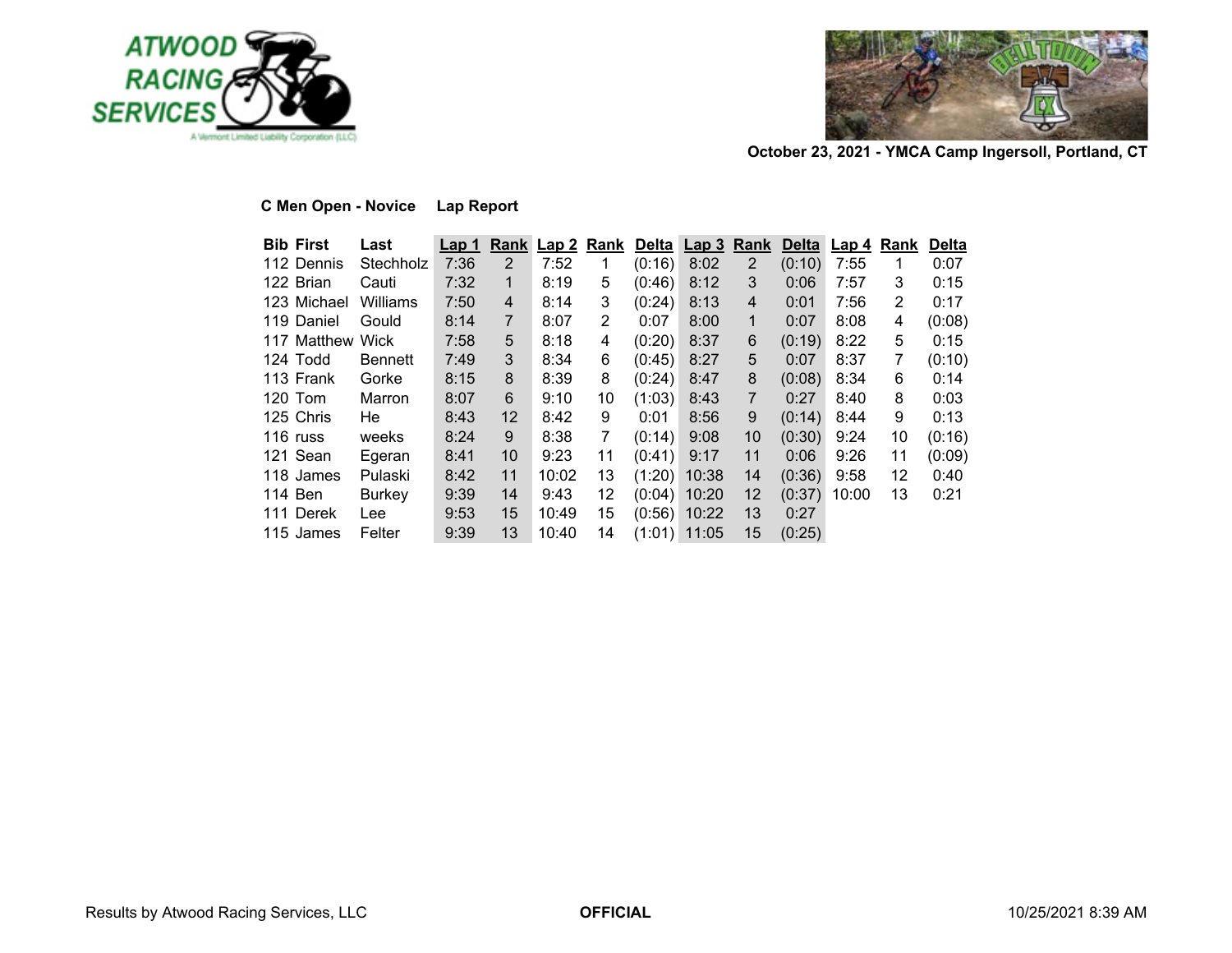



| 55+ C Men |                          | 30 minutes                          |          | l starters |                   | Lap Report                                         |  |  |  |        |
|-----------|--------------------------|-------------------------------------|----------|------------|-------------------|----------------------------------------------------|--|--|--|--------|
| Place Bib |                          | Time Laps First Name Last Name Team |          |            | Citv              | State Lap 1 Rank Lap 2 Rank Delta Lap 3 Rank Delta |  |  |  |        |
|           | 130  0:33:46  3  Michael |                                     | Klucznik |            | East Hampton_CT__ |                                                    |  |  |  | (0:01) |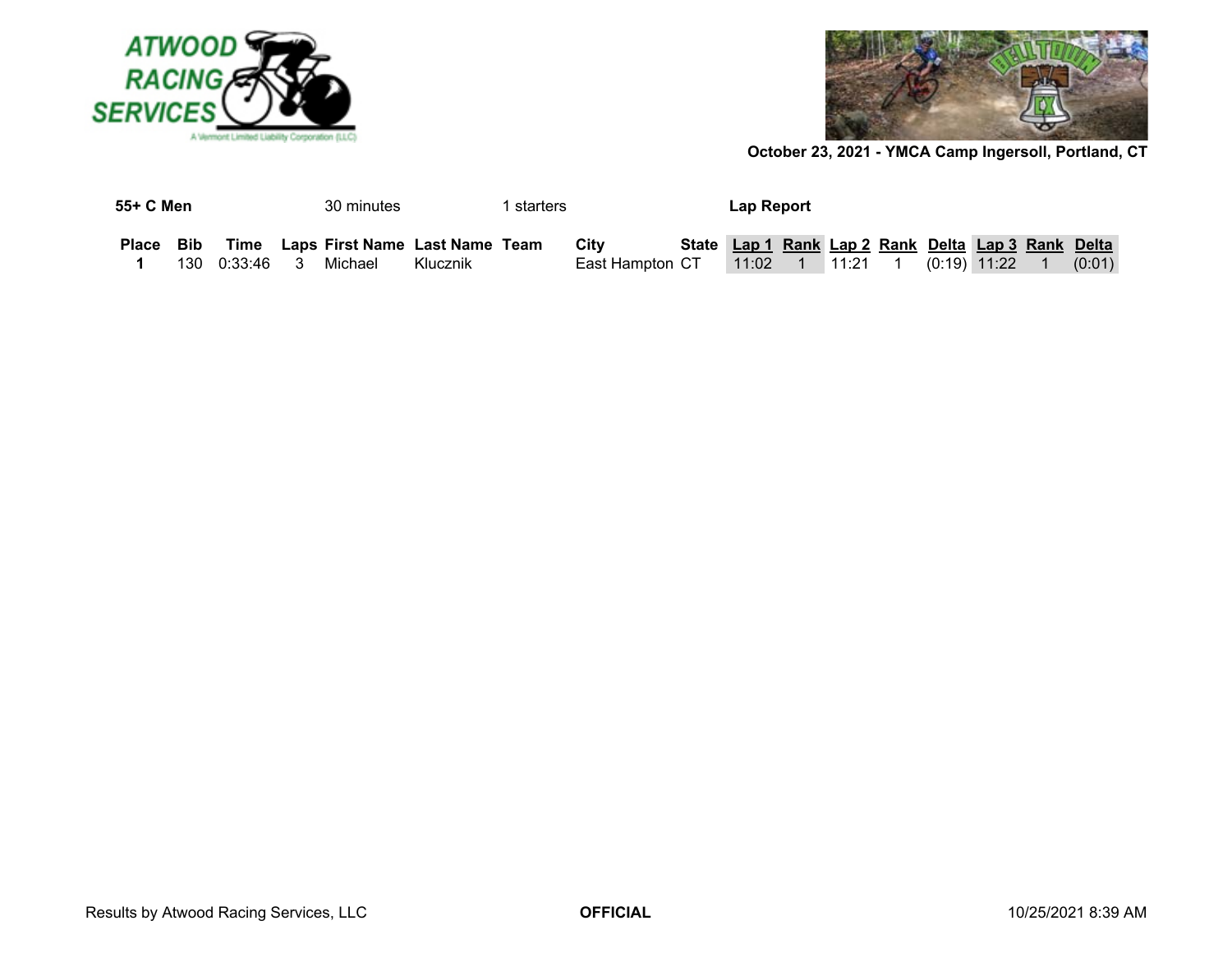



|              |            | <b>Military &amp; First Responders</b> |   |                                | 30 minutes | 6 starters                      |                  |              |
|--------------|------------|----------------------------------------|---|--------------------------------|------------|---------------------------------|------------------|--------------|
| <b>Place</b> | <b>Bib</b> | Time                                   |   | Laps First Name Last Name Team |            |                                 | City             | <b>State</b> |
| 1            | 132        | 0:29:38                                | 4 | Brvan                          | Haas       | Go Army Beat Navy (and Marines) | Southbury        | <b>CT</b>    |
| 2            | 131        | 0:32:29                                | 4 | Eliiah                         | Bova       |                                 | Mansfield        | СT           |
| 3            | 133.       | 0:32:54                                | 4 | Morgan                         | Rueckert   | <b>CCAP TEAM ERRACE</b>         | West Hartford CT |              |
| 4            | 137        | 0:33:03                                | 4 | Devin                          | Kelly      |                                 | <b>Bolton</b>    | CТ           |
| 5            | 136        | lapped                                 | 3 | Peter                          | Lvnch      | Laurel Bicycle Club             | Salem            | CТ           |
| 6            | 135        | lapped                                 |   | John                           | O'Brien    | Stage 1/Airline Cycling         | Middletown       | CТ           |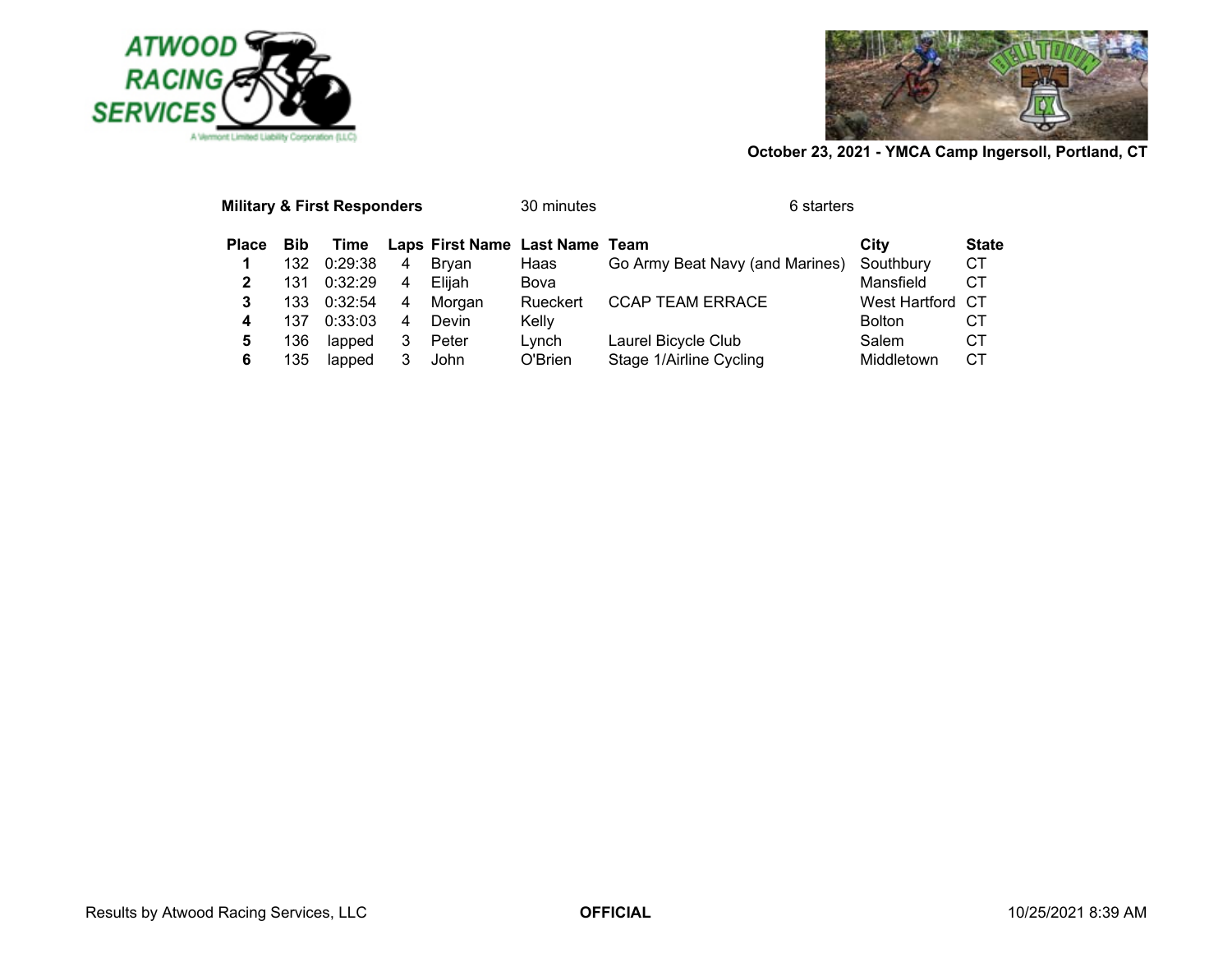



# **Military & First Responders Lap Report**

| <b>Bib First Last</b> |                                                                         |  |  | Lap 1 Rank Lap 2 Rank Delta Lap 3 Rank Delta Lap 4 Rank Delta |  |  |  |
|-----------------------|-------------------------------------------------------------------------|--|--|---------------------------------------------------------------|--|--|--|
|                       | 132 Bryan Haas 7:07  1  7:22  1  (0:14) 7:30  1  (0:09) 7:39  2  (0:09) |  |  |                                                               |  |  |  |
|                       | 131 Elijah Bova 7:42 2 9:45 4 (2:03) 7:31 2 2:14 7:31 1 (0:01)          |  |  |                                                               |  |  |  |
|                       | 133 Morgan Rueckert 7:45 4 8:22 2 (0:38) 8:21 3 0:01 8:26 4 (0:05)      |  |  |                                                               |  |  |  |
|                       | 137 Devin Kelly 7:44 3 8:34 3 (0:50) 8:27 4 0:07 8:18 3 0:09            |  |  |                                                               |  |  |  |
|                       | 136 Peter Lynch 11:28 5 11:41 5 (0:13) 11:17 5 0:24                     |  |  |                                                               |  |  |  |
|                       | 135 John O'Brien 12:04 6 14:16 6 (2:12) 12:09 6 2:07                    |  |  |                                                               |  |  |  |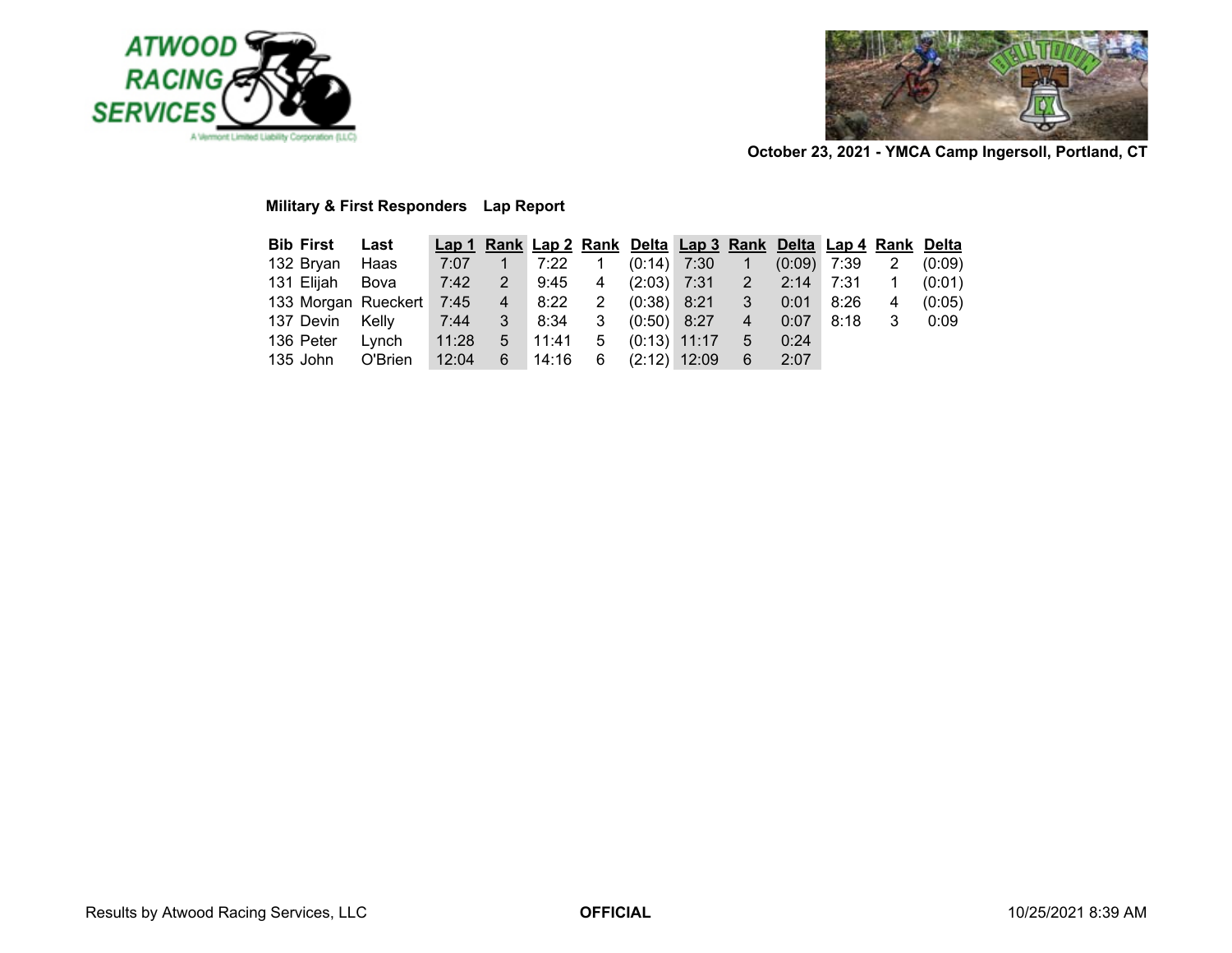



| <b>Clydesdales</b> |     |             |   | 30 minutes                          |        | 4 starters                    |           |              |
|--------------------|-----|-------------|---|-------------------------------------|--------|-------------------------------|-----------|--------------|
| Place Bib          |     |             |   | Time Laps First Name Last Name Team |        |                               | City      | <b>State</b> |
| 1                  |     | 141 0:31:38 |   | 4 Johnny                            | Morin  | Joe's Garage Easthampton MA   |           |              |
| $\mathbf{2}$       |     | 142 0:35:35 | 4 | David                               | Joslin | Airline Cycles Glastonbury CT |           |              |
|                    |     | 143 0:36:11 | 4 | Kvle                                | Reese  | True Cyclery Durham           |           | CT.          |
| <b>DNF</b>         | 144 |             |   | Christopher Scanlon                 |        |                               | Cambridge | MA           |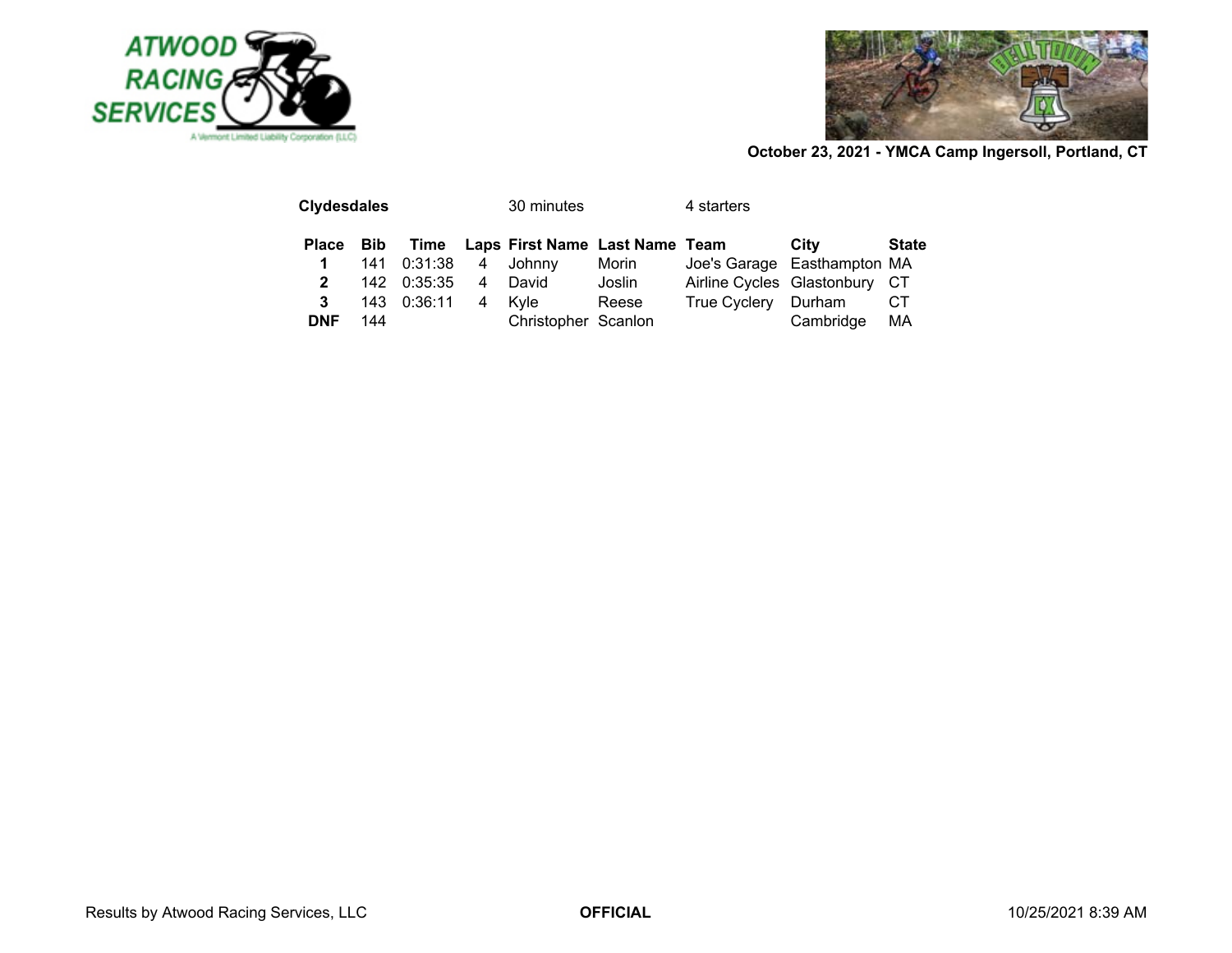



| <b>Clydesdales</b>            |        | Lap Report |                |       |                      |               |                                                               |                |        |      |   |        |
|-------------------------------|--------|------------|----------------|-------|----------------------|---------------|---------------------------------------------------------------|----------------|--------|------|---|--------|
| <b>Bib First</b>              | Last   |            |                |       |                      |               | Lap 1 Rank Lap 2 Rank Delta Lap 3 Rank Delta Lap 4 Rank Delta |                |        |      |   |        |
| 141 Johnny                    | Morin  | 7:36       |                | 8:03  |                      | $(0:27)$ 7:55 |                                                               |                | 0:08   | 8:04 |   | (0:09) |
| 142 David                     | Joslin | 8:27       |                | 8:57  | $\mathbf{2}^{\circ}$ | $(0:30)$ 9:02 |                                                               | $\overline{2}$ | (0:05) | 9:09 | 2 | (0:07) |
| 143 Kyle                      | Reese  | 8:28       | 3              | 9:01  | 3                    | $(0:33)$ 9:22 |                                                               | 3              | (0:21) | 9:20 | 3 | 0:03   |
| 144 Christopher Scanlon 10:11 |        |            | $\overline{4}$ | 11:24 | 4                    | (1:12)        |                                                               |                |        |      |   |        |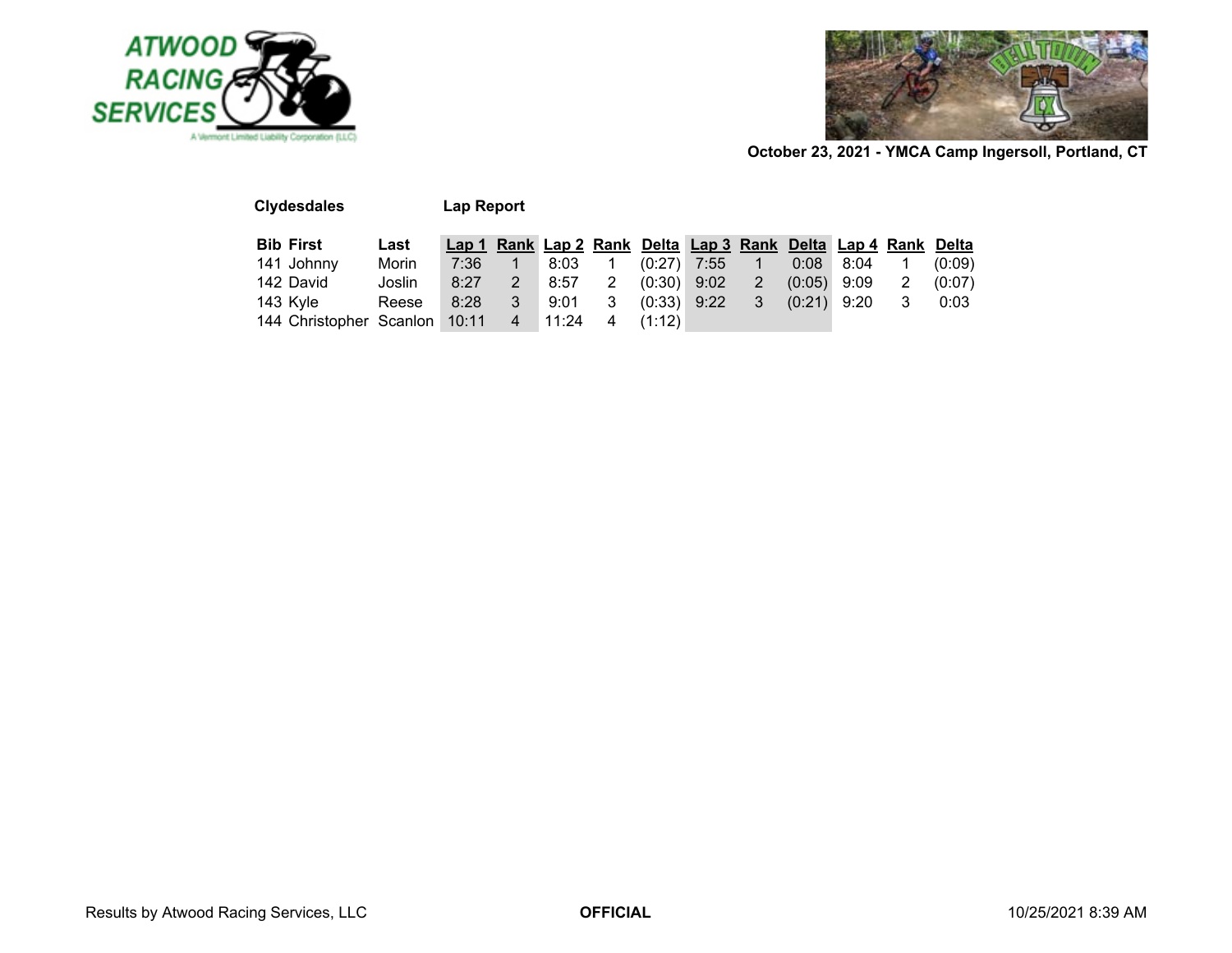



| Kids 6 - 8 Open |     |             |   | 20 minutes |                                     | 4 starters               |                 |    | Lap Report                        |                |       |        |
|-----------------|-----|-------------|---|------------|-------------------------------------|--------------------------|-----------------|----|-----------------------------------|----------------|-------|--------|
| <b>Place</b>    | Bib |             |   |            | Time Laps First Name Last Name Team |                          | City            |    | State Lap 1 Rank Lap 2 Rank Delta |                |       |        |
|                 |     | 150 0:27:00 | 2 | William    | Rav                                 |                          | Weston          | СT | 13:09                             |                | 13:51 | (0:42) |
|                 |     | 148 0:27:23 | 2 | Sully      | Pulaski                             | Stage 1 / Airline Cycles | Higganum        | СT | 13:09                             |                | 14:14 | (1:04) |
|                 | 149 | P&P         |   | Quinn      | Gould                               | Stage 1                  | East Hampton CT |    | 14:50                             | 3              |       |        |
|                 | 147 | P&P         |   | Hugh       | Felter                              | STAGE 1 AirLine Cycles   | Portland        | CТ | 15:48                             | $\overline{4}$ |       |        |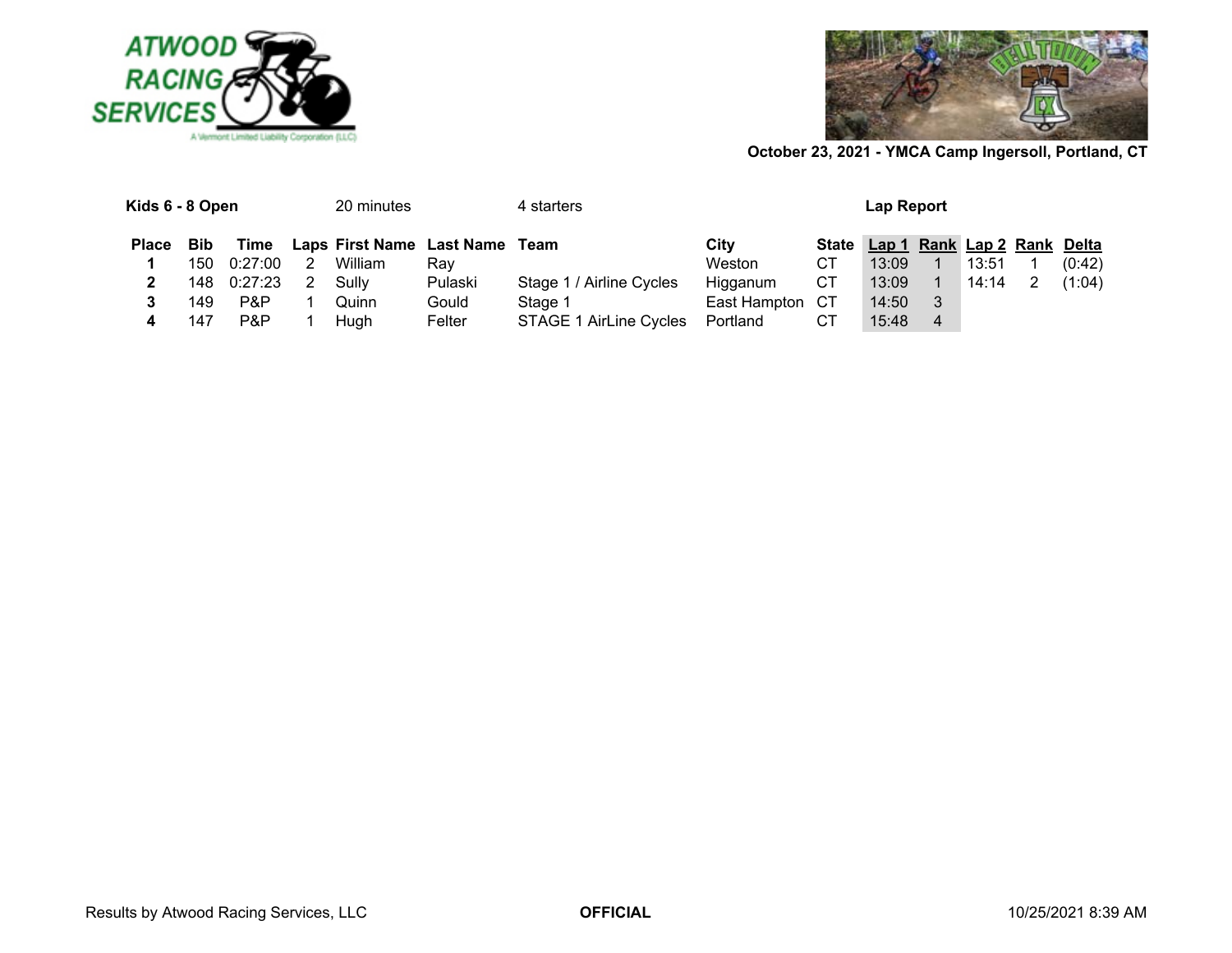

Kids 9-11 Open 20 minutes 7 starters



| <b>Lap Report</b> |
|-------------------|
|                   |

| <b>Place</b> | <b>Bib</b> | Time    |   | Laps First Name Last Name Team |          |                                           | Citv           |    | State Lap 1 Rank Lap 2 Rank Delta |   |       |   |        |
|--------------|------------|---------|---|--------------------------------|----------|-------------------------------------------|----------------|----|-----------------------------------|---|-------|---|--------|
|              | 151        | 0:17:17 | 2 | Hudson                         | Nablo    | Stage 1 Muddy Mayhem                      | Haddam Neck CT |    | 8:27                              |   | 8:50  |   | (0:22) |
|              | 154        | 0:19:48 | 2 | Orson                          | Felter   | STAGE 1 AirLine Cycles                    | Portland       | CТ | 9:36                              | 2 | 10:12 | 2 | (0:36) |
|              | 153        | 0:22:15 |   | Vinh                           | Tran     | CCAP Farmington Valley Youth Cycling Team | Avon           | СT | 10:43                             |   | 11:33 | 4 | (0:50) |
| 4            | 156        | 0:22:41 | 2 | Charles                        | Nablo    | Stage 1 Muddy Mayhem                      | Haddam Neck CT |    | 11:21                             | 4 | 11:20 | 3 | 0:01   |
|              | 152        | 0:25:07 |   | Levi                           |          | Stochlinski Stage 1 / Airline Cycling     | Middletown     | CТ | 12:14                             | 5 | 12:53 | 5 | (0:39) |
| 6            | 155        | 0:26:09 | 2 | Oliver                         |          | Stochlinski Stage 1/ Airline Cycles       | Middletown     | СT | 12:53                             |   | 13:16 | 6 | (0:23) |
|              | 157        | 0:27:21 |   | Trent                          | Comstock | Team YCI                                  | Middletown     | CТ | 12:34                             | 6 | 14:47 |   | (2:14) |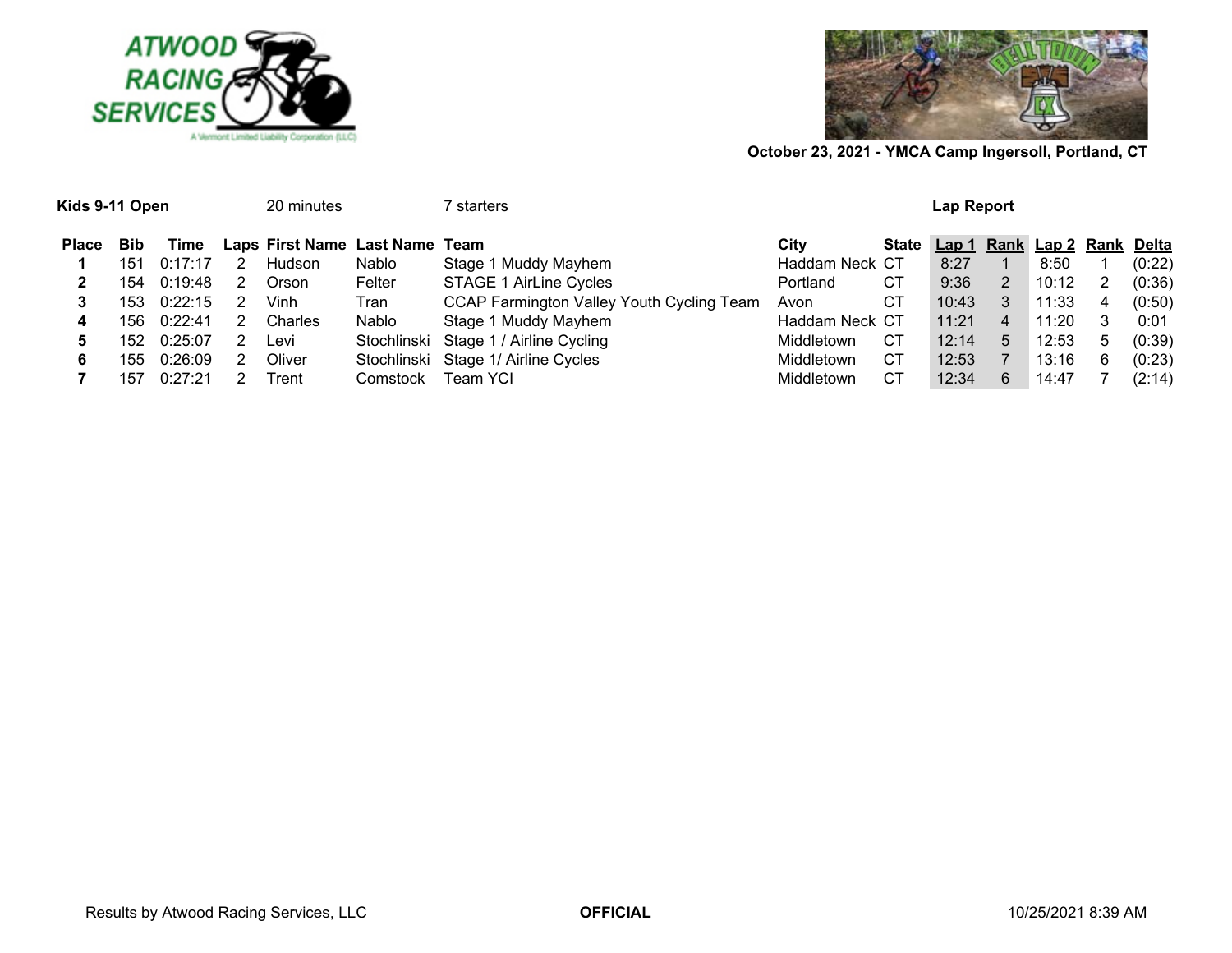



| Boys 12-14   |            |         |    | 25 minutes      |                       | 14 starters                                      |                   |              |
|--------------|------------|---------|----|-----------------|-----------------------|--------------------------------------------------|-------------------|--------------|
| <b>Place</b> | <b>Bib</b> | Time    |    | Laps First Name | <b>Last Name Team</b> |                                                  | City              | <b>State</b> |
|              | 162        | 0:33:41 | 4  | Stephen         | Savino IV             | CCAP Farmington Valley Youth Cycling Team        | Avon              | СT           |
| $\mathbf{2}$ | 164        | 0:34:00 | 4  | Lex             | Picillo               | <b>NS Tridents</b>                               | Swampscott        | MA           |
| 3            | 167        | 0:34:18 | 4  | Jack            | Cote                  | Stage 1 Airline Cycles                           | East Hampton      | <b>CT</b>    |
| 4            | 163        | 0:35:50 | 4  | Jax             | Schmitz               | Stage 1 Cycling                                  | East Lyme         | <b>CT</b>    |
| 5            | 165        | 0:37:14 | 4  | Bao             | Tran                  | <b>CCAP Farmington Valley Youth Cycling Team</b> | Avon              | <b>CT</b>    |
| 6            | 170        | P&P     | 3  | Owen            | Lezon                 | <b>CCAP Team Horst Junior Squad</b>              | <b>Bolton</b>     | <b>CT</b>    |
|              | 171        | P&P     | 3  | Spencer         | Warner                | Northampton Cycling Club                         | Chesterfield      | MA           |
| 8            | 169        | P&P     | 3  | Tanner          | Pierce                | <b>CCAP Team Horst Junior Squad</b>              | Manchester        | <b>CT</b>    |
| 9            | 172        | P&P     | 3  | Ethan           | Lezon                 | <b>CCAP Team Horst Junior Squad</b>              | <b>Bolton</b>     | СT           |
| 10           | 174        | lapped  | 3  | <b>Brohm</b>    | Citroen               | Stage 1 Muddy Mayhem                             | South Glastonbury | <b>CT</b>    |
| 11           | 175        | lapped  | 3  | James           | Cote                  | Stage 1 Airline Cycle                            | East Hampton      | СT           |
| 12           | 178        | lapped  | 3. | Sebastian       | Orfitelli             |                                                  | <b>Bolton</b>     | СT           |
| 13           | 177        | lapped  | 3  | Riley           | Miller                |                                                  | <b>Bolton</b>     | <b>CT</b>    |
| 14           | 176        | P&P     | 2  | Worthington     | Zinkerman             | Team YCI                                         | East Hampton      | <b>CT</b>    |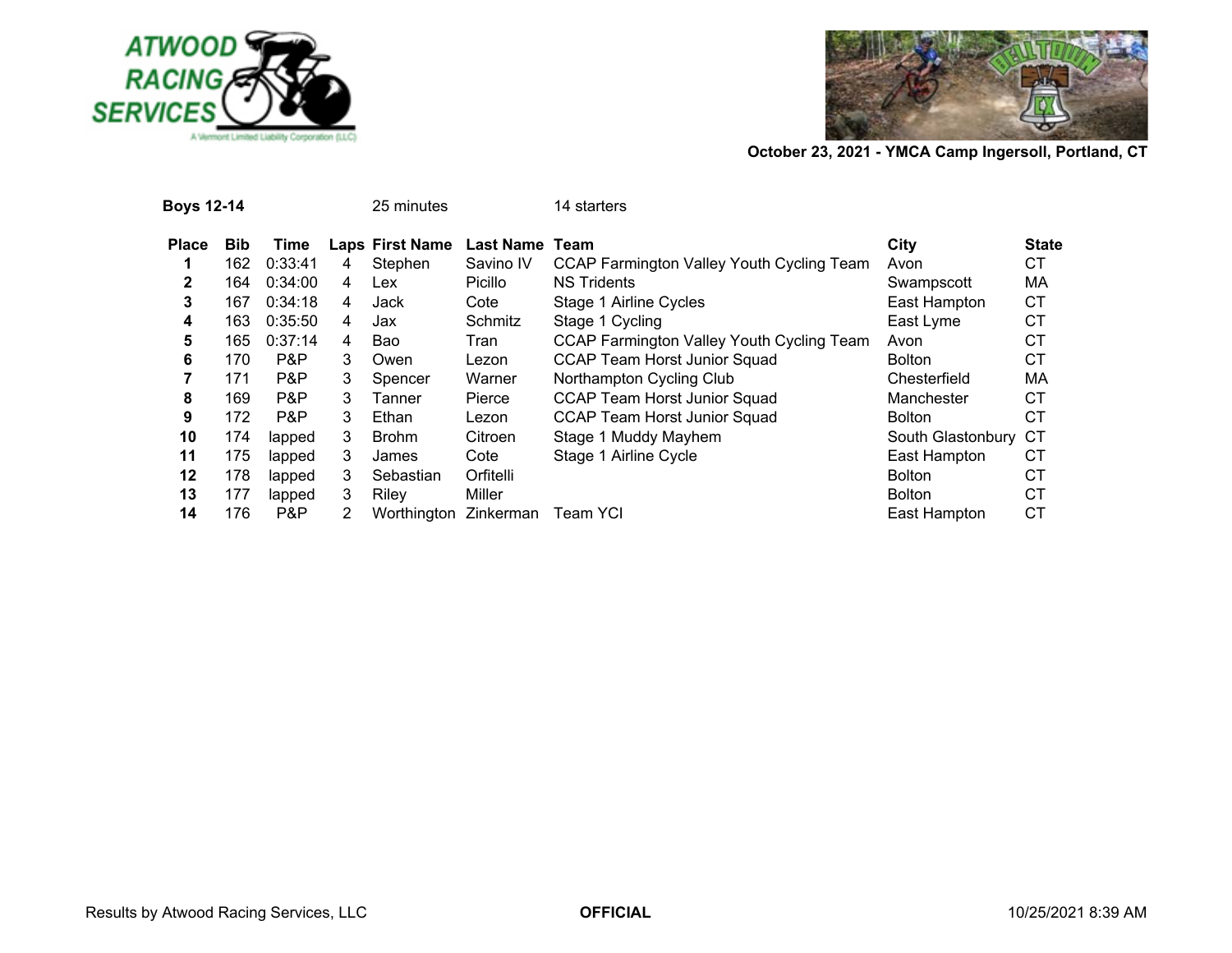



**Boys 12-14 Lap Report**

| <b>Bib First</b>          | Last      | Lap 1 |                |       |    |        | Rank Lap 2 Rank Delta Lap 3 Rank |                   | <b>Delta</b> | Lap 4 Rank |                | <b>Delta</b> |
|---------------------------|-----------|-------|----------------|-------|----|--------|----------------------------------|-------------------|--------------|------------|----------------|--------------|
| 162 Stephen               | Savino IV | 8:08  | 1              | 8:40  | 4  | (0:32) | 8:38                             | $\overline{2}$    | 0:02         | 8:16       | 1.             | 0:22         |
| 164 Lex                   | Picillo   | 8:11  | 3              | 8:28  | 1  | (0:17) | 8:40                             | 3                 | (0:13)       | 8:40       | $\overline{2}$ | 0:00         |
| 167 Jack                  | Cote      | 8:08  | $\overline{2}$ | 8:36  | 2  | (0:28) | 8:29                             | 1                 | 0:07         | 9:05       | 3              | (0:36)       |
| $163$ Jax                 | Schmitz   | 8:51  | 5              | 8:36  | 3  | 0:14   | 8:56                             | 4                 | (0:19)       | 9:26       | 4              | (0:31)       |
| 165 Bao                   | Tran      | 8:37  | 4              | 9:11  | 5  | (0:34) | 9:32                             | 5                 | (0:21)       | 9:53       | 5              | (0:21)       |
| 170 Owen                  | Lezon     | 9:29  | 6              | 9:32  | 6  | (0:03) | 9:48                             | 6                 | (0:16)       |            |                |              |
| 171 Spencer               | Warner    | 9:51  | 8              | 9:47  | 7  | 0:03   | 9:53                             | 8                 | (0:06)       |            |                |              |
| 169 Tanner                | Pierce    | 9:31  | $\overline{7}$ | 10:08 | 8  | (0:37) | 9:52                             | $\overline{7}$    | 0:15         |            |                |              |
| 172 Ethan                 | Lezon     | 10:25 | 9              | 11:11 | 9  | (0:46) | 10:54                            | 9                 | 0:18         |            |                |              |
| 174 Brohm                 | Citroen   | 11:23 | 10             | 11:58 | 10 |        | $(0:35)$ 12:03                   | 10                | (0:05)       |            |                |              |
| 175 James                 | Cote      | 11:43 | 11             | 13:04 | 11 |        | $(1:21)$ 13:14                   | 13                | (0:10)       |            |                |              |
| 178 Sebastian             | Orfitelli | 12:22 | 12             | 13:10 | 13 |        | $(0.47)$ 13:00                   | $12 \overline{ }$ | 0:09         |            |                |              |
| 177 Riley                 | Miller    | 12:50 | 13             | 13:07 | 12 |        | $(0:16)$ 12:36                   | 11                | 0:31         |            |                |              |
| 176 Worthington Zinkerman |           | 13:59 | 14             | 16:16 | 14 | (2:17) |                                  |                   |              |            |                |              |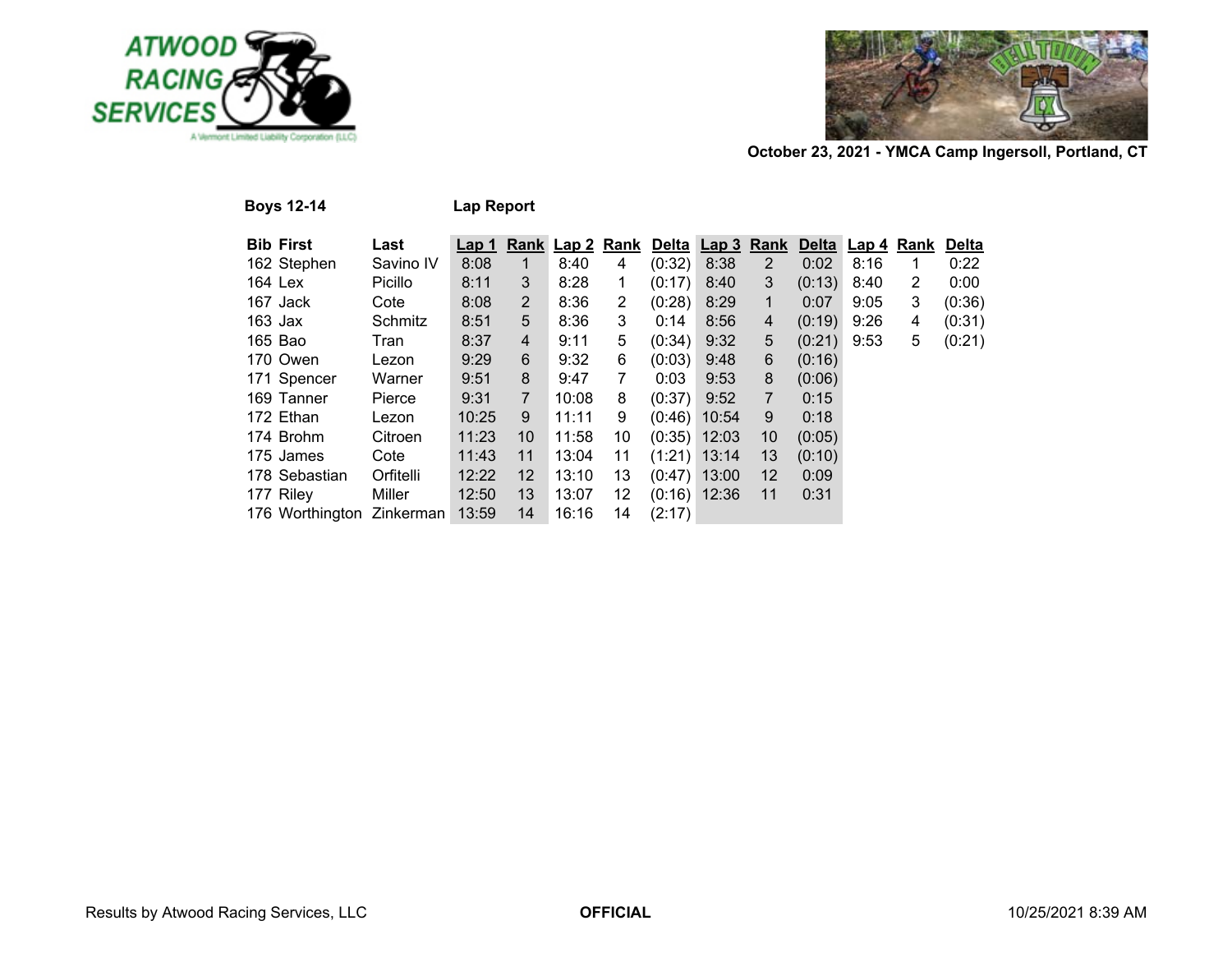



| Girls 12 -14 |                         | 25 minutes |                                               | starters             |      | Lap Report                        |         |        |  |
|--------------|-------------------------|------------|-----------------------------------------------|----------------------|------|-----------------------------------|---------|--------|--|
|              |                         |            | Place Bib Time Laps First Name Last Name Team |                      | Citv | State Lap 1 Rank Lap 2 Rank Delta |         |        |  |
|              | 179  0:29:49  2  Ellerv |            | Keoppen                                       | Team YCI Portland CT |      | $13:51$ 1                         | 15:57 1 | (2:06) |  |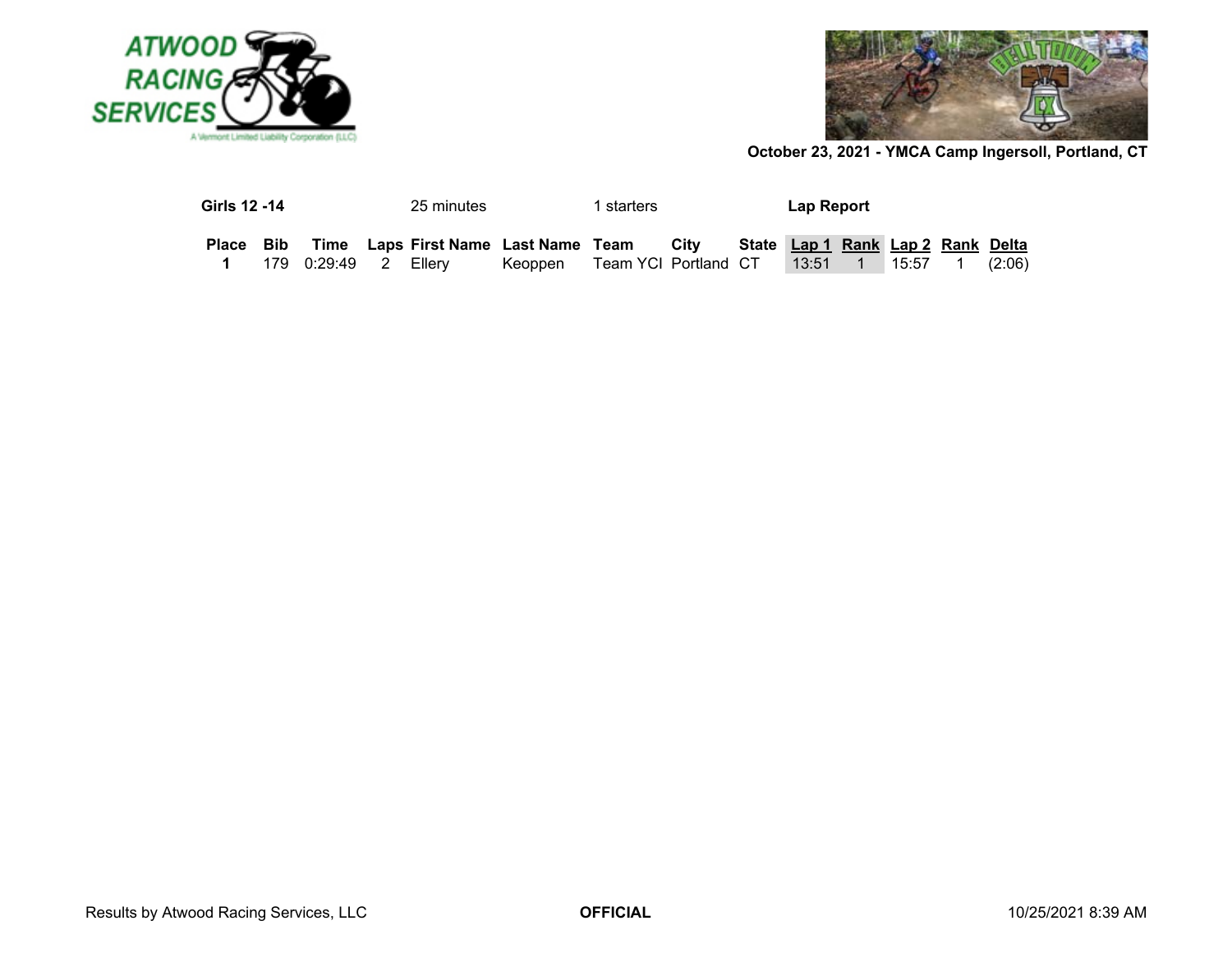



| <b>Boys 15-18</b> |            |         |   | 30 minutes                |                               | 9 starters                                |                 |              |
|-------------------|------------|---------|---|---------------------------|-------------------------------|-------------------------------------------|-----------------|--------------|
| <b>Place</b>      | <b>Bib</b> | Time    |   | Laps First Name Last Name |                               | Team                                      | City            | <b>State</b> |
|                   | 181        | 0:29:30 | 4 | Boden                     | Chenail                       | <b>Team Horst Junior Squad</b>            | Granby          | СT           |
| 2                 | 182        | 0:29:58 | 4 | Keven                     | Figueroa Torres 1 PVD Cycling |                                           | East Providence | RI           |
| 3                 | 183        | 0:31:06 | 4 | Owen                      | Wilson                        | <b>CCAP Team Horst Junior Squad</b>       | Tolland         | CТ           |
| 4                 | 186.       | 0:31:40 | 4 | Mvles                     | Haas                          | Howd & Ludorf, LLC                        | Southbury       | СT           |
| 5                 | 184        | 0:34:48 | 4 | Nathaniel                 | <b>Summers</b>                | <b>CCAP Hamden Cheshire Rail Trailers</b> | Southington     | <b>CT</b>    |
| 6                 | 187        | 0:35:38 | 4 | William                   | Rueckert                      | <b>CCAP ERRACERS</b>                      | West Hartford   | СT           |
|                   | 188        | 0:36:15 | 4 | Julian                    | Wimler                        | Stage 1                                   | Portland        | СT           |
| 8                 | 185        | 0:38:32 | 4 | Lars                      | Roti                          | <b>CCAP Team Horst Junior Squad</b>       | Granby          | СT           |
| 9                 | 189        | lapped  |   | Eric                      | Figueroa Torres 1 PVD Cycling |                                           | East Providence | RI           |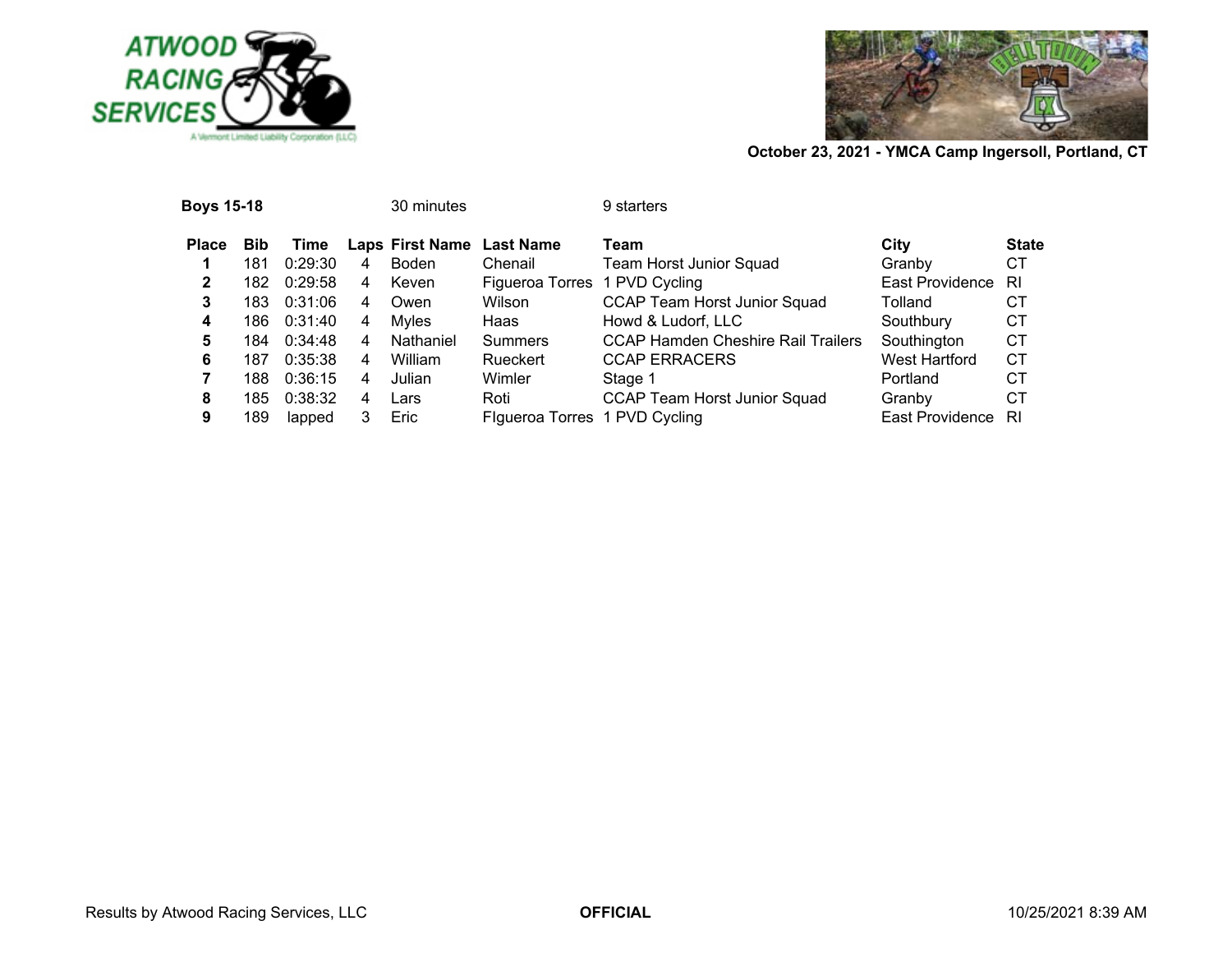

**Boys 15-18 Lap Report**



| <b>Bib First</b>      | Last                   | Lap <sub>1</sub> |   |       |                |        |       |   |        | Rank Lap 2 Rank Delta Lap 3 Rank Delta Lap 4 Rank Delta |   |        |
|-----------------------|------------------------|------------------|---|-------|----------------|--------|-------|---|--------|---------------------------------------------------------|---|--------|
| 181 Boden             | Chenail                | 7:21             | 2 | 7:30  |                | (0:09) | 7:06  |   | 0:24   | 7:33                                                    |   | (0:27) |
| 182 Keven             | <b>Figueroa Torres</b> | 7:06             | 1 | 7:36  | $\overline{2}$ | (0:30) | 7:15  | 2 | 0:21   | 8:01                                                    | 4 | (0:46) |
| 183 Owen              | Wilson                 | 7:23             | 3 | 7:53  | 3              | (0:30) | 8:09  | 4 | (0:16) | 7:41                                                    | 2 | 0:28   |
| 186 Myles             | Haas                   | 7:32             | 4 | 8:13  | 4              | (0:41) | 7:57  | 3 | 0:16   | 7:58                                                    | 3 | (0:01) |
| 184 Nathaniel Summers |                        | 7:52             | 5 | 8:50  | 5              | (0:58) | 8:55  | 5 | (0:06) | 9:11                                                    | 5 | (0:16) |
| 187 William           | Rueckert               | 8:23             | 6 | 9:05  |                | (0:42) | 8:57  | 6 | 0:09   | 9:13                                                    | 6 | (0:16) |
| 188 Julian            | Wimler                 | 8:48             | 7 | 8:56  | 6              | (0:08) | 9:17  |   | (0:21) | 9:14                                                    |   | 0:03   |
| 185 Lars              | Roti                   | 9:21             | 8 | 9:17  | 8              | 0:04   | 9:52  | 8 | (0:35) | 10:03                                                   | 8 | (0:11) |
| 189 Eric              | Figueroa Torres        | 9:22             | 9 | 10:59 | 9              | (1:37) | 11:06 | 9 | (0:08) |                                                         |   |        |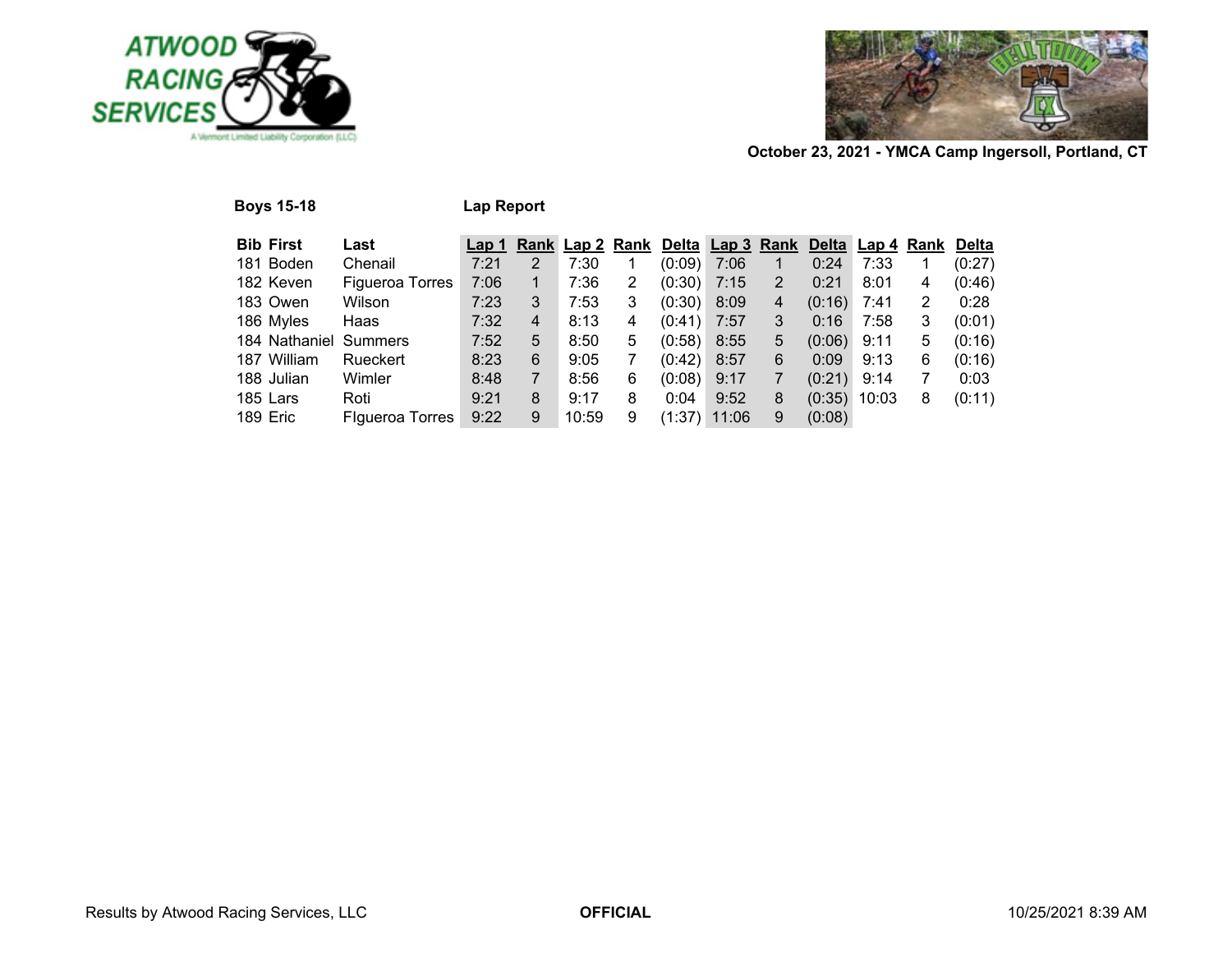



| <b>Girls 15-18</b> | 30 minutes | 1 starters |
|--------------------|------------|------------|
|                    |            |            |

|  |  | Place Bib Time Laps First Name Last Name Team |                                                                             | City State |  |
|--|--|-----------------------------------------------|-----------------------------------------------------------------------------|------------|--|
|  |  |                                               | 190 0:38:32 4 Alexandra Miller-Davey CCAP Team Horst Junior Squad Bolton CT |            |  |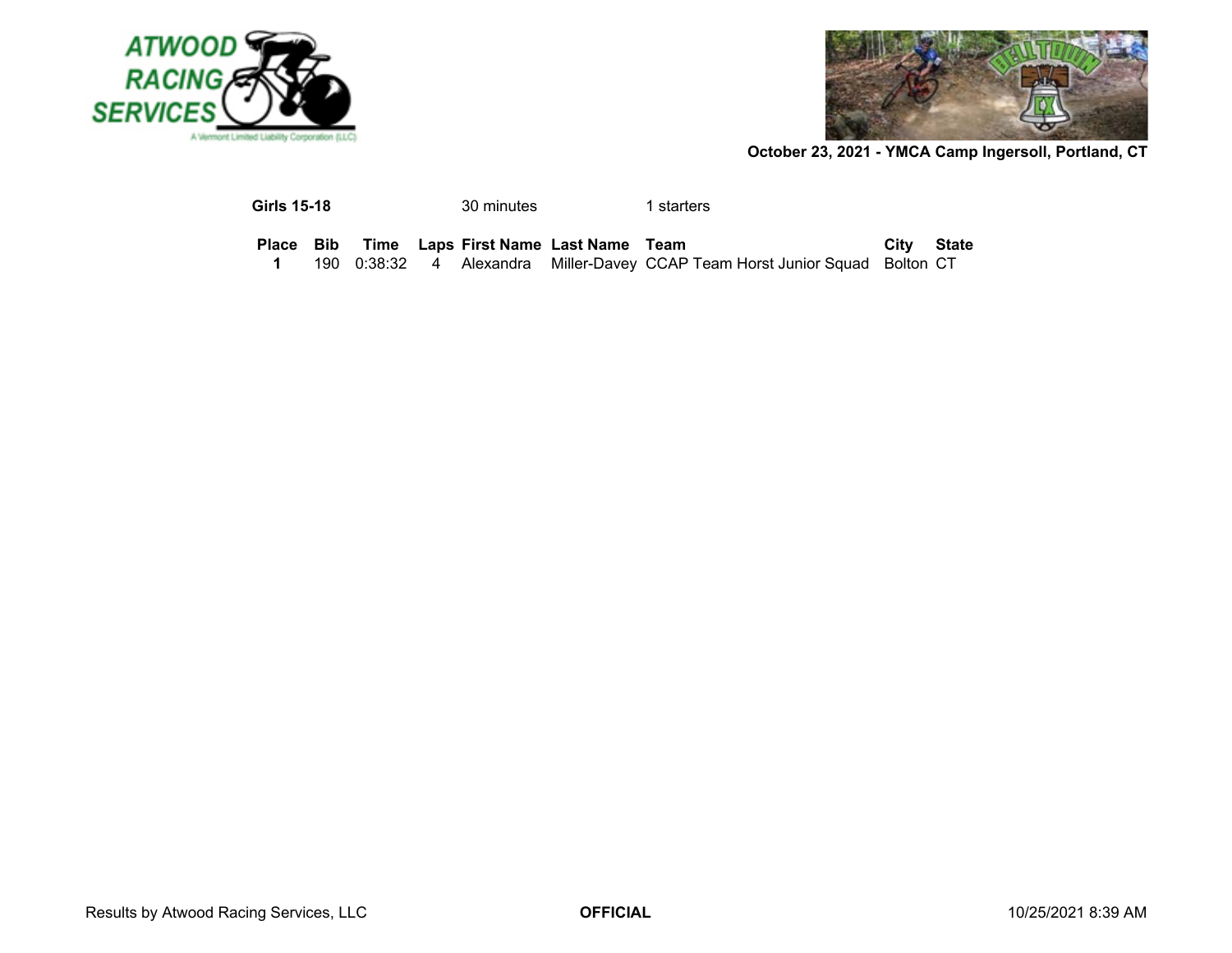



| <b>Girls 15-18</b>                                                           |      | Lap Report                                                    |  |  |  |  |        |
|------------------------------------------------------------------------------|------|---------------------------------------------------------------|--|--|--|--|--------|
| <b>Bib First</b>                                                             | Last | Lap 1 Rank Lap 2 Rank Delta Lap 3 Rank Delta Lap 4 Rank Delta |  |  |  |  |        |
| 190 Alexandra Miller-Davey 9:04  1  9:26  1  (0:21) 9:58  1  (0:33) 10:04  1 |      |                                                               |  |  |  |  | (0:05) |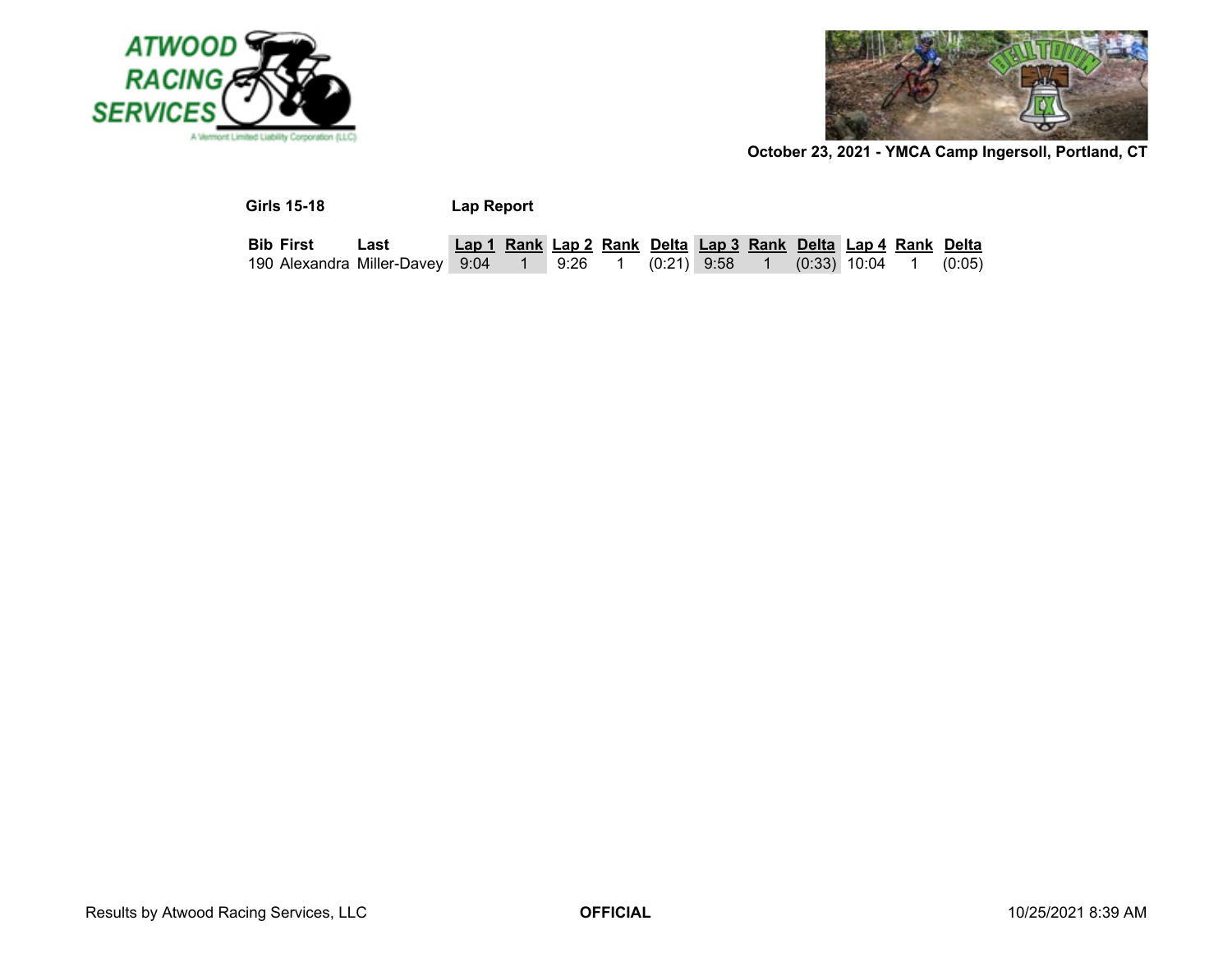



| Masters Men 40+ A |            |         | 45 minutes                     |          | 6 starters                       |                     |              |
|-------------------|------------|---------|--------------------------------|----------|----------------------------------|---------------------|--------------|
| <b>Place</b>      | <b>Bib</b> | Time    | Laps First Name Last Name Team |          |                                  | City                | <b>State</b> |
| 1                 | 192        | 0:46:01 | Karel                          | Citroen  | STAGE 1/AirLine Cycles           | Glastonbury         | СT           |
| 2                 | 191        | 0:46:12 | Tim                            | Mitchell | <b>CCB Racing</b>                | Ashland             | МA           |
| 3                 | 195.       | 0:48:52 | Christopher DeLuco             |          | <b>Finkraft Cycling</b>          | <b>White Plains</b> | NY.          |
| 4                 | 193.       | 0:49:06 | Paul                           | Connor   | Aetna Expo Wheelmen              | East Hartland CT    |              |
| 5                 | 194        | 0:49:38 | Stanley                        | Lezon    | <b>EUIN Creative Racing Team</b> | <b>Bolton</b>       | CТ           |
| 6                 | 196        | 0:50:59 | <b>Brett</b>                   | Chenail  | <b>Team Horst Sports</b>         | Granby              | CТ           |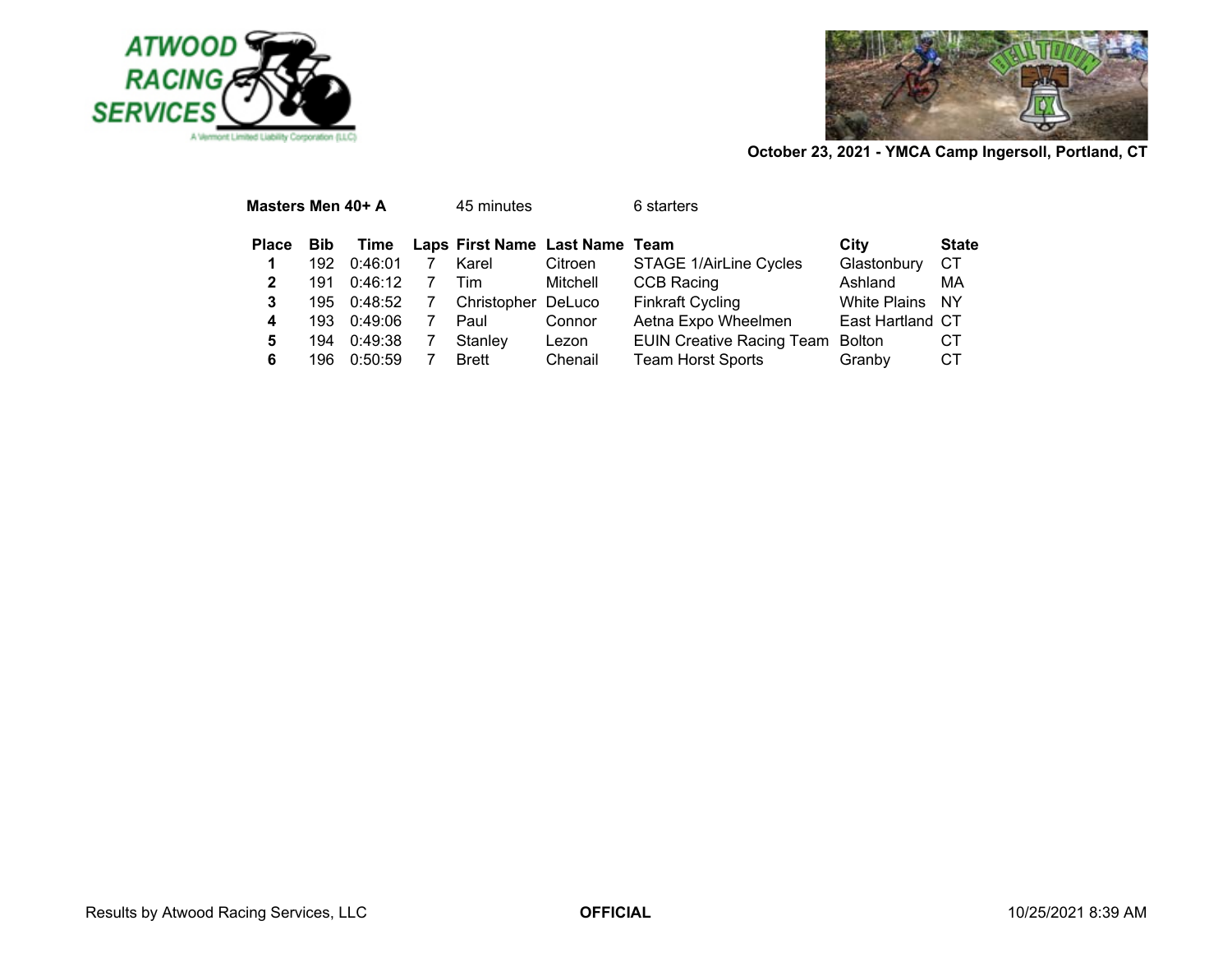



### **Masters Men 40+ A**

| Α | <b>Lap Report</b> |  |  |  |
|---|-------------------|--|--|--|
|---|-------------------|--|--|--|

| <b>Bib First</b> | Last     | Lap 1 |      |        |      |   | Rank Lap 2 Rank Delta Lap 3 Rank Delta Lap 4 Rank Delta Lap 5 Rank Delta Lap 6 Rank |      |   |        |      |              |               |      |        | Delta Lap 7 |   | <b>Rank Delta</b> |
|------------------|----------|-------|------|--------|------|---|-------------------------------------------------------------------------------------|------|---|--------|------|--------------|---------------|------|--------|-------------|---|-------------------|
| 192 Karel        | Citroen  | 6:28  | 6:47 | (0:19) | 6:28 |   | 0:19                                                                                | 6:22 |   | 0:06   | 6:29 |              | (0:07)        | 6:40 |        | 6:47        |   | (0:07)            |
| 191 Tim          | Mitchell | 6:25  | 6:32 | (0:07) | 6:36 |   | (0.04)                                                                              | 6:31 |   | 0:05   | 6:46 |              | $(0:14)$ 6:45 |      | 0:01   | 6:37        |   | 0:08              |
| 195 Christopher  | DeLuco   | 6:36  | 6:52 | (0:16) | 6:56 |   | (0:04)                                                                              | 7:02 |   | (0:05) | 7:06 |              | (0:04)        | 7:10 | (0:05) | 7:10        |   | 0:01              |
| 193 Paul         | Connor   | 6:42  | 6:47 | (0:05) | 6:58 | 4 | $(0:11)$ 7:07                                                                       |      |   | (0:09) | 7:12 |              | (0:06)        | 7:16 | (0:03) | 7:05        |   | $0:10^{-5}$       |
| 194 Stanley      | Lezon    | 6:40  | 6:57 |        | 7:03 | 5 | (0.06)                                                                              | 7:12 | G | (0:09) | 7:13 | <sub>5</sub> | (0:01)        | 7:12 | 0:01   | 7:20        | 5 | (0:09)            |
| 196 Brett        | Chenail  | 7:07  |      | (0:05) | 7:17 | 6 | (0:04)                                                                              | 7:21 |   | (0:04) | 7:21 | 6            | (0:00)        | 7:18 | 0:03   | 7:22        |   | (0:04)            |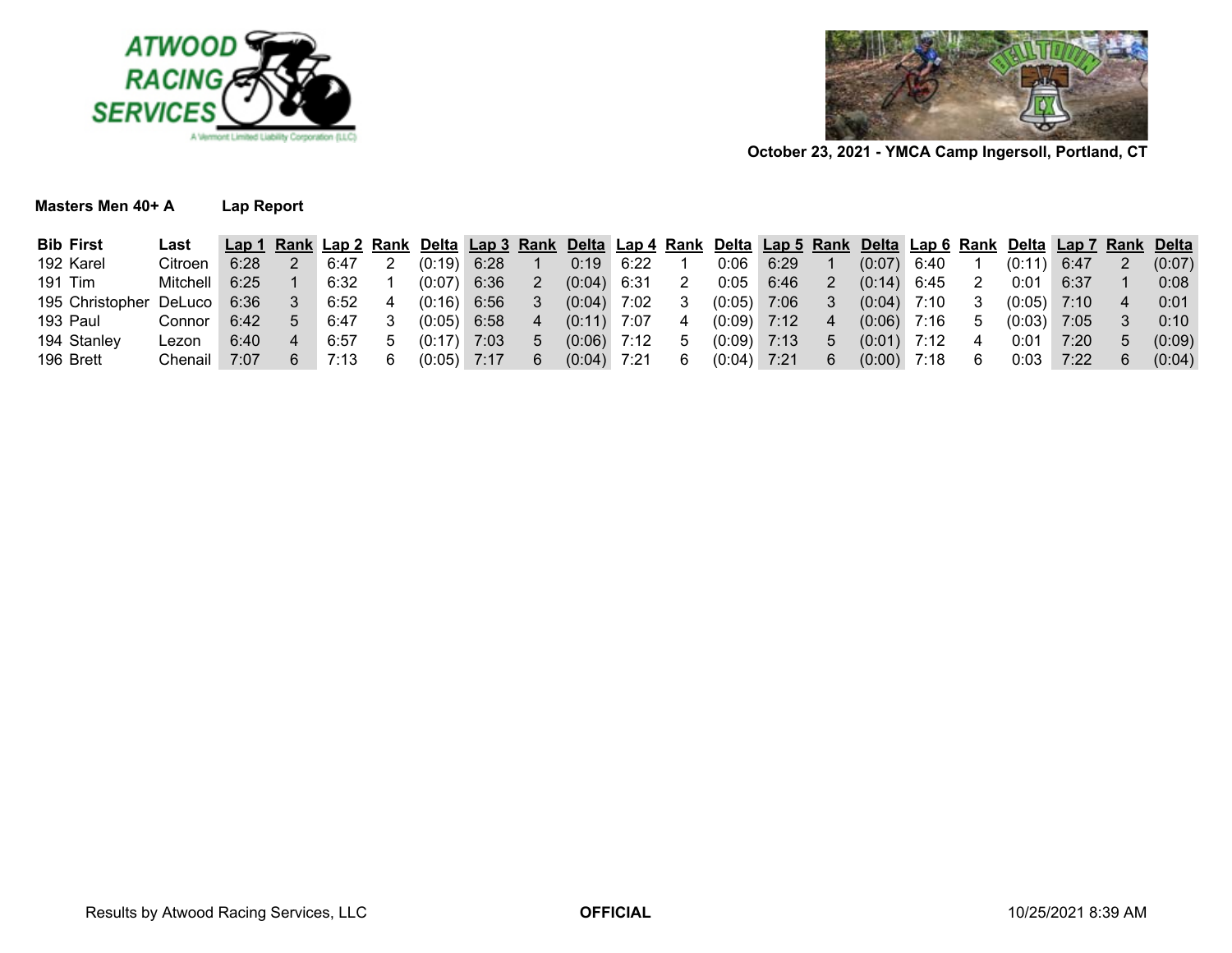



| Master Men 55+ A |     |         | 45 minutes                          |         | 4 starters                          |                 |              |
|------------------|-----|---------|-------------------------------------|---------|-------------------------------------|-----------------|--------------|
| Place            | Bib |         | Time Laps First Name Last Name Team |         |                                     | City            | <b>State</b> |
| 1                | 204 | 0:49:06 | Paul                                |         | DeBartolo FinKraft Cycling Team     | Pound Ridge NY  |              |
| 2                | 201 | 0:50:54 | David                               | Morgan  | GOM Racing Team                     | Saunderstown RI |              |
| 3                | 202 | 0:52:05 | David                               | Goodwin | Northampton Cycling Club Sunderland |                 | MA           |
| 4                | 206 | 0:52:19 | Paul                                | Nyberg  | Horst Team Sports                   | Falls Village   | CT.          |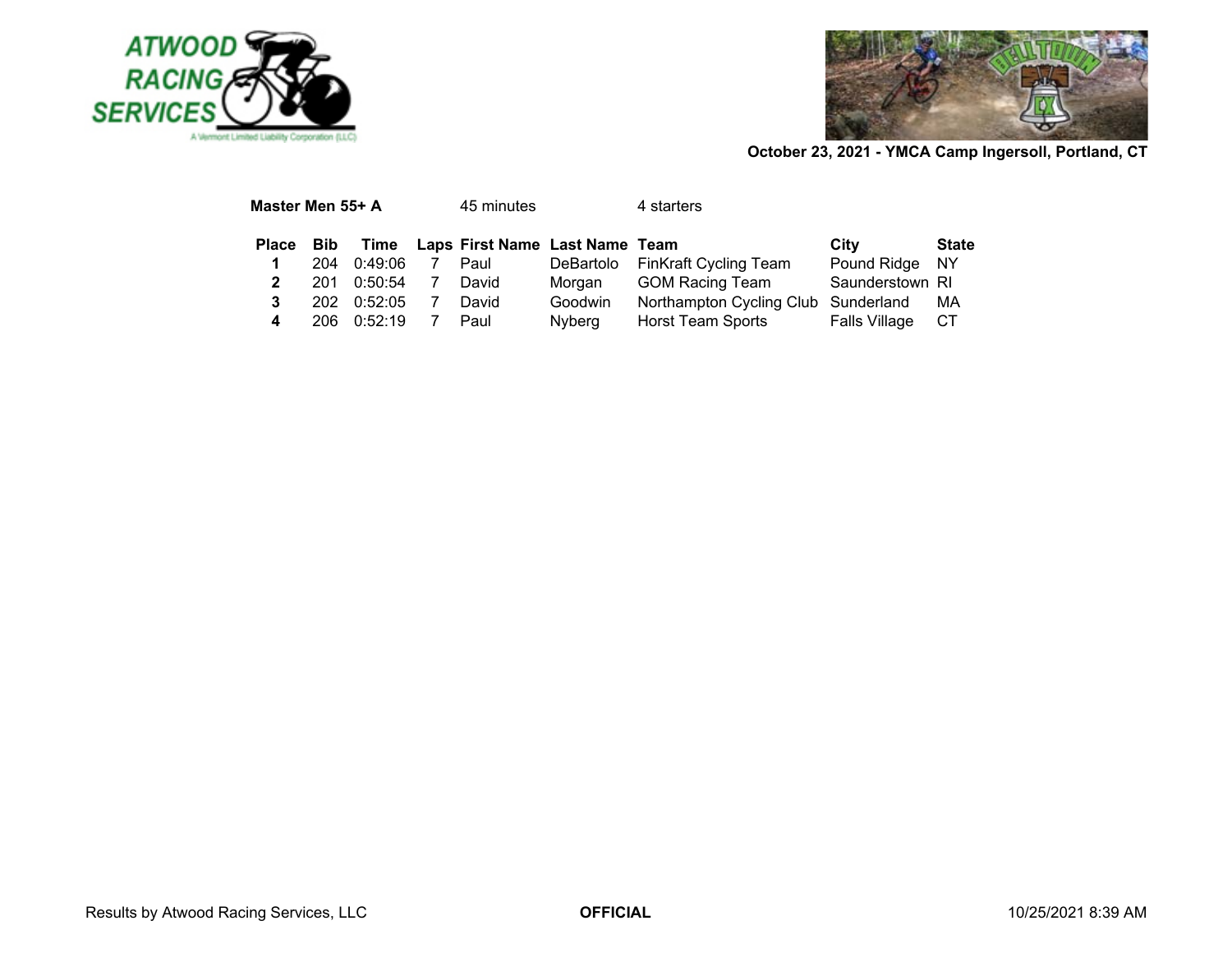



**Master Men 55+ ALap Report**

| <b>Bib First Last</b> |                    |      |      |                             |                                                                           |    | Lap 1 Rank Lap 2 Rank Delta Lap 3 Rank Delta Lap 4 Rank Delta Lap 5 Rank Delta Lap 6 Rank Delta Lap 7 Rank Delta |    |               |                              |  |                 |  |                 |                |        |
|-----------------------|--------------------|------|------|-----------------------------|---------------------------------------------------------------------------|----|------------------------------------------------------------------------------------------------------------------|----|---------------|------------------------------|--|-----------------|--|-----------------|----------------|--------|
|                       | 204 Paul DeBartolo |      |      |                             | $\begin{array}{cccc} 5.52 & 1 & 7.05 & 1 & (1.13) & 7.10 & 1 \end{array}$ |    | $(0.06)$ 7:10 1                                                                                                  |    |               | 0:00 7:24 1                  |  | $(0.14)$ 7:11 1 |  | $0:13$ 7:14     |                | (0:03) |
| 201 David Morgan      |                    |      |      | $6:08$ 2 7:25 3 (1:18) 7:21 |                                                                           | -2 | $0:05$ 7:27                                                                                                      | -2 | $(0.06)$ 7:36 |                              |  | $(0.09)$ 7:30   |  | $0:06$ 7:27     | $\overline{2}$ | 0:03   |
| 202 David Goodwin     |                    |      |      |                             | $6.08$ 3 7:25 2 (1:17) 7:25 3                                             |    | $(0.01)$ 7:43 3                                                                                                  |    |               | (0:17) 7:42  3               |  | $0:01$ 7:44 4   |  | $(0:02)$ 7:59 4 |                | (0:15) |
| 206 Paul Nyberg       |                    | 6:20 | 7:33 |                             | 4 (1:13) 7:34 4                                                           |    | $(0:01)$ 7:44                                                                                                    |    |               | $(0:10)$ 7:45 $\overline{ }$ |  | $(0:01)$ 7:38   |  | $0:07$ 7:47     | -3             | (0:09) |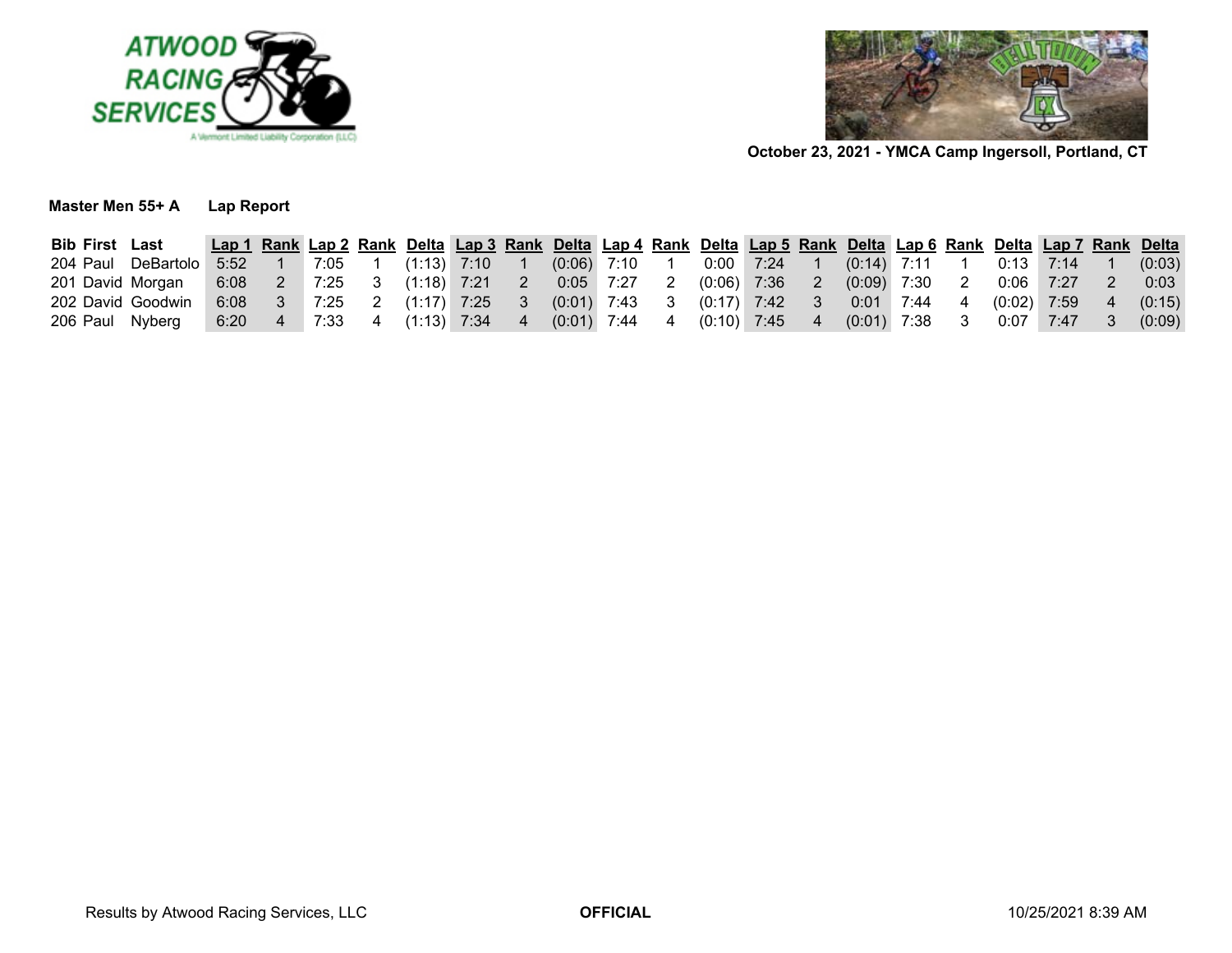



| Elite Women - Open |  |                       | 50 minutes                               | 2 starters                                       |      |              |
|--------------------|--|-----------------------|------------------------------------------|--------------------------------------------------|------|--------------|
|                    |  |                       | Place Bib Time First Name Last Name Team |                                                  | City | <b>State</b> |
| $\mathbf 1$        |  |                       |                                          | Montgomery STAGE 1/AirLine Cycles Wallingford CT |      |              |
| $\mathbf{2}$       |  | 103 0:48:19 Katherine | Rusch                                    | BikeReg   Share Coffee Middletown RI             |      |              |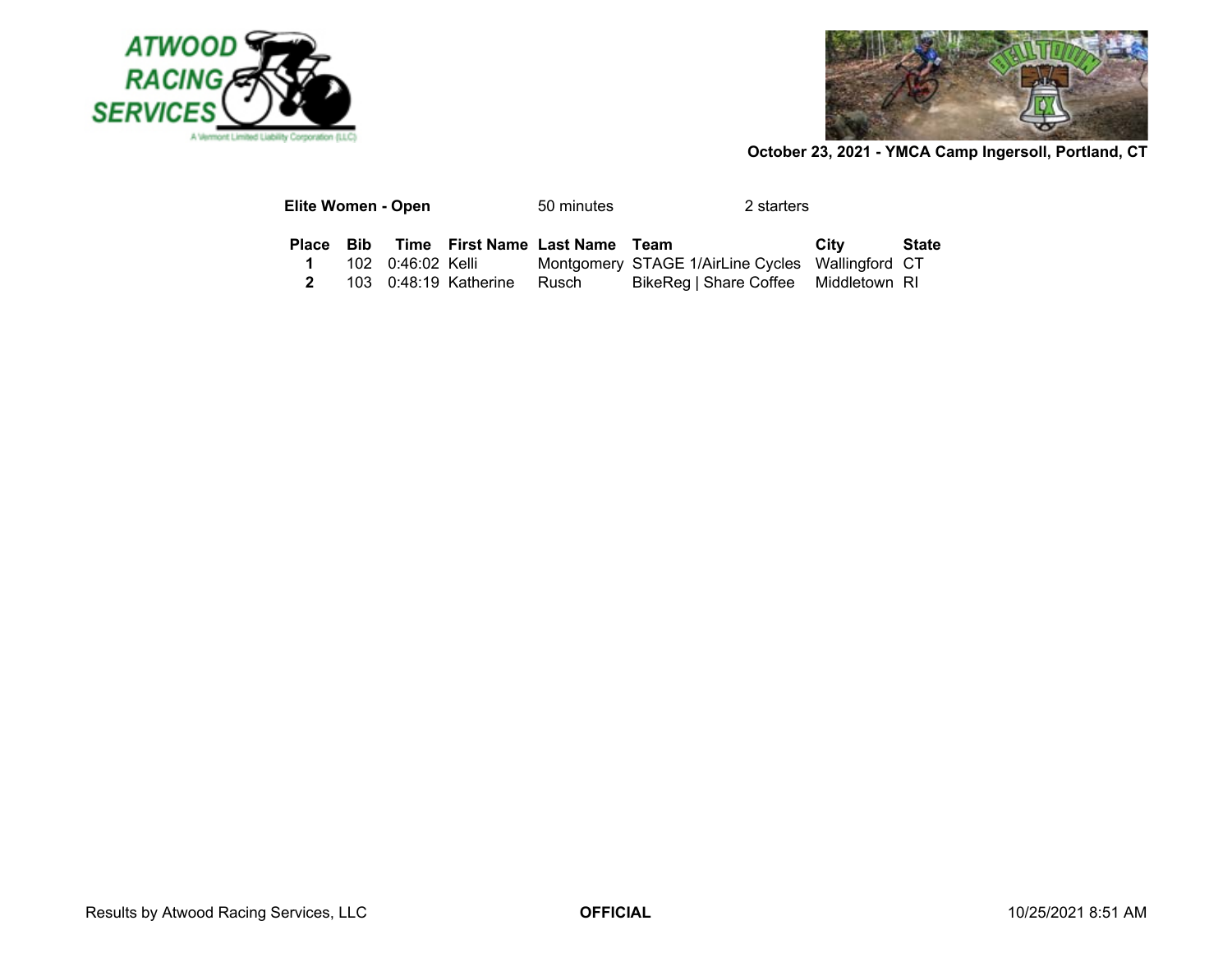

**Elite Women - Open Lap Report**



| <b>Bib First</b>    | ∟ast                                                                                       | Lap 1 Rank Lap 2 Rank Delta Lap 3 Rank Delta Lap 4 Rank Delta Lap 5 Rank Delta Lap 6 Rank Delta |        |        |  |  |  |  |  |                                                                                 |  |        |
|---------------------|--------------------------------------------------------------------------------------------|-------------------------------------------------------------------------------------------------|--------|--------|--|--|--|--|--|---------------------------------------------------------------------------------|--|--------|
| 102 Kelli           | Montgomery 7:26  2  7:36  2  (0:10) 7:22  1  0:14  7:37  1  (0:15) 7:57  1  (0:20) 8:04  1 |                                                                                                 |        |        |  |  |  |  |  |                                                                                 |  | (0:07) |
| 103 Katherine Rusch |                                                                                            |                                                                                                 | 7:26 1 | 7:26 1 |  |  |  |  |  | $(0.00)$ 8:18    2    (0:52) 8:36    2    (0:18) 8:18    2    0:18    8:16    2 |  | 0:02   |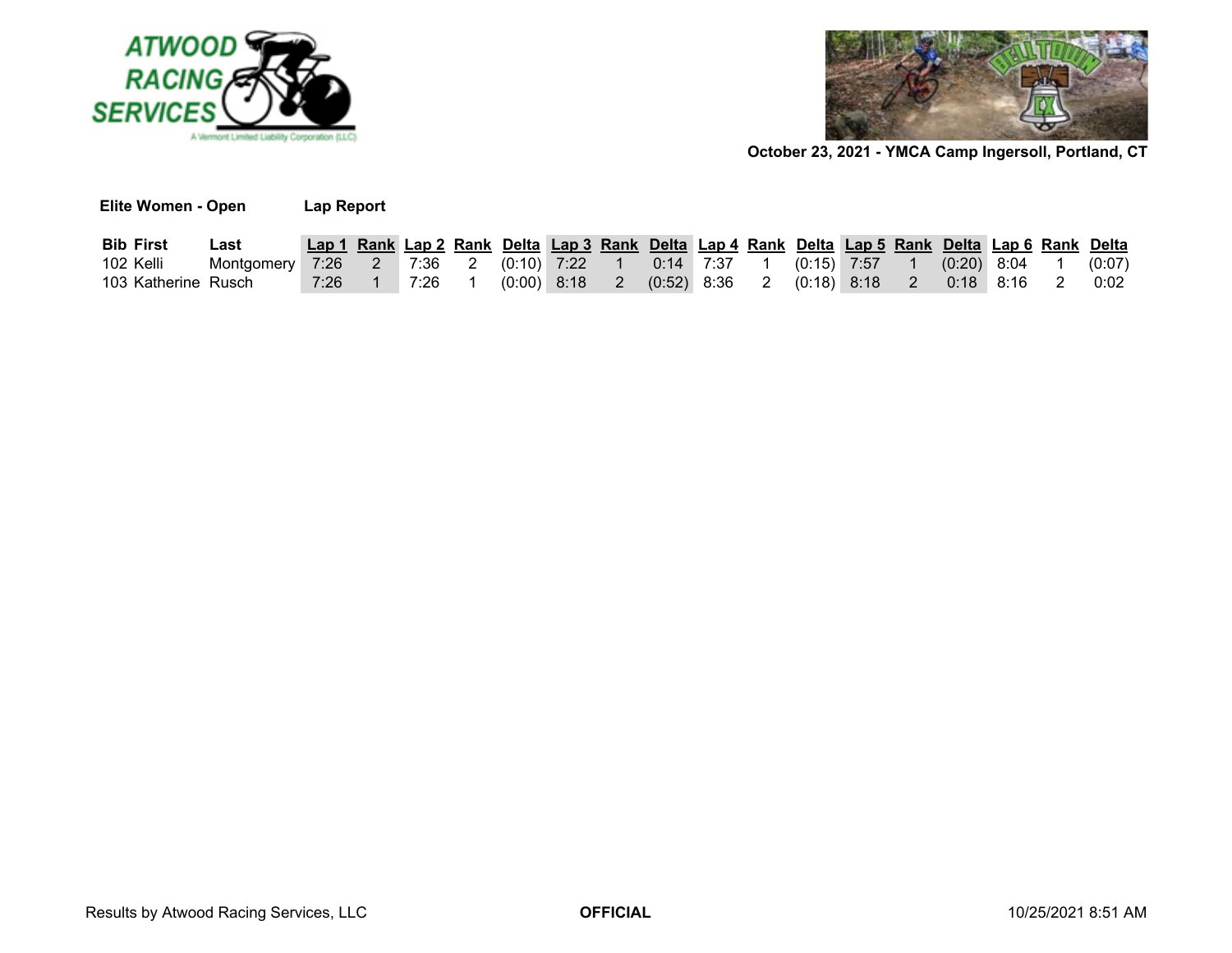



| Women B/C - Open |            |         |    | 40 minutes                |                | 13 starters                               |                   |              |
|------------------|------------|---------|----|---------------------------|----------------|-------------------------------------------|-------------------|--------------|
| <b>Place</b>     | <b>Bib</b> | Time    |    | Laps First Name Last Name |                | Team                                      | City              | <b>State</b> |
|                  | 81         | 0:49:06 | 6  | Paula                     | Valderrama     | Cannondale / Velocio                      | Danbury           | СT           |
| $\mathbf{2}$     | 84         | 0:51:47 | 6  | Ruth                      | Spooner        | <b>UVM Cycling</b>                        | <b>Burlington</b> | VT           |
| 3                | 86         | 0:52:33 | 6  | Sofie                     | Pedemonti      | <b>UVM Cycling</b>                        | <b>Burlington</b> | VT           |
| 4                | 82         | 0:52:34 | 6  | Alexandra                 |                | Miller-Davey CCAP Team Horst Junior Squad | <b>Bolton</b>     | СT           |
| 5                | 96         | 0:53:36 | 6  | Celia                     | Cote           | <b>UVM Cycling</b>                        | <b>Burlington</b> | VT           |
| 6                | 87         | 0:54:13 | 6  | Sophie                    | Parrott        | NCC/JAM fund                              | Chesterfield      | МA           |
| 7                | 83         | P&P     | 5  | Cristal                   | Chan           | Stage One                                 | East Hampton CT   |              |
| 8                | 85         | P&P     | 5. | Erica                     | Marano         | pedalpowertraining.com                    | Stowe             | VT           |
| 9                | 88         | lapped  | 5  | Madeline                  | <b>Norris</b>  | <b>Army West Point Cycling</b>            | West Point        | NY           |
| 10               | 92         | lapped  | 5  | Kimberly                  | <b>Bradley</b> | Stage 1                                   | Salem             | СT           |
| 11               | 93         | lapped  | 5  | Kathleen                  | Wimler         | Stage one cycling                         | Portland          | СT           |
| 12               | 89         | P&P     | 4  | Melinda                   | Wetzel         | <b>UVM Cycling</b>                        | <b>Burlington</b> | VT           |
| 13               | 95         | P&P     | 4  | Megan                     | Carrier        | <b>CRCA / Houlihan Lokey</b>              | <b>New York</b>   | NY           |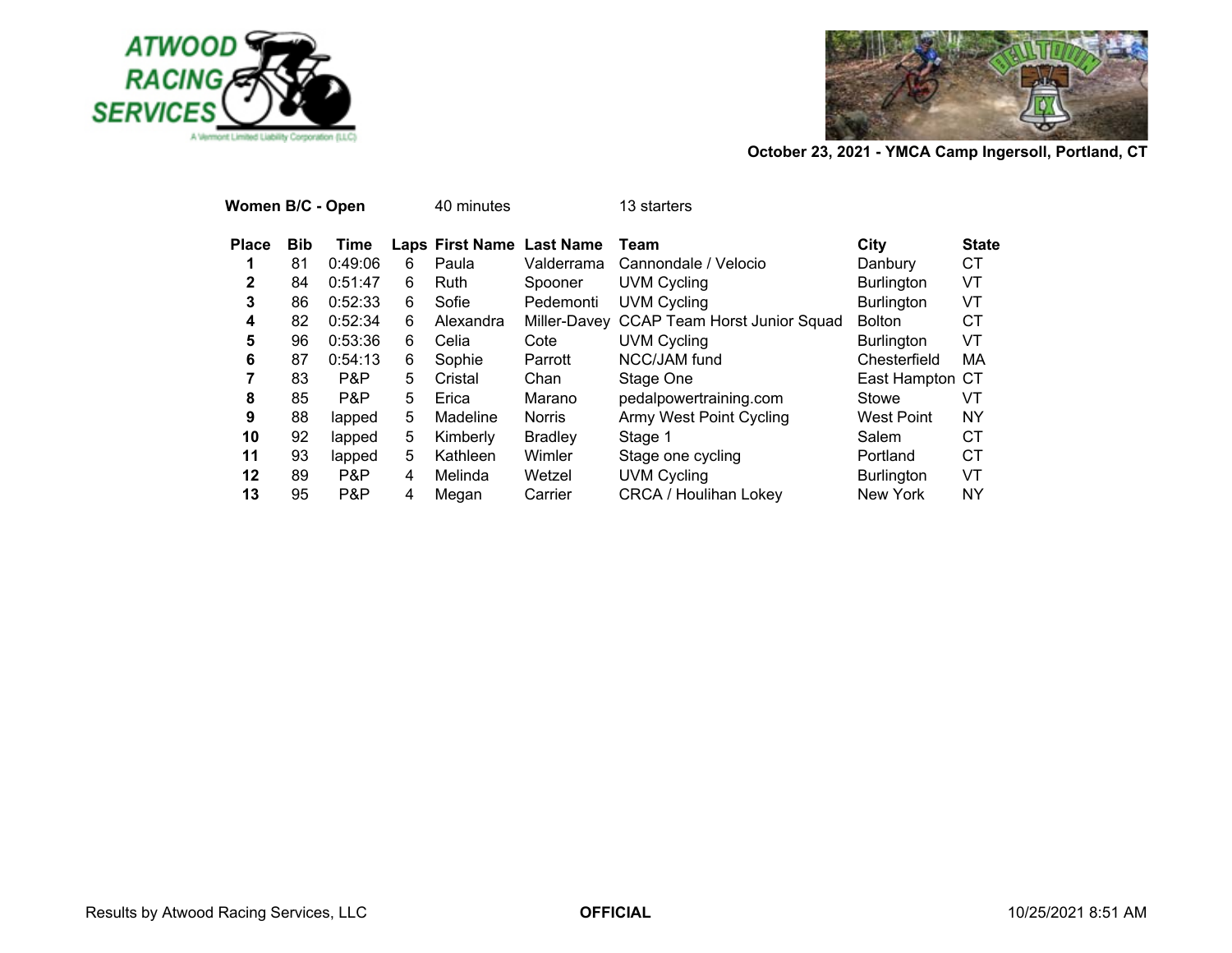



| Women B/C - Open | <b>Lap Report</b> |
|------------------|-------------------|
|------------------|-------------------|

| <b>Bib First</b> | Last                      | Lap <sub>1</sub> |                 | Rank Lap 2 Rank Delta Lap 3 Rank Delta Lap 4 Rank Delta Lap 5 Rank Delta Lap 6 Rank |     |                |                |                 |                |              |              |                |      |     |               |      |   | <b>Delta</b> |
|------------------|---------------------------|------------------|-----------------|-------------------------------------------------------------------------------------|-----|----------------|----------------|-----------------|----------------|--------------|--------------|----------------|------|-----|---------------|------|---|--------------|
| 81 Paula         | Valderrama                | 7:35             |                 | 8:17                                                                                |     | (0:42)         | 8:20           |                 | $(0.04)$ 8:18  |              | -1           | 0:02           | 8:20 |     | $(0.02)$ 8:16 |      |   | 0:05         |
| 84 Ruth          | Spooner                   | 8:17             | $\overline{4}$  | 8:39                                                                                | 3   | (0:22)         | 8:47           | $\overline{2}$  | $(0.08)$ 8:36  |              | 2            | 0:11           | 8:45 | 2   | $(0.09)$ 8:44 |      | 4 | 0:00         |
| 86 Sofie         | Pedemonti                 | 8:23             | 5               | 8:44                                                                                | 6   | (0:21)         | 8:48           | 4               | $(0.04)$ 8:52  |              | 4            | $(0:04)$ 9:02  |      | 3   | (0:09)        | 8:43 | 3 | 0:19         |
|                  | 82 Alexandra Miller-Davey | 7:59             | 2               | 8:38                                                                                | 2   | (0:39)         | 9:05           |                 | $(0:27)$ 9:16  |              | 8            | $(0:11)$ 9:07  |      | 5.  | 0:09          | 8:29 | 2 | 0:38         |
| 96 Celia         | Cote                      | 8:45             | $7^{\circ}$     | 8:40                                                                                | 5   | 0:05           | 8:48           | 3               | $(0:08)$ 8:51  |              | 3            | $(0:03)$ 9:02  |      | 4   | $(0:12)$ 9:29 |      | 5 | (0:27)       |
| 87 Sophie        | Parrott                   | 8:14             | 3               | 8:39                                                                                | 4   | (0:25)         | 9:00           | 5               | $(0:21)$ 9:02  |              | 6            | $(0:02)$ 9:32  |      | 6   | $(0:30)$ 9:46 |      | 6 | (0:13)       |
| 83 Cristal       | Chan                      | 8:31             | 6               | 8:53                                                                                |     | (0:22)         | 9:04           | 6               | $(0:10)$ 8:59  |              | 5            | 0:05           | 9:37 |     | (0:38)        |      |   |              |
| 85 Erica         | Marano                    | 8:46             | 8               | 9:03                                                                                | 8   | $(0:17)$ 9:15  |                | 8               | $(0:12)$ 9:13  |              | $\mathbf{7}$ | 0:02           | 9:42 | 8   | (0:29)        |      |   |              |
| 88 Madeline      | Norris                    | 9:10             | 9               | 9:40                                                                                | 9   | $(0:30)$ 10:01 |                | 9               | $(0:21)$ 10:25 |              | 9            | $(0.25)$ 9.58  |      | 9   | 0:28          |      |   |              |
| 92 Kimberly      | Bradley                   | 9:43             | 10              | 10:08                                                                               | 10  |                | $(0:24)$ 10:26 | 10              | $(0:18)$ 10:38 |              | 10           | $(0:13)$ 10:47 |      | -11 | (0:09)        |      |   |              |
| 93 Kathleen      | Wimler                    | 11:10            | 12 <sup>°</sup> | 10:58                                                                               | -11 | 0:12           | 10:48          | 11              |                | $0:10$ 10:55 | 11           | $(0:07)$ 10:41 |      | -10 | 0:13          |      |   |              |
| 89 Melinda       | Wetzel                    | 10:04            | -11             | 11:40                                                                               | 12  |                | $(1:36)$ 11:04 | 12 <sup>2</sup> |                | $0:36$ 12:14 | 12           | (1:10)         |      |     |               |      |   |              |
| 95 Megan         | Carrier                   | 11:41            | -13             | 12:00                                                                               | 13  |                | $(0:19)$ 12:23 | 13              | $(0:24)$ 12:27 |              | 13           | (0:03)         |      |     |               |      |   |              |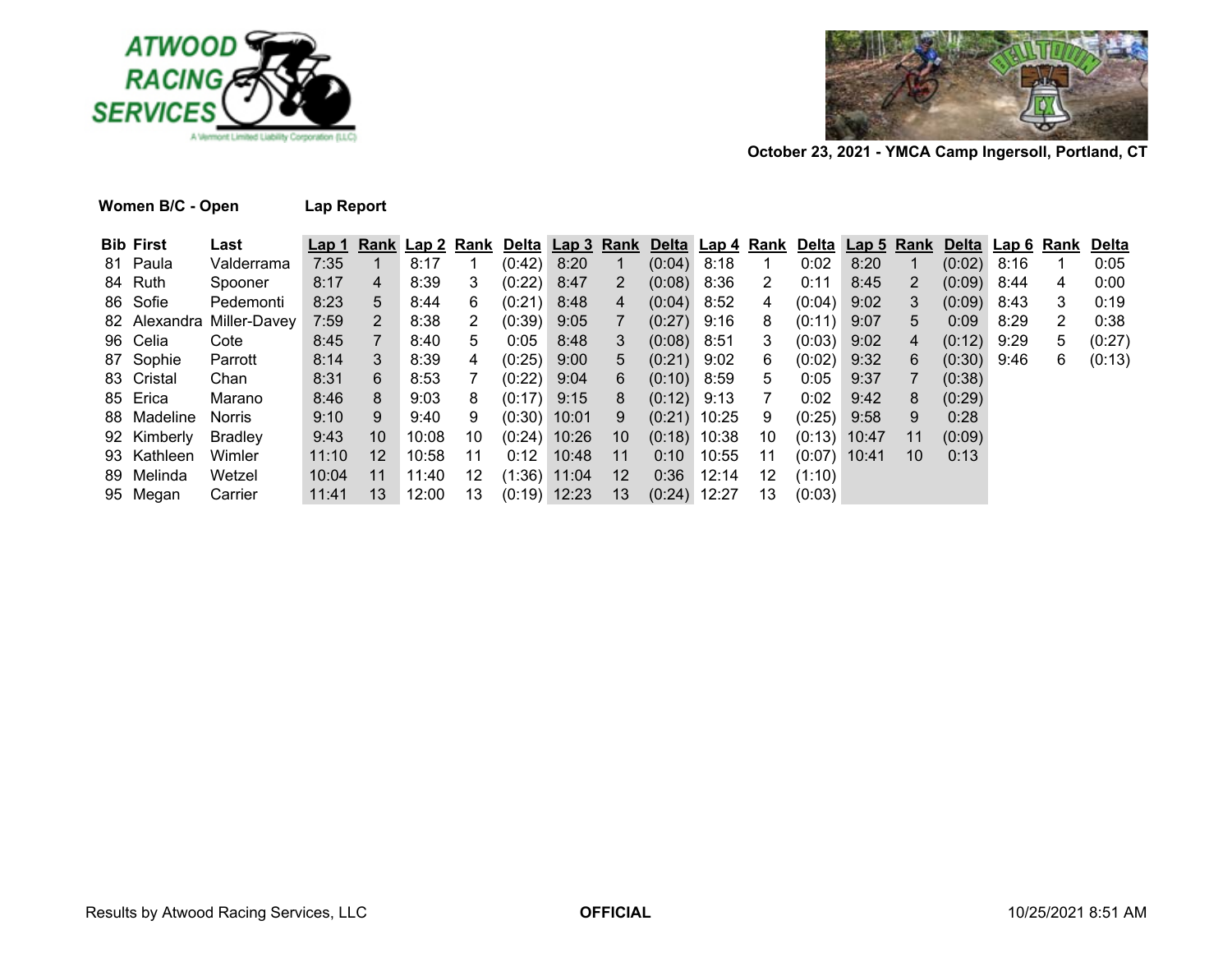



| <b>Athena</b> |      |         |                | 40 minutes                          |               | 5 starters                         |               |              |
|---------------|------|---------|----------------|-------------------------------------|---------------|------------------------------------|---------------|--------------|
| Place Bib     |      |         |                | Time Laps First Name Last Name Team |               |                                    | City          | <b>State</b> |
|               | 106. | 0:44:33 | $\overline{4}$ | Kate                                | <b>Powers</b> |                                    | Newington CT  |              |
| 2             | 107  | 0:47:40 | 4              | Michelle                            | Matteo        | CCAP Hamden Cheshire Rail Trailers | West Haven CT |              |
| 3             | 110  | 0:51:34 | 4              | Allison                             | Schmitz       | Stage 1/ Airline Cycles            | East Lyme CT  |              |
| 4             | 109. | 0:57:11 | 4              | Kathleen                            | Comeau        |                                    | New Haven CT  |              |
| 5             | 108  | lapped  | 3              | Melissa                             | Felter        | STAGE 1/AirLine Cycles             | Portland      | CТ           |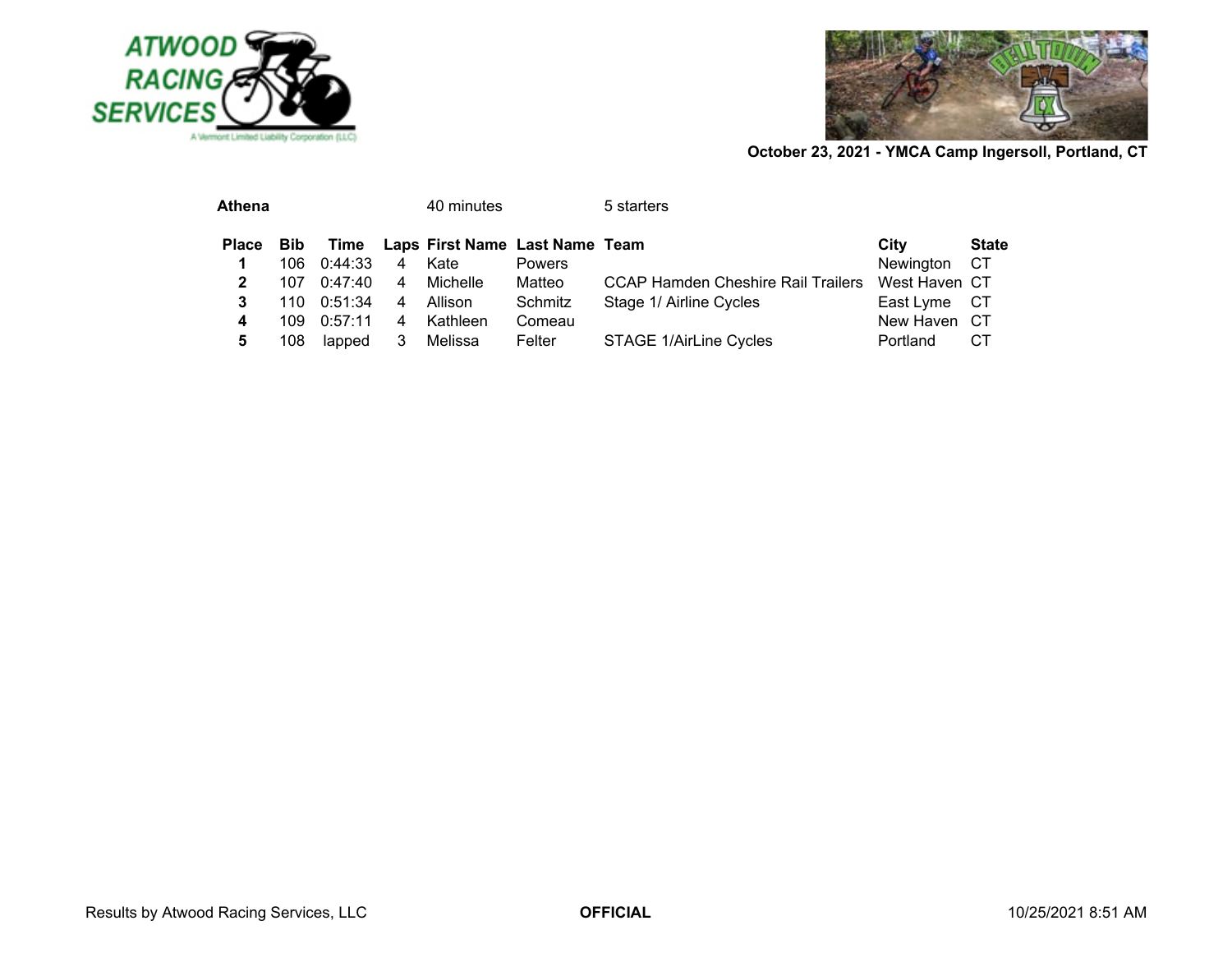



| <b>Athena</b>       |         | Lap Report |   |       |   |                |                                                               |                |                |                |   |        |
|---------------------|---------|------------|---|-------|---|----------------|---------------------------------------------------------------|----------------|----------------|----------------|---|--------|
| <b>Bib First</b>    | Last    |            |   |       |   |                | Lap 1 Rank Lap 2 Rank Delta Lap 3 Rank Delta Lap 4 Rank Delta |                |                |                |   |        |
| 106 Kate            | Powers  | 10:25      |   | 10:50 |   |                | $(0:25)$ 11:32                                                | $\sqrt{1}$     |                | $(0.42)$ 11:46 |   | (0:15) |
| 107 Michelle        | Matteo  | 11:15      | 2 | 11:54 | 2 |                | $(0:38)$ 12:33                                                | $\overline{2}$ | $(0.39)$ 11:58 |                | 2 | 0:35   |
| 110 Allison         | Schmitz | 12:40      | 3 | 12:44 | 3 |                | $(0:04)$ 13:24                                                | 3              |                | $(0.41)$ 12:46 | 3 | 0:38   |
| 109 Kathleen Comeau |         | 13:52      | 4 | 13:56 | 4 |                | $(0:04)$ 15:32                                                | $\overline{4}$ | $(1:36)$ 13:51 |                | 4 | 1:40   |
| 108 Melissa         | Felter  | 14:44      | 5 | 15:11 | 5 | $(0:27)$ 15:37 |                                                               | 5              | (0:26)         |                |   |        |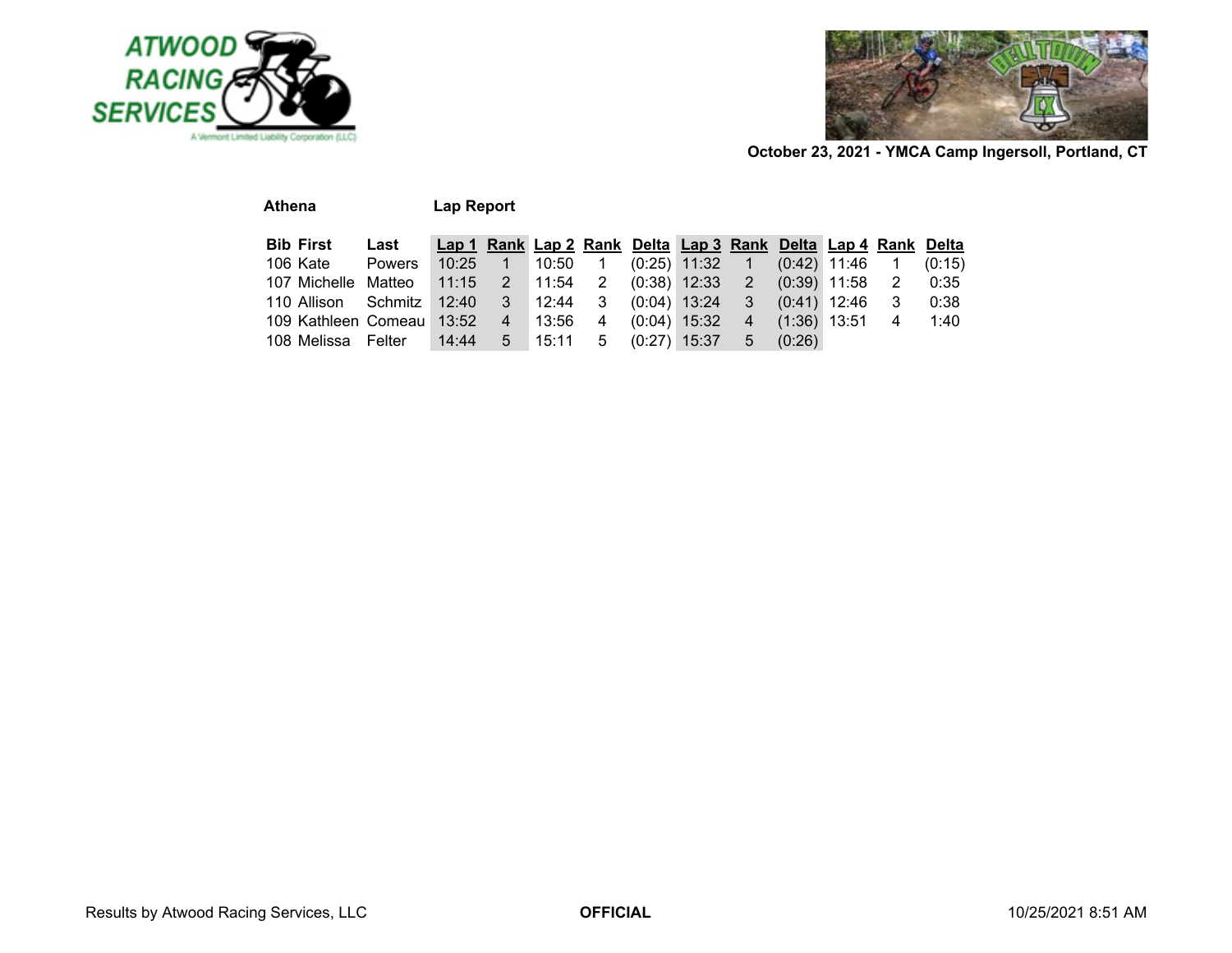



| Elite Men's Open |            |         |   | 50 minutes                |                  | 13 starters                                    |                     |              |
|------------------|------------|---------|---|---------------------------|------------------|------------------------------------------------|---------------------|--------------|
| <b>Place</b>     | <b>Bib</b> | Time    |   | Laps First Name Last Name |                  | Team                                           | City                | <b>State</b> |
|                  | 12         | 0:48:45 | 8 | Eneas                     | Freyre           | TTEndurance                                    | Redding             | <b>CT</b>    |
| 2                | 3          | 0:49:04 | 8 | Andrew                    | <b>Nicholas</b>  | <b>GS Savile Road</b>                          | Pittsfield          | МA           |
| 3                | 2          | 0:50:37 | 8 | Christopher               | Prendergast      | Jamison-Cannondale                             | West Hartford       | СT           |
| 4                | 4          | 0:51:06 | 8 | Ethan                     | DelGrosso        | New England Devo p/b Cadence Wealth Managment  | Waterford           | СT           |
| 5                | 6          | 0:51:34 | 8 | Geno                      | Villafano        | Jamison Cannondale                             | Vernon Rockville CT |              |
| 6                | 8          | 0:51:43 | 8 | Alexander                 | Scopinich-Burgel | New England Devo p/b Cadence Wealth Management | Concord             | МA           |
|                  | 9          | 0:52:42 | 8 | Alden                     | Copley           | Ludwig and Larsen                              | Ridgewood           | NY           |
| 8                | 10         | 0:53:06 | 8 | Spencer                   | Weisgram         | Army West Point Cycling                        | <b>West Point</b>   | NY           |
| 9                | 11         | 0:55:21 | 8 | Cesar                     | Gallego          | <b>ButcherBox Cycling</b>                      | <b>Kew Gardens</b>  | NY           |
| 10               | 13         | lapped  |   | Caden                     | Freyre           | <b>TTEndurance Junior Devo.</b>                | Redding             | СT           |
| 11               |            | lapped  |   | Morgan                    | MacLeod          | B2C2 p/b JRA Cycles                            | Arlington           | МA           |
| <b>DNF</b>       |            |         |   | Patrick                   | Collins          | <b>Assabet River Bicycles</b>                  | Worcester           | МA           |
| <b>DNF</b>       | 5          |         |   | Josh                      | Anthony          | Cyclocrossworld.com                            | North Billerica     | MA           |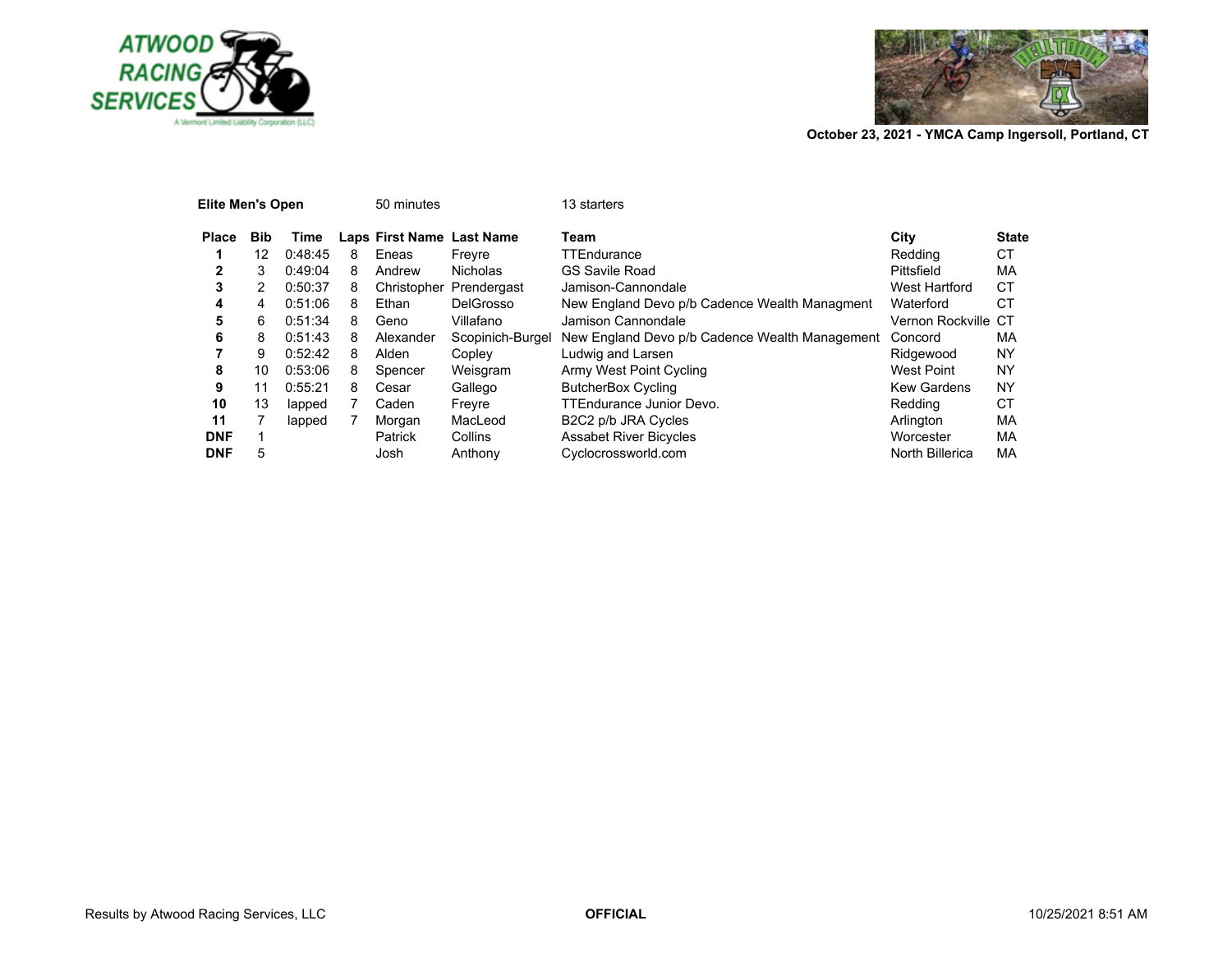



### **Elite Men's Open Lap Report**

| Bib First   | Last                      | Lap 1 |         |      |             | Rank Lap 2 Rank Delta Lap 3 Rank Delta Lap 4 Rank Delta Lap 5 Rank Delta Lap 6 Rank Delta Lap 7 Rank Delta Lap 8 Rank Delta |      |                 |               |      |             |        |      |    |               |      |       |             |      |    |               |      |    |        |
|-------------|---------------------------|-------|---------|------|-------------|-----------------------------------------------------------------------------------------------------------------------------|------|-----------------|---------------|------|-------------|--------|------|----|---------------|------|-------|-------------|------|----|---------------|------|----|--------|
| 12 Eneas    | Frevre                    | 6:04  |         | 6:02 |             | 0:01                                                                                                                        | 6:05 |                 | (0:03)        | 6:07 |             | (0:02) | 6:05 |    | 0:01          | 6:11 |       | (0:05)      | 6:02 |    | 0:09          | 6:09 |    | (0:07) |
| 3 Andrew    | Nicholas                  | 6:00  | 5       | 6:05 | 4           | (0:05)                                                                                                                      | 6:07 |                 | (0:03)        | 6:07 | 3           | 0:01   | 6:06 | 3  | 0:00          | 6:09 |       | (0:02)      | 6:03 | 2  | 0:06          | 6:28 |    | (0:24) |
|             | 2 Christopher Prendergast | 5:52  |         | 6:00 |             | (0:08)                                                                                                                      | 7:48 | 12              | (1:48)        | 6:07 | 2           | 1:41   | 6:05 |    | 0:02          | 6:10 | 2     | (0:05)      | 6:06 | 3  | 0:03          | 6:30 | 3  | (0:23) |
| 4 Ethan     | <b>DelGrosso</b>          | 5:57  | 4       | 6:09 | $5^{\circ}$ | (0:12)                                                                                                                      | 6:18 | 3               | (0:09)        | 6:29 | $5^{\circ}$ | (0:11) | 6:22 | 4  | 0:06          | 6:30 | 4     | (0:07)      | 6:37 | 4  | $(0.08)$ 6:43 |      |    | (0:06) |
| 6 Geno      | Villafano                 | 5:51  |         | 6:42 |             | (0:52)                                                                                                                      | 6:33 | 6               | 0:09          | 6:19 | 4           | 0:14   | 6:26 | 5  | (0:07)        | 6:33 |       | (0:07)      | 6:39 | 6. | $(0.06)$ 6:31 |      | ٠h | 0:07   |
| 8 Alexander | Scopinich-Burgel          | 6:06  | 10      | 6:26 | 6           | (0:20)                                                                                                                      | 6:28 | $\overline{4}$  | (0:02)        | 6:29 | 6           | (0:00) | 6:33 | 6  | $(0.04)$ 6:31 |      | 6     | 0:02        | 6:39 |    | $(0.07)$ 6:30 |      | 4  | 0:08   |
| 9 Alden     | Copley                    | 6:05  | 8       | 6:35 |             | (0:30)                                                                                                                      | 6:42 | 8               | $(0.07)$ 6:42 |      | 9           | (0:01) | 6:50 |    | $(0.07)$ 6:31 |      | $5 -$ | 0:19        | 6:38 | 5  | $(0.07)$ 6:38 |      | 6  | (0:00) |
| 10 Spencer  | Weisgram                  | 6:06  | 9       | 6:33 | 8           | (0:27)                                                                                                                      | 6:36 |                 | (0.04)        | 6:38 |             | (0:02) | 6:52 | 8  | $(0.14)$ 6:41 |      | 8     | 0:11        | 6:49 | 8  | $(0.07)$ 6:50 |      | 8  | (0:02) |
| 11 Cesar    | Gallego                   | 6:10  | 11      | 6:56 | 12          | (0:46)                                                                                                                      | 6:52 | 9               | 0:04          | 6:54 | 10          | (0:02) | 7:02 | 9  | (0:08)        | 6:52 | 9     | $0:10^{-5}$ | 6:56 | 9  | (0:03)        | 7:39 | 9  | (0:43) |
| 13 Caden    | Freyre                    | 6:17  | $12 \,$ | 7:26 | 13          | (1:09)                                                                                                                      | 7:09 | -11             | 0:17          | 7:07 | 11          | 0:02   | 7:09 | 10 | (0.02)        | 7:14 | 10    | (0:05)      | 7:03 | 10 | 0:11          |      |    |        |
| 7 Morgan    | MacLeod                   | 6:42  | 13      | 6:41 | 10          | 0:01                                                                                                                        | 6:53 | 10 <sup>°</sup> | (0:12)        | 7:10 | 12          | (0:17) | 7:21 | 11 | (0:12)        | 7:16 | 11    | 0:05        | 7:28 | 11 | (0:12)        |      |    |        |
| l Patrick   | Collins                   | 5:56  | 3       | 6:03 |             | (0:07)                                                                                                                      | 7:58 | 13              | (1:54)        |      |             |        |      |    |               |      |       |             |      |    |               |      |    |        |
| 5 Josh      | Anthony                   | 6:03  | 6       | 6:28 |             | (0:26)                                                                                                                      | 6:32 | $5^{\circ}$     | (0:03)        | 6:38 | 8           | (0:07) |      |    |               |      |       |             |      |    |               |      |    |        |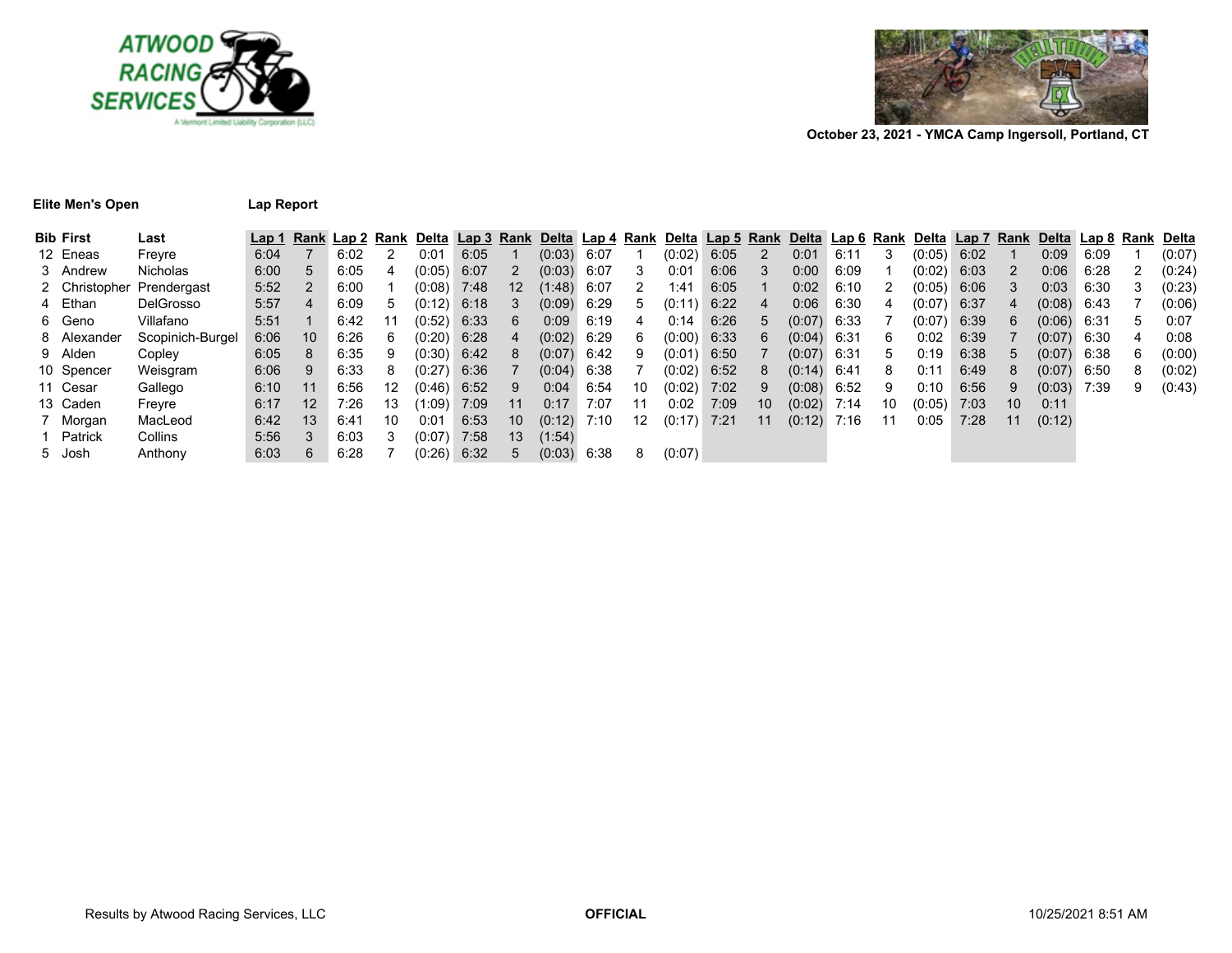



| <b>Single Speed Open</b> |     |         |   | 50 minutes                     |          | ˈ starters               |                   |              |
|--------------------------|-----|---------|---|--------------------------------|----------|--------------------------|-------------------|--------------|
| <b>Place</b>             | Bib | Time    |   | Laps First Name Last Name Team |          |                          | City              | <b>State</b> |
| 1                        | 21  | 0:50:42 | 8 | Donny                          | Green    | 1 PVD Cycling            | Providence        | RI           |
| 2                        | 23  | 0:53:48 | 8 | Anthony                        | Vecca    | Stage 1 / AirLine Cycles | Portland          | CТ           |
| 3                        | 24  | 0:54:28 | 8 | Tim                            | Mitchell | <b>CCB Racing</b>        | Ashland           | МA           |
| 4                        | 25  | lapped  |   | <b>Brooks</b>                  | Nablo    | Stage 1 / Airline Cycles | Haddam Neck CT    |              |
| 5                        | 26  | lapped  |   | Noah                           | Hallisey | <b>Mythic Bike Works</b> | Kingston          | RI           |
| 6                        | 64  | lapped  |   | Noah                           | Rodney   | Army West Point Cycling  | <b>West Point</b> | ΝY           |
|                          | 29  | lapped  | 6 | Keenan                         | Spooner  | STAGE 1/AirLine Cycles   | East Hampton CT   |              |
|                          |     |         |   |                                |          |                          |                   |              |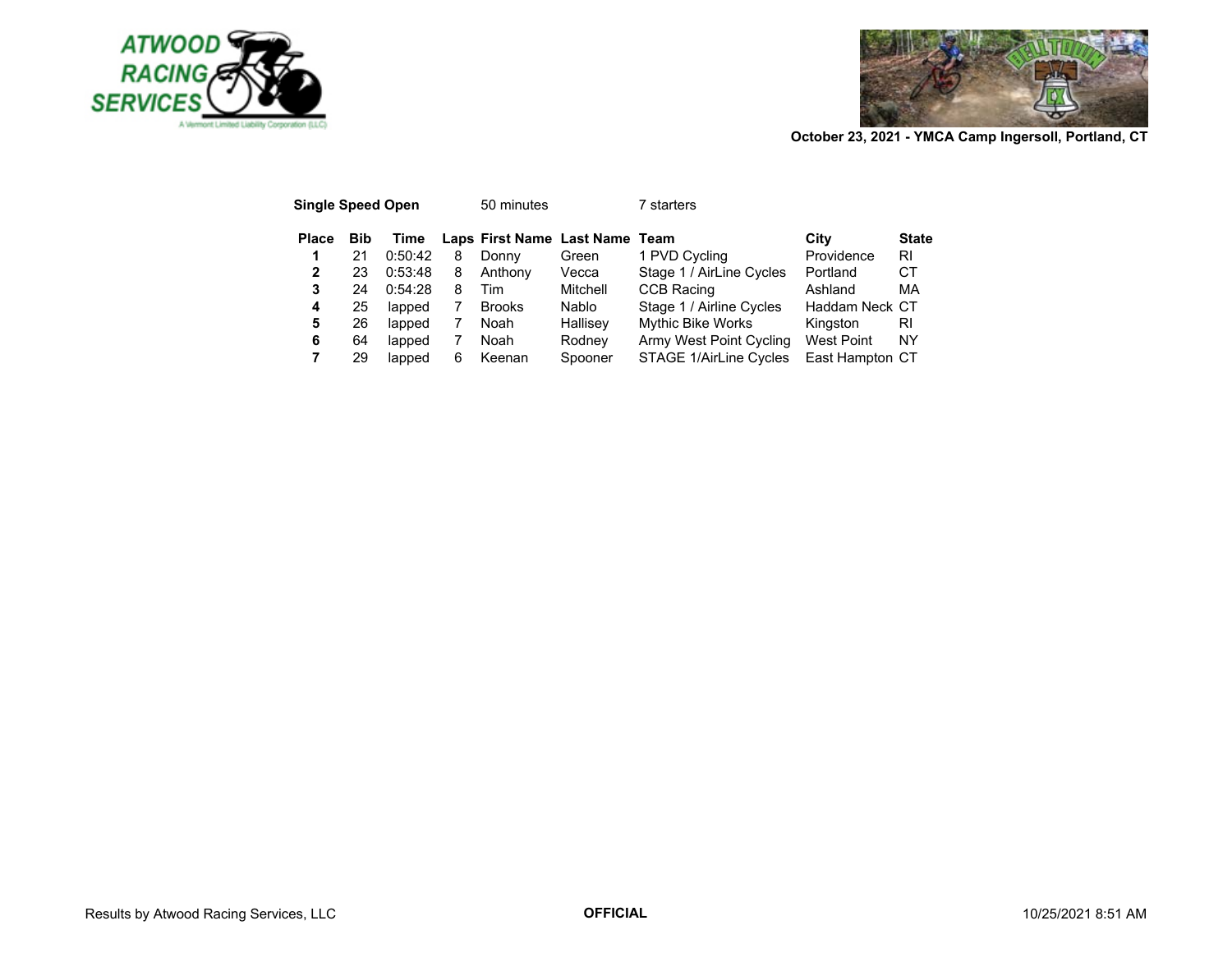



**October 23, 2021 - YMCA Camp Ingersoll, Portland, CT**

## **Single Speed Open Lap Report**

| <b>Bib First</b> | Last                                                                       |                 |                  |      |   | Lap 1 Rank Lap 2 Rank Delta Lap 3 Rank Delta Lap 4 Rank Delta Lap 5 Rank Delta Lap 6 Rank Delta Lap 7 Rank Delta Lap 8 Rank Delta |        |               |  |                                 |    |                  |                |                               |      |                |                      |  |        |
|------------------|----------------------------------------------------------------------------|-----------------|------------------|------|---|-----------------------------------------------------------------------------------------------------------------------------------|--------|---------------|--|---------------------------------|----|------------------|----------------|-------------------------------|------|----------------|----------------------|--|--------|
| 21 Donny         | Green                                                                      | 6:19            |                  | 6:12 |   | 0:07                                                                                                                              | 6:20 1 |               |  | $(0.08)$ 6:21 1 $(0.01)$ 6:19 1 |    | $0:02$ 6:26 1    |                | $(0:07)$ 6:23 1               |      |                | $0:03$ 6:22          |  | 0:01   |
| 23 Anthony Vecca |                                                                            |                 | 6:21  2  6:41  3 |      |   | $(0:20)$ 6:44 2 $(0:03)$ 6:44 2 0:00 6:47 2                                                                                       |        |               |  |                                 |    |                  |                | $(0.03)$ 6:47 2 $(0.00)$ 6:51 |      | $\overline{2}$ | $(0.03)$ 6:54        |  | (0:03) |
| 24 Tim           | Mitchell                                                                   |                 |                  |      |   | 6:33    3    6:37    2    (0:04)    6:54    3    (0:17)    6:50    3    0:04    6:48    3                                         |        |               |  |                                 |    |                  |                | 0:02 6:49 3 (0:01) 7:02       |      | 3 <sup>1</sup> | $(0.13)$ 6.56 3 0.06 |  |        |
|                  | 25 Brooks Nablo                                                            | $6:38$ 4 7:03 4 |                  |      |   | $(0.25)$ 7:12 4 $(0.09)$ 7:23                                                                                                     |        |               |  | 4 (0:11) 7:46 5                 |    | $(0.23)$ 7:35    | $\overline{4}$ | $0:11$ 7:41 4                 |      |                | (0:06)               |  |        |
| 26 Noah          | Hallisey                                                                   | $6:48$ 5 7:13   |                  |      |   | 5 (0:25) 7:33 5 (0:19) 7:49 5 (0:16) 7:40 4                                                                                       |        |               |  |                                 |    | $0:09$ 7:44      | $\cdot$ 5.     | $(0.04)$ 7:52                 |      | 5 <sup>5</sup> | (0:08)               |  |        |
| 64 Noah          | Rodney 7:21 6 7:53                                                         |                 |                  |      | 6 | $(0.32)$ 8:07                                                                                                                     |        | 6 (0:14) 7:51 |  | 6   0:16   8:16                 | -6 | $(0.26)$ 8:10    | - 6            | 0:07                          | 8:06 | 6              | 0:04                 |  |        |
|                  | 29 Keenan Spooner 8:38 7 9:26 7 (0:47) 9:31 7 (0:05) 9:44 7 (0:13) 10:02 7 |                 |                  |      |   |                                                                                                                                   |        |               |  |                                 |    | $(0:17)$ 10:07 7 |                | (0:05)                        |      |                |                      |  |        |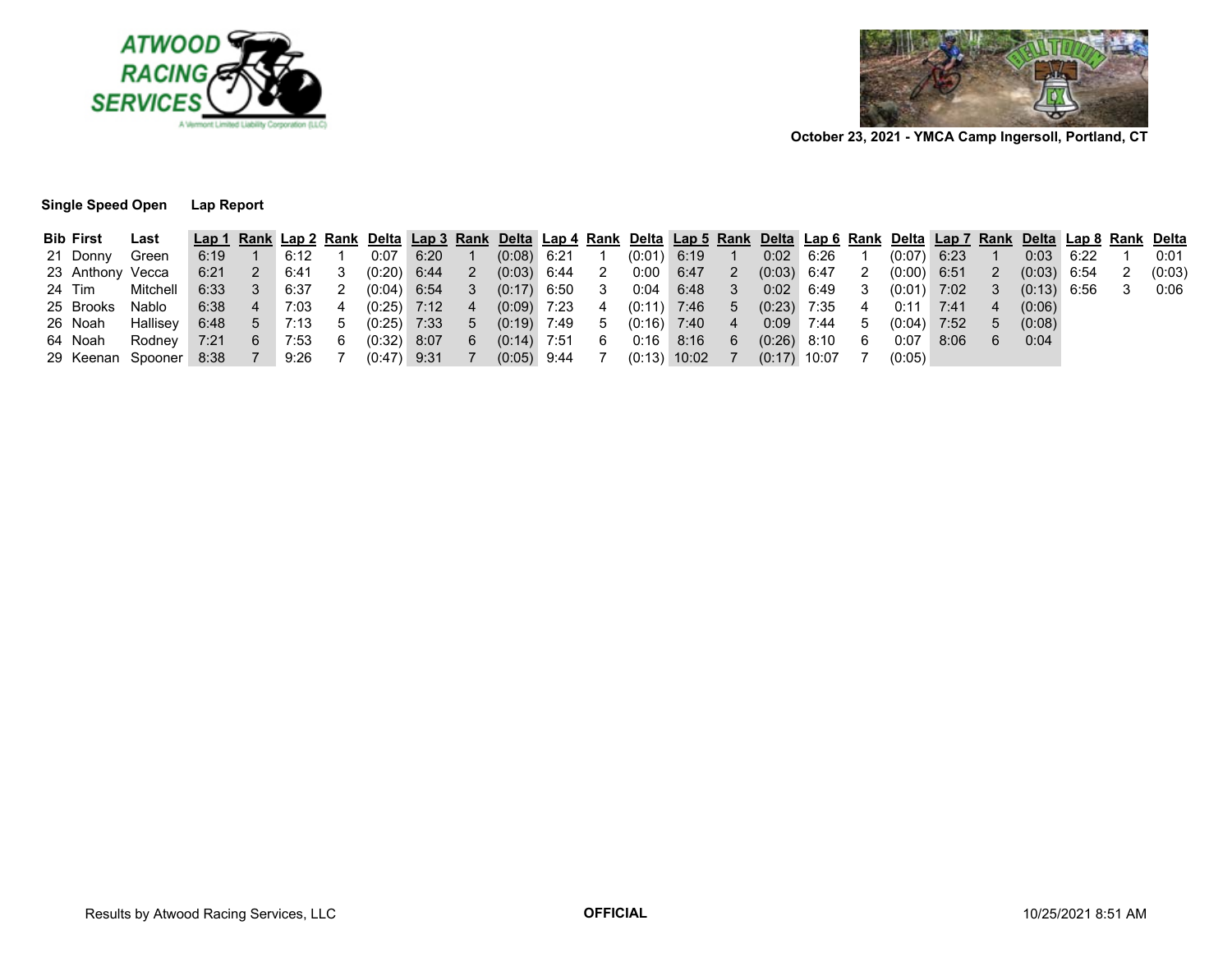



| <b>B Mens Open</b> |            |         |   | 40 minutes                |                    | 19 starters                    |                         |              |
|--------------------|------------|---------|---|---------------------------|--------------------|--------------------------------|-------------------------|--------------|
| <b>Place</b>       | <b>Bib</b> | Time    |   | Laps First Name Last Name |                    | Team                           | City                    | <b>State</b> |
| 1                  | 34         | 0:40:52 | 6 | Spencer                   | Weisgram           | <b>Army West Point Cycling</b> | <b>West Point</b>       | NY.          |
| 2                  | 38         | 0:41:06 | 6 | Weston                    | Lane               | <b>Eliel Factory</b>           | Arlington               | МA           |
| 3                  | 31         | 0:41:24 | 6 | Jonathan                  | <b>Brito-Roman</b> | 1 PVD Cycling                  | Providence              | RI           |
| 4                  | 39         | 0:41:30 | 6 | Stephen                   | Hopkins            | Stedman's/MeltSnow Racing      | North Kingstown         | RI           |
| 5                  | 35         | 0:42:36 | 6 | Miro                      | <b>Koulnis</b>     | <b>BurlingTRON</b>             | Arlington               | МA           |
| 6                  | 32         | 0:43:05 | 6 | Chris                     | Mitchell           | Minuteman Road Club            | Uxbridge                | МA           |
| 7                  | 40         | 0:43:17 | 6 | Eric                      | Kulkarni           | <b>Army West Point Cycling</b> | <b>Wappingers Falls</b> | NY.          |
| 8                  | 36         | 0:44:53 | 6 | Sean                      | Casey              | Green Line Velo                | Walpole                 | МA           |
| 9                  | 44         | 0:45:07 | 6 | Michael                   | Cassese            | Army West Point Cycling        | <b>West Point</b>       | NY.          |
| 10                 | 43         | 0:45:44 | 6 | John                      | Ricardi            | <b>Competitive Edge Racing</b> | Hampden                 | MA.          |
| 11                 | 41         | 0:45:55 | 6 | Gregory                   | Affsa              |                                | <b>Cherry Valley</b>    | МA           |
| 12                 | 49         | 0:47:23 | 6 | Andrew                    | <b>Buckley</b>     | Stage one                      | East Hampton            | CT.          |
| 13                 | 33         | 0:47:23 | 6 | Thomas                    | Provencher         | Stage 1 / Airline Cycles       | Groton                  | CT.          |
| 14                 | 45         | 0:47:47 | 6 | Lee                       | Salway             | <b>True Cyclery</b>            | Wallingford             | <b>CT</b>    |
| 15                 | 42         | 0:47:58 | 6 | Steven                    | Andreen            | Army West Point Cycling        | West Point              | NY.          |
| 16                 | 50         | lapped  | 5 | Richard                   | Frye               |                                | New Haven               | CT.          |
| 17                 | 46         | lapped  | 5 | Aidan                     | O'dowd             | Army West Point Cycling        | West Point              | <b>NY</b>    |
| 18                 | 47         | lapped  | 5 | Jason                     | <b>Bini</b>        | True Cyclery                   | New Haven               | СT           |
| 19                 | 48         | lapped  | 4 | Phinnara                  | Has                | <b>Upside Down Cross</b>       | North Scituate          | RI           |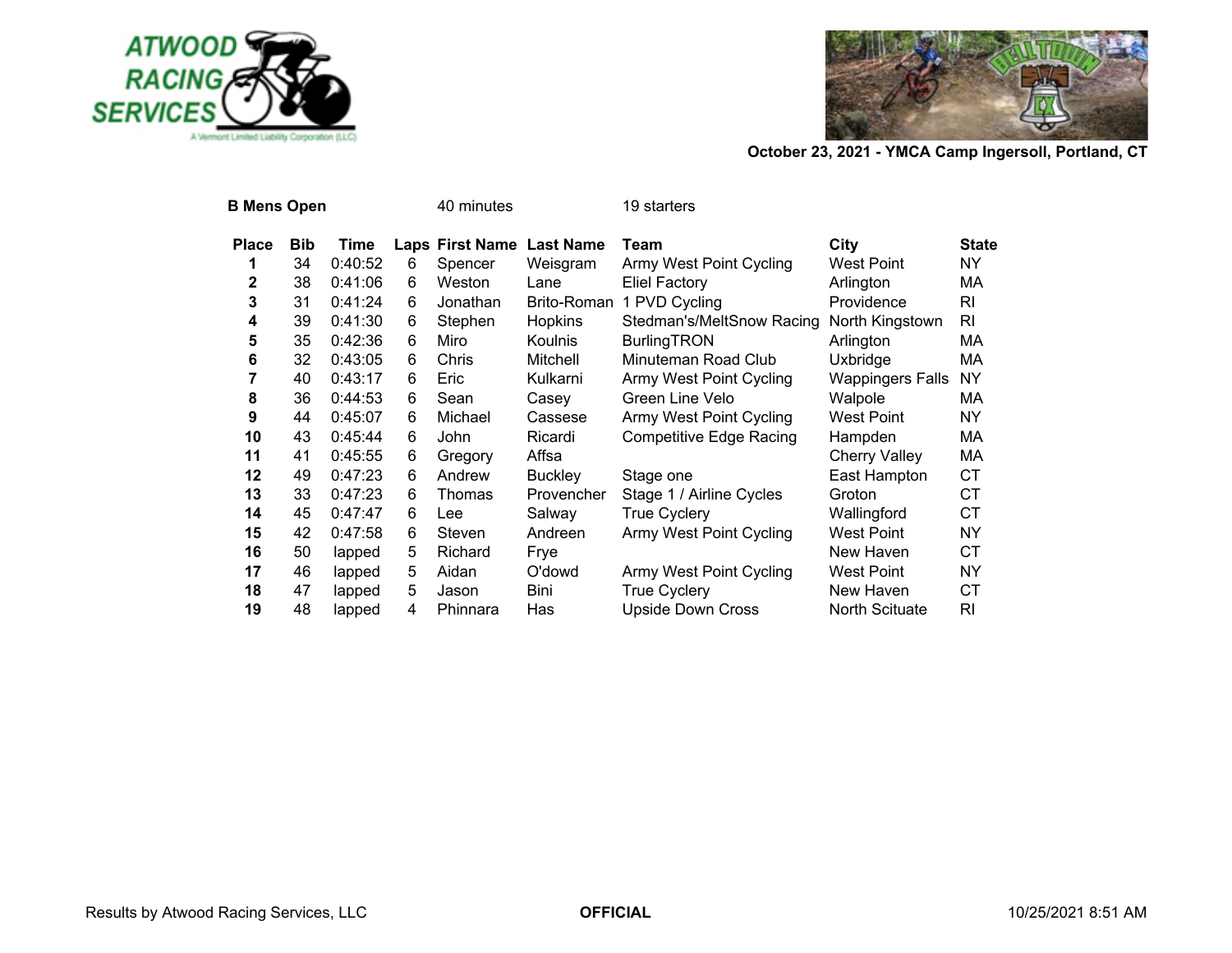



# **B Mens Open Lap Report**

| <b>Bib First</b> | Last           | <u>Lap 1</u> |                 |       |    |        | Rank Lap 2 Rank Delta Lap 3 Rank |                   |                |      |    | Delta Lap 4 Rank Delta Lap 5 Rank |       |                   |        | Delta Lap 6 Rank |                | <b>Delta</b> |
|------------------|----------------|--------------|-----------------|-------|----|--------|----------------------------------|-------------------|----------------|------|----|-----------------------------------|-------|-------------------|--------|------------------|----------------|--------------|
| 34 Spencer       | Weisgram       | 6:21         |                 | 6:40  |    | (0:20) | 6:40                             | $\mathbf{1}$      | 0:01           | 6:53 | 1  | (0:14)                            | 7:01  | $\overline{2}$    | (0:07) | 7:17             |                | (0:17)       |
| 38 Weston        | Lane           | 6:45         | 6               | 6:53  | 4  | (0:08) | 6:56                             | 2                 | (0:02)         | 6:55 | 2  | 0:00                              | 6:50  |                   | 0:06   | 6:47             |                | 0:03         |
| 31 Jonathan      | Brito-Roman    | 6:26         | $\overline{2}$  | 6:46  | 2  | (0:21) | 6:58                             | 3                 | (0:11)         | 7:05 | 4  | (0:08)                            | 7:01  | 3.                | 0:04   | 7:08             | 3              | (0:07)       |
| 39 Stephen       | <b>Hopkins</b> | 6:27         | 3               | 6:52  | 3  | (0:25) | 7:03                             | 4                 | (0:11)         | 7:02 | 3  | 0:01                              | 7:03  | 4                 | (0:01) | 7:03             | $\overline{2}$ | 0:00         |
| 35 Miro          | Koulnis        | 6:46         | 7               | 7:07  | 6  | (0:21) | 7:03                             | 5                 | 0:04           | 7:13 | 5  | (0:10)                            | 7:12  | 5                 | 0:02   | 7:16             | 6              | (0:04)       |
| 32 Chris         | Mitchell       | 6:40         | 4               | 6:58  | 5. | (0:18) | 7:32                             | 9                 | (0:34)         | 7:29 | 7  | 0:03                              | 7:16  |                   | 0:14   | 7:09             | 4              | 0:06         |
| 40 Eric          | Kulkarni       | 7:00         | 9               | 7:15  |    | (0:15) | 7:19                             | 6                 | (0:04)         | 7:16 | 6  | 0:02                              | 7:15  | 6                 | 0:01   | 7:12             | 5              | 0:04         |
| 36 Sean          | Casey          | 6:44         | 5               | 7:15  | 8  | (0:31) | 7:28                             |                   | (0:13)         | 7:42 | 11 | (0:14)                            | 7:49  | 10 <sup>°</sup>   | (0:07) | 7:55             | 10             | (0:06)       |
| 44 Michael       | Cassese        | 7:28         | 14              | 7:30  | 10 | (0:02) | 7:31                             | 8                 | (0:01)         | 7:38 | 9  | (0:07)                            | 7:35  | 8                 | 0:03   | 7:24             | 8              | 0:11         |
| 43 John          | Ricardi        | 6:59         | 8               | 7:32  | 11 | (0:33) | 7:40                             | 11                | (0:09)         | 7:34 | 8  | 0:06                              | 7:50  | $12 \overline{ }$ | (0:15) | 8:09             | 11             | (0:19)       |
| 41 Gregory       | Affsa          | 7:16         | 11              | 7:49  | 14 | (0:32) | 7:37                             | 10                | 0:12           | 7:40 | 10 | (0:03)                            | 7:49  | 11                | (0:09) | 7:44             | 9              | 0:06         |
| 49 Andrew        | <b>Buckley</b> | 7:21         | 13              | 7:49  | 15 | (0:28) | 7:58                             | 14                | (0:09)         | 8:01 | 12 | (0:04)                            | 7:49  | 9                 | 0:13   | 8:26             | 14             | (0:37)       |
| 33 Thomas        | Provencher     | 7:39         | 15              | 7:29  | 9  | 0:11   | 7:45                             | $12 \overline{ }$ | (0:17)         | 8:26 | 15 | (0:41)                            | 7:50  | 13                | 0:36   | 8:13             | 13             | (0:23)       |
| 45 Lee           | Salway         | 7:13         | 10 <sup>°</sup> | 7:40  | 13 | (0:28) | 7:48                             | 13                | (0:08)         | 8:08 | 13 | (0:19)                            | 8:24  | 15                | (0:16) | 8:35             | 15             | (0:11)       |
| 42 Steven        | Andreen        | 7:20         | 12              | 7:39  | 12 | (0:19) | 8:17                             | 16                | (0:38)         | 8:14 | 14 | 0:03                              | 8:15  | 14                | (0:00) | 8:13             | 12             | 0:01         |
| 50 Richard       | Frye           | 7:54         | 16              | 8:19  | 16 | (0:25) | 8:11                             | 15                | 0:08           | 8:44 | 16 | (0:33)                            | 8:49  | 17                | (0:05) |                  |                |              |
| 46 Aidan         | O'dowd         | 8:10         | 17              | 8:50  | 17 | (0:40) | 9:45                             | 17                | (0:55)         | 9:09 | 17 | 0:35                              | 8:39  | 16                | 0:31   |                  |                |              |
| 47 Jason         | Bini           | 8:40         | 18              | 9:18  | 18 | (0:39) | 9:51                             | 18                | (0:33)         | 9:28 | 18 | 0:24                              | 10:43 | 18                | (1:15) |                  |                |              |
| 48 Phinnara      | Has            | 10:06        | 19              | 10:45 | 19 |        | $(0:39)$ 11:02                   | 19                | $(0:17)$ 11:04 |      | 19 | (0:02)                            |       |                   |        |                  |                |              |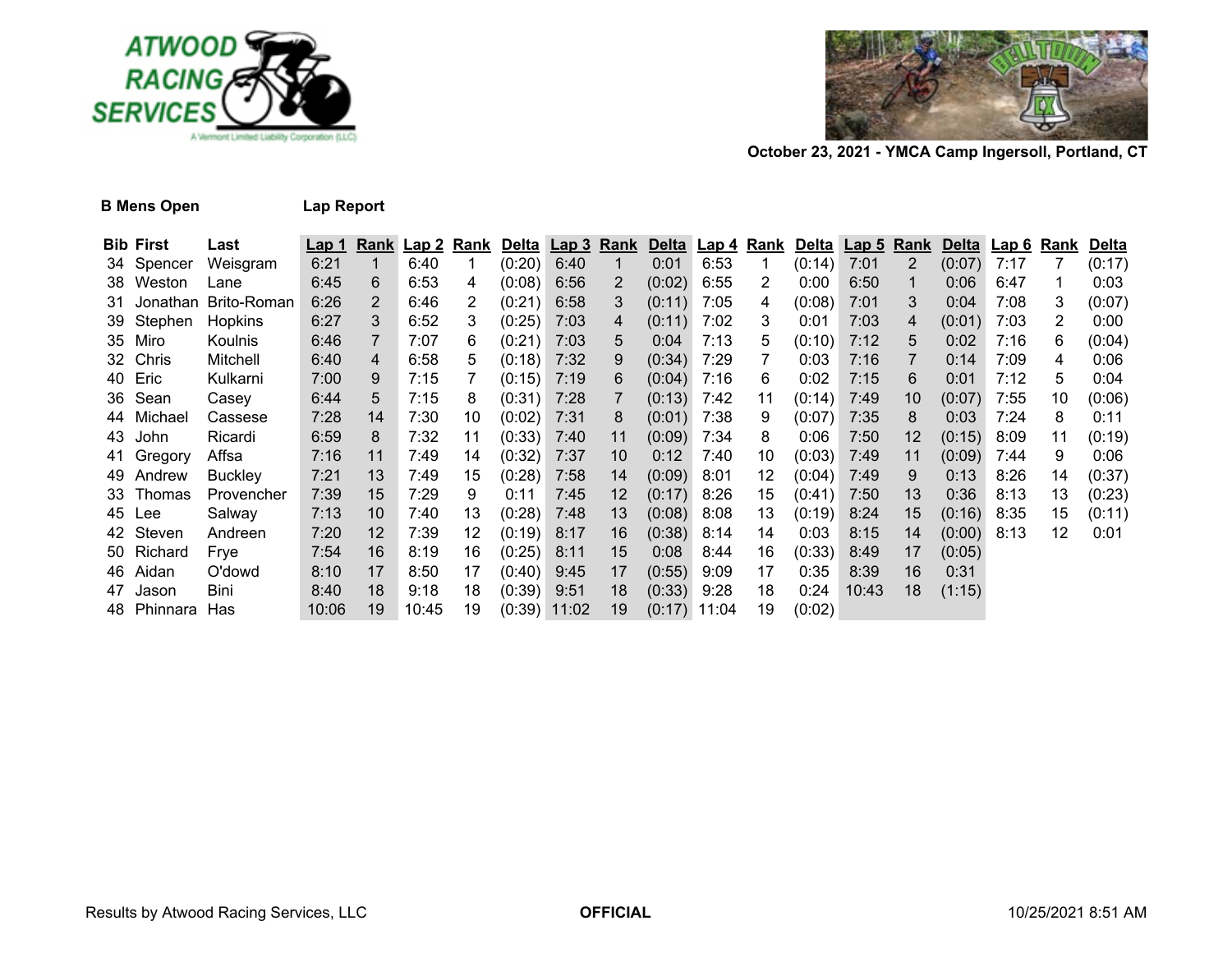



| 45+ B Men    |            |         |   | 40 minutes                |                  | 12 starters                          |                  |              |
|--------------|------------|---------|---|---------------------------|------------------|--------------------------------------|------------------|--------------|
| <b>Place</b> | <b>Bib</b> | Time    |   | Laps First Name Last Name |                  | Team                                 | City             | <b>State</b> |
|              | 52         | 0:43:19 | 6 | Matthew                   | Whiteley         | SVC/Bikeworks                        | Providence       | RI           |
| 2            | 51         | 0:43:21 | 6 | Tucker                    | Walsh            | <b>HUP United</b>                    | Jamaica Plain    | MA           |
| 3            | 56         | 0:43:44 | 6 | Andris                    | Skulte           | <b>Team Horst Sports</b>             | Farmington       | СT           |
| 4            | 53         | 0:43:45 | 6 | Christopher               | Owen             | <b>NCC</b>                           | Leverett         | МA           |
| 5            | 54         | 0:44:07 | 6 | Robert                    | <b>Hoenick</b>   | <b>SVC\Bikeworks</b>                 | Providence       | RI           |
| 6            | 57         | 0:45:41 | 6 | Wade                      | Swift            | Swift Innovations                    | Preston          | СT           |
| 7            | 58         | 0:46:58 | 6 | Steven                    | Taggart          | Team Bicycle Doctor                  | Middletown       | <b>NY</b>    |
| 8            | 59         | P&P     | 5 | Morgan                    | <b>Rueckert</b>  | <b>CCAP Team ERRace</b>              | West Hartford    | СT           |
| 9            | 63         | lapped  | 5 | Shane                     | <b>DelGrosso</b> | ME                                   | Waterford        | СT           |
| 10           | 61         | lapped  | 5 | Christopher               |                  | Gambardella Recycle A Bike           | North Providence | RI           |
| 11           | 62         | lapped  | 5 | Craig                     | Damaschi         | Stage 1 / AirLine Cycles             | Wethersfield     | CТ           |
| 12           | 65         | lapped  | 4 | Christian                 |                  | Michalowski Stage 1 / AirLine Cycles | Haddam Neck      | СT           |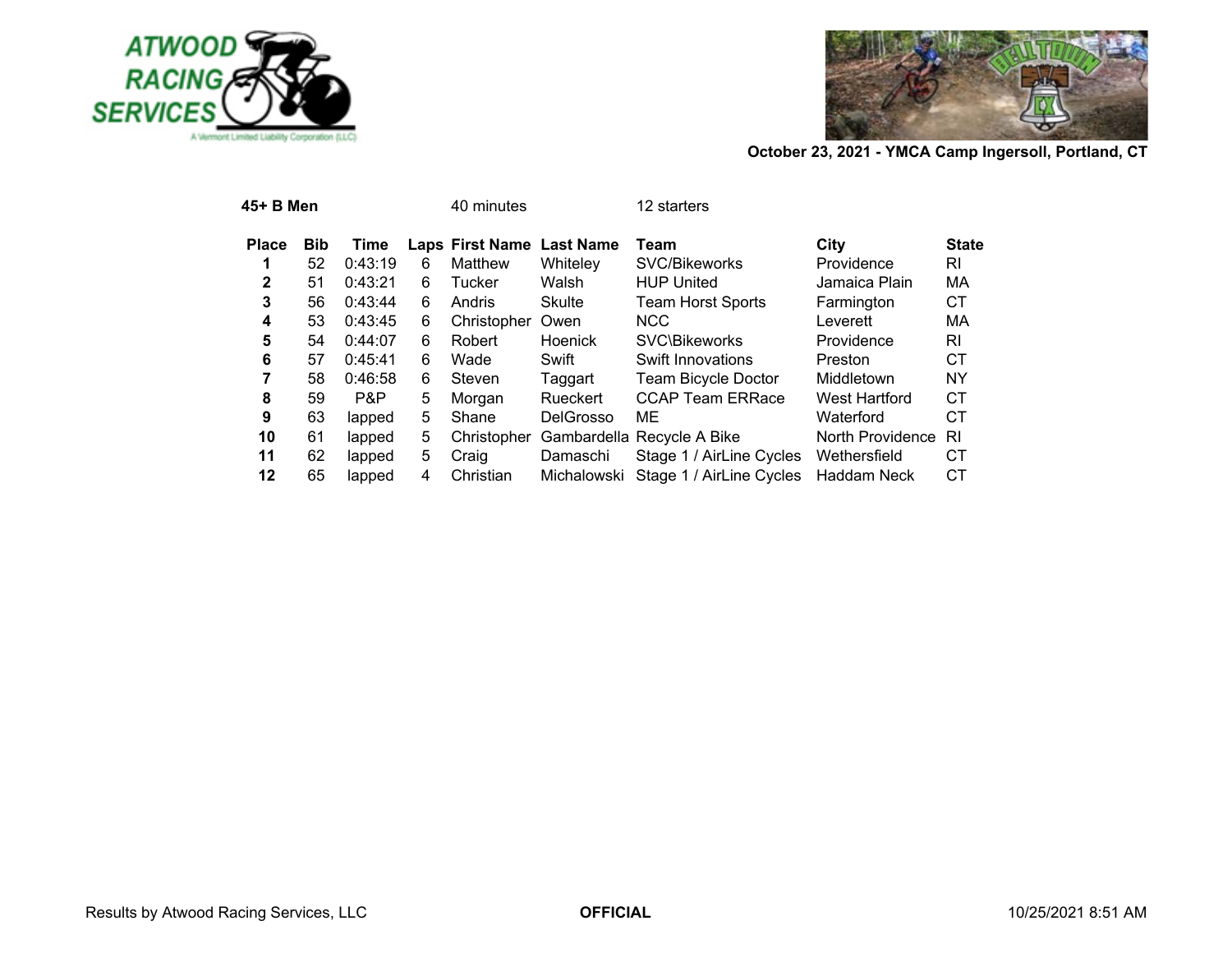



| 45+ B Men | <b>Lap Report</b> |  |  |
|-----------|-------------------|--|--|
|           |                   |  |  |

|  |  | ap Report |  |
|--|--|-----------|--|
|--|--|-----------|--|

| <b>Bib First</b>    | Last                       | Lap 1 |    |       |    | Rank Lap 2 Rank Delta Lap 3 Rank Delta Lap 4 Rank |       |                   |                |      |    | Delta Lap 5 Rank |      |    | Delta Lap 6 Rank |      |   | Delta  |
|---------------------|----------------------------|-------|----|-------|----|---------------------------------------------------|-------|-------------------|----------------|------|----|------------------|------|----|------------------|------|---|--------|
| 52 Matthew          | Whiteley                   | 6:50  |    | 7:08  |    | $(0:18)$ 7:27                                     |       | 3                 | $(0:18)$ 7:34  |      | 4  | (0:07)           | 7:15 |    | 0:19             | 7:05 |   | 0:10   |
| 51 Tucker           | Walsh                      | 6:50  |    | 7:10  |    | $(0:20)$ 7:25                                     |       | 2                 | $(0:15)$ 7:22  |      | 3  | 0:03             | 7:22 |    | (0:00)           | 7:12 | 2 | 0:10   |
| 56 Andris           | Skulte                     | 7:00  | 4  | 7:18  | 5  | $(0:18)$ 7:23                                     |       |                   | $(0.05)$ 7:22  |      | 2  | 0:01             | 7:27 | 4  | $(0:05)$ 7:14    |      | 3 | 0:13   |
| 53 Christopher Owen |                            | 7:01  | 5  | 7:18  | 4  | $(0:16)$ 7:30                                     |       | 5                 | $(0:12)$ 7:15  |      |    | 0:15             | 7:27 | 3  | (0:12)           | 7:15 | 4 | 0:12   |
| 54 Robert           | <b>Hoenick</b>             | 6:51  | 3  | 7:09  |    | $(0:18)$ 7:29                                     |       | 4                 | $(0:20)$ 7:35  |      | 5  | $(0:06)$ 7:33    |      | 5. | 0:01             | 7:30 | 5 | 0:03   |
| 57 Wade             | Swift                      | 7:26  | 6  | 7:36  | 6  | $(0:10)$ 7:36                                     |       | 6                 | 0:00           | 7:46 | 6  | $(0:10)$ 7:34    |      | 6  | 0:12             | 7:44 |   | (0:10) |
| 58 Steven           | Taggart                    | 7:28  |    | 7:58  |    | $(0:29)$ 7:56                                     |       | $\overline{7}$    | 0:01           | 7:56 |    | $(0:00)$ 7:57    |      |    | (0:01)           | 7:44 | 6 | 0:13   |
| 59 Morgan           | Rueckert                   | 7:34  | 8  | 8:07  | 8  | $(0.33)$ 8:33                                     |       | 8                 | $(0.26)$ 8:28  |      | 8  | 0:05             | 8:31 | 8  | (0:03)           |      |   |        |
| 63 Shane            | <b>DelGrosso</b>           | 7:59  | 9  | 8:50  | 9  | $(0.51)$ 9:18                                     |       | 10                | $(0.28)$ 9:00  |      | 9  | 0:19             | 8:50 | 9  | 0:10             |      |   |        |
|                     | 61 Christopher Gambardella | 8:26  | 10 | 8:51  | 10 | $(0.24)$ 9:00                                     |       | 9                 | $(0:09)$ 9:11  |      | 10 | (0:11)           | 9:07 | 10 | 0:04             |      |   |        |
| 62 Craig            | Damaschi                   | 8:41  | 11 | 9:37  | 11 | $(0.56)$ 9:48                                     |       | 11                | $(0:12)$ 9:58  |      | 11 | $(0:09)$ 10:41   |      | 11 | (0:44)           |      |   |        |
| 65 Christian        | Michalowski                | 11:00 | 12 | 10:52 | 12 | 0:08                                              | 11:14 | $12 \overline{ }$ | $(0:22)$ 10:24 |      | 12 | 0:50             |      |    |                  |      |   |        |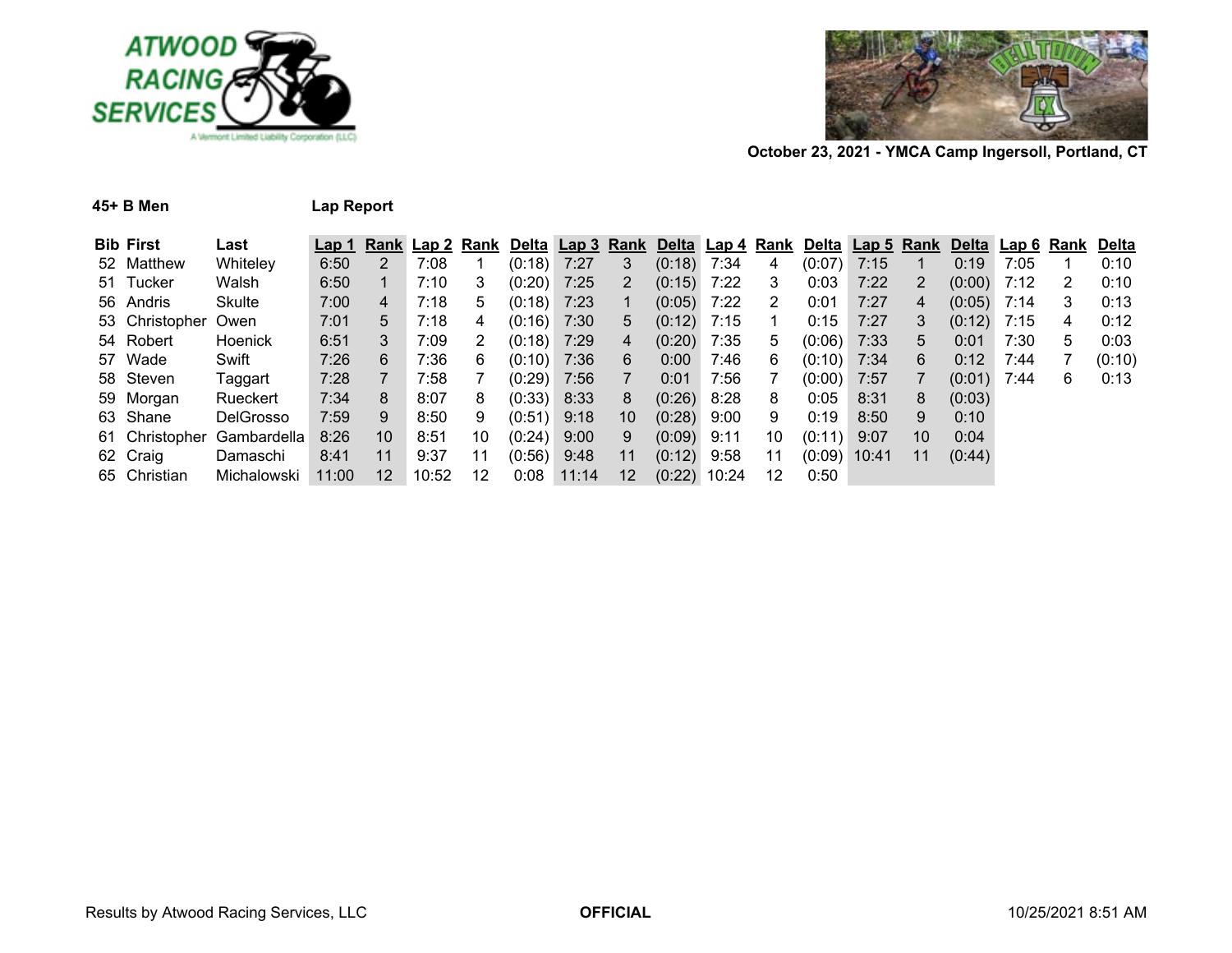



| 55+ B Men    |       |         |    | 40 minutes                          |           | 3 starters                             |                |              |
|--------------|-------|---------|----|-------------------------------------|-----------|----------------------------------------|----------------|--------------|
| Place        | – Bib |         |    | Time Laps First Name Last Name Team |           |                                        | City           | <b>State</b> |
|              | 77    | 0:45:59 |    | 6 Brvon                             | Lewis     | BLTees Inc.                            | Monson         | МA           |
| $\mathbf{2}$ | 74    | P&P     | 5. | Michael                             | Schmidt   | Ridgefield Cycle Sport Club Ridgefield |                | - CT         |
| 3            | 73    | P&P     | 5  | John                                | Bogdanski |                                        | Glastonbury CT |              |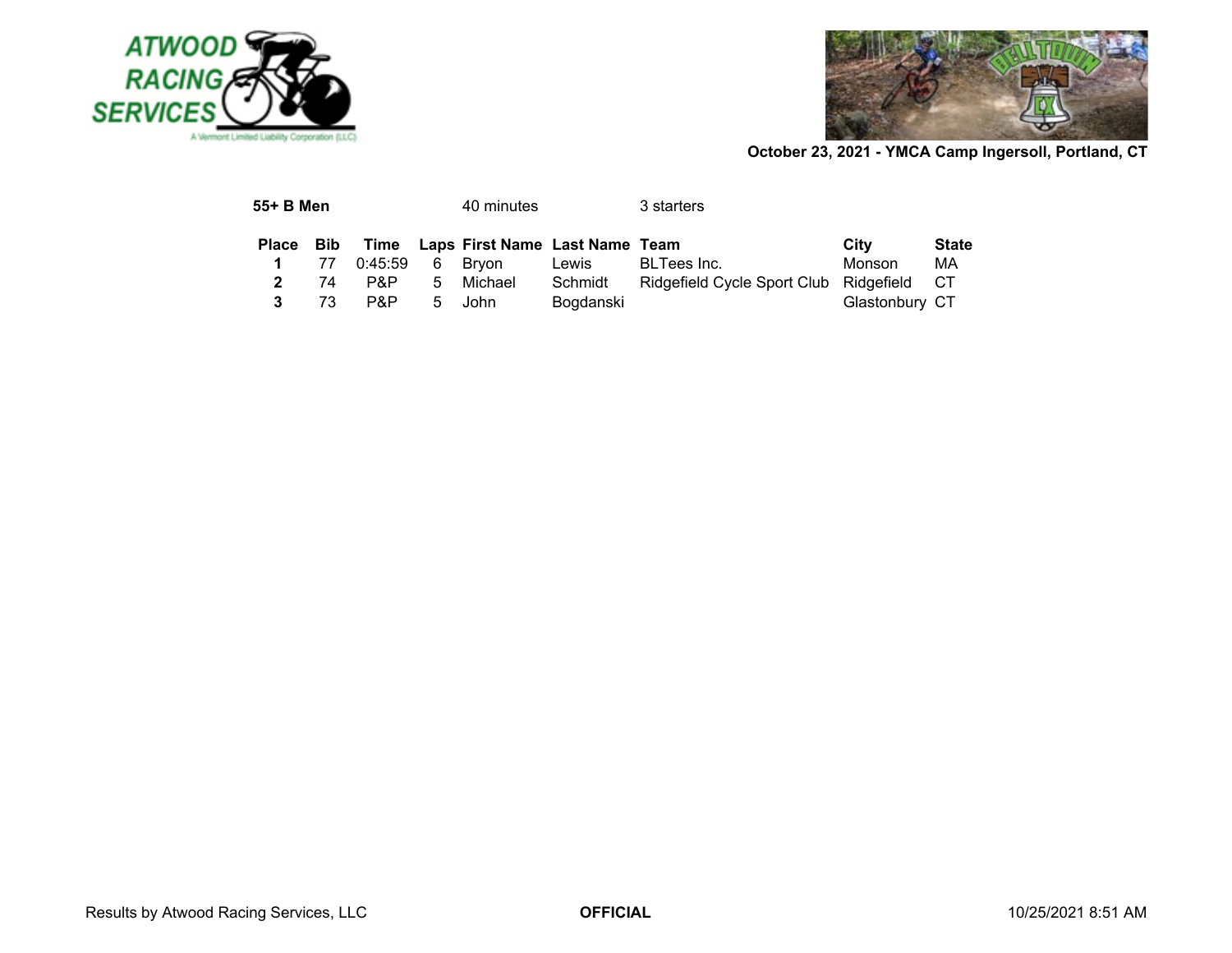



| 55+ B Men<br>Lap Report |                                                                                |                                                                                                 |  |  |  |                                                                                      |  |  |               |                |      |  |      |
|-------------------------|--------------------------------------------------------------------------------|-------------------------------------------------------------------------------------------------|--|--|--|--------------------------------------------------------------------------------------|--|--|---------------|----------------|------|--|------|
| <b>Bib First</b>        | Last                                                                           | Lap 1 Rank Lap 2 Rank Delta Lap 3 Rank Delta Lap 4 Rank Delta Lap 5 Rank Delta Lap 6 Rank Delta |  |  |  |                                                                                      |  |  |               |                |      |  |      |
| 77 Brvon                | Lewis                                                                          |                                                                                                 |  |  |  | 7:21  1  7:42  1  (0:21)  7:46  1  (0:04)  7:48  1  (0:03)  7:50  1  (0:02)  7:33  1 |  |  |               |                |      |  | 0:17 |
| 74 Michael Schmidt      |                                                                                | 7:50  2  8:11  2  (0:21)  8:13  2  (0:02)  8:16  2  (0:02)  8:02                                |  |  |  |                                                                                      |  |  |               | $\overline{2}$ | 0:13 |  |      |
| 73 John                 | Bogdanski 8:07    3    8:23     3    (0:16)   8:16     3     0:07   8:24     3 |                                                                                                 |  |  |  |                                                                                      |  |  | $(0:08)$ 8:07 | $3 -$          | 0:18 |  |      |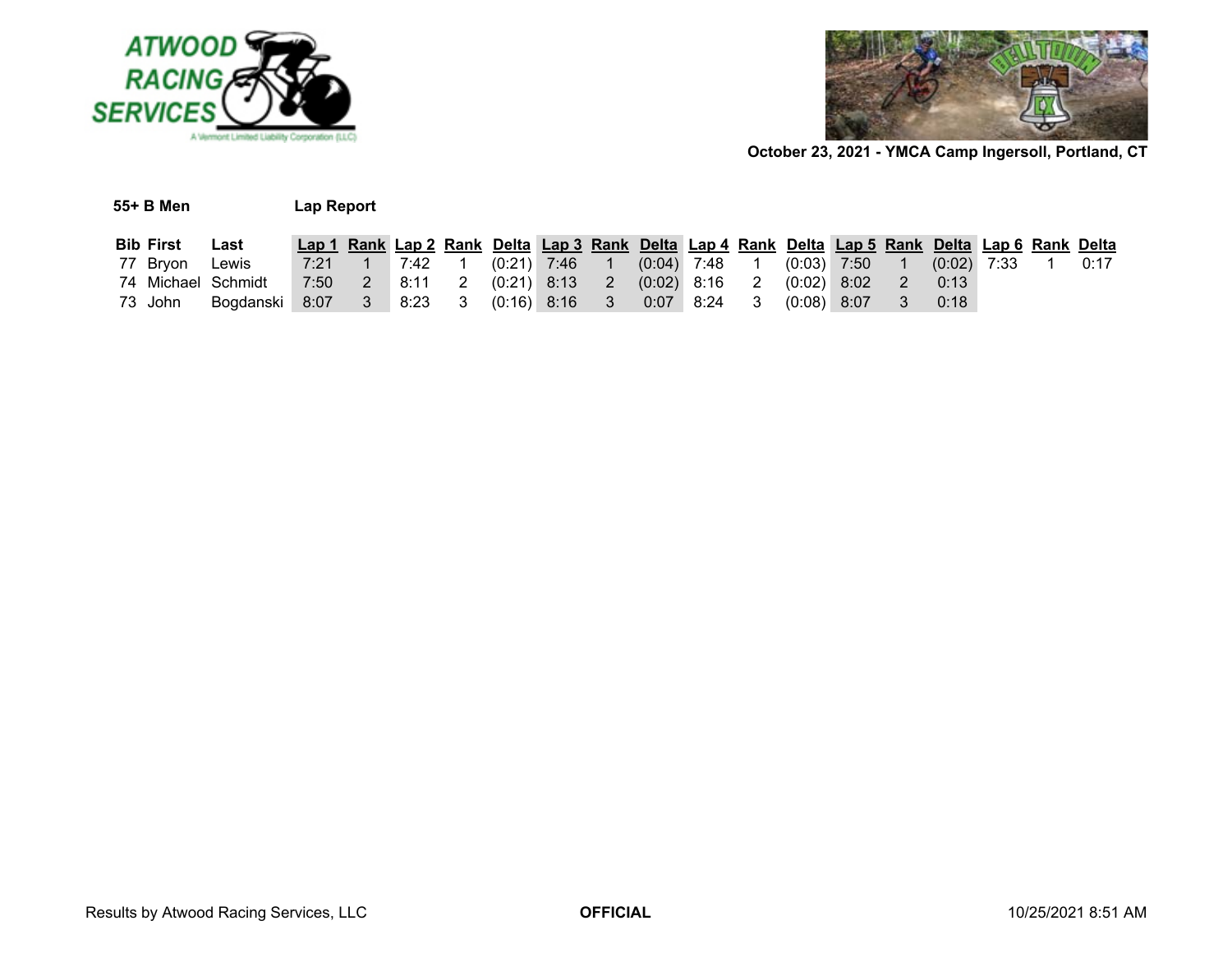



| <b>Fat Bike Open</b> |            |         |   | 40 minutes    |                                | 10 starters                    |                 |              |
|----------------------|------------|---------|---|---------------|--------------------------------|--------------------------------|-----------------|--------------|
| <b>Place</b>         | <b>Bib</b> | Time    |   |               | Laps First Name Last Name Team |                                | City            | <b>State</b> |
| 1                    | 211        | 0:37:45 | 5 | <b>Brooks</b> | <b>Nablo</b>                   | Stage 1 / Airline Cycles       | Haddam Neck CT  |              |
| 2                    | 216        | 0:38:36 | 5 | John          | Ricardi                        | <b>Competitive Edge Racing</b> | Hampden         | MA           |
| 3                    | 214        | 0:39:00 | 5 | Jacob         | Kravitz                        | Stage 1/Airline Cycles         | East Hampton CT |              |
| 4                    | 217        | 0:39:53 | 5 | Dennis        | Stechholz                      | Stage 1 Airline Cycles         | Manchester      | СT           |
| 5                    | 230        | 0:41:11 | 5 | Matt          | Wick                           | Stage 1 / Airline Cycles       |                 |              |
| 6                    | 219        | 0:41:52 | 5 | <b>Bryon</b>  | Lewis                          | <b>BLTees Inc.</b>             | Monson          | MA           |
| 7                    | 213        | 0:43:58 | 5 | <b>Brett</b>  | Chenail                        | <b>Team Horst Sports</b>       | Granby          | СT           |
| 8                    | 215        | 0:44:30 | 5 | Thanh         | Mai                            | <b>STAGE 1/AirLine Cycles</b>  | Simsbury        | СT           |
| 9                    | 212        | 0:45:46 | 5 | Thomas        | Provencher                     | Stage 1 / Airline Cycles       | Groton          | СT           |
| 10                   | 218        | 0:45:47 | 5 | James         | Pulaski                        | Stage 1 / Airline Cycles       | Higganum        | СT           |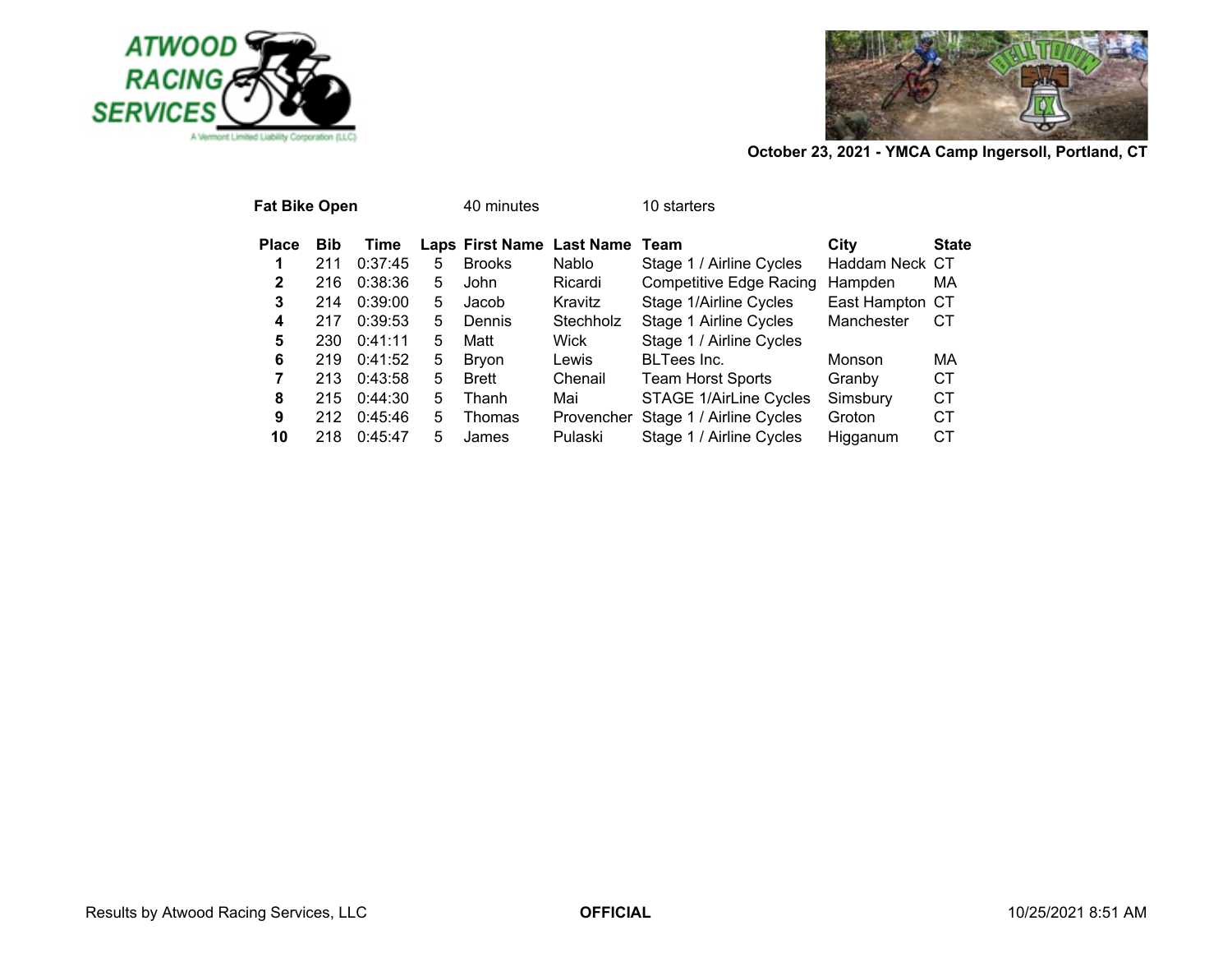



| <b>Fat Bike Open</b>  |           | Lap Report       |    |                 |    |               |      |      |             |      |      |        |            |    |              |
|-----------------------|-----------|------------------|----|-----------------|----|---------------|------|------|-------------|------|------|--------|------------|----|--------------|
| <b>Bib First</b>      | Last      | Lap <sub>1</sub> |    | Rank Lap 2 Rank |    | Del <u>ta</u> | Lap3 | Rank | Delta Lap 4 |      | Rank | Delta  | Lap 5 Rank |    | <b>Delta</b> |
| 211 Brooks            | Nablo     | 7:11             |    | 7:27            |    | (0:16)        | 7:40 |      | (0:12)      | 7:41 | 1    | (0:02) | 7:45       |    | (0:04)       |
| 216 John              | Ricardi   | 7:20             | 2  | 7:32            | 2  | (0:13)        | 7:48 | 3    | (0:15)      | 7:49 | 2    | (0:01) | 8:07       | 3  | (0:18)       |
| 214 Jacob             | Kravitz   | 7:39             | 3  | 7:43            | 3  | (0:04)        | 7:46 | 2    | (0:03)      | 7:52 | 3    | (0:06) | 7:58       | 2  | (0:06)       |
| 217 Dennis            | Stechholz | 7:46             | 5  | 7:56            | 4  | (0:10)        | 7:54 | 4    | 0:02        | 8:09 | 4    | (0:15) | 8:07       | 4  | 0:02         |
| 230 Matt              | Wick      | 7:44             | 4  | 8:35            | 7  | (0:50)        | 8:21 | 6    | 0:13        | 8:14 | 5    | 0:07   | 8:17       | 5  | (0:03)       |
| 219 Bryon             | Lewis     | 8:59             | 10 | 8:01            | 5  | 0:58          | 8:13 | 5    | (0:11)      | 8:20 | 6    | (0:07) | 8:19       | 6  | 0:01         |
| 213 Brett             | Chenail   | 8:40             | 8  | 8:07            | 6  | 0:33          | 8:56 |      | (0:50)      | 9:35 | 9    | (0:39) | 8:40       | 7  | 0:55         |
| 215 Thanh             | Mai       | 8:28             | 7  | 8:58            | 8  | (0:30)        | 9:01 | 8    | (0:03)      | 9:00 | 7    | 0:01   | 9:04       | 10 | (0:04)       |
| 212 Thomas Provencher |           | 8:41             | 9  | 9:22            | 9  | (0:41)        | 9:12 | 9    | 0:11        | 9:37 | 10   | (0:25) | 8:54       | 9  | 0:42         |
| 218 James             | Pulaski   | 8:24             | 6  | 9:28            | 10 | (1:03)        | 9:38 | 10   | (0:11)      | 9:26 | 8    | 0:13   | 8:51       | 8  | 0:35         |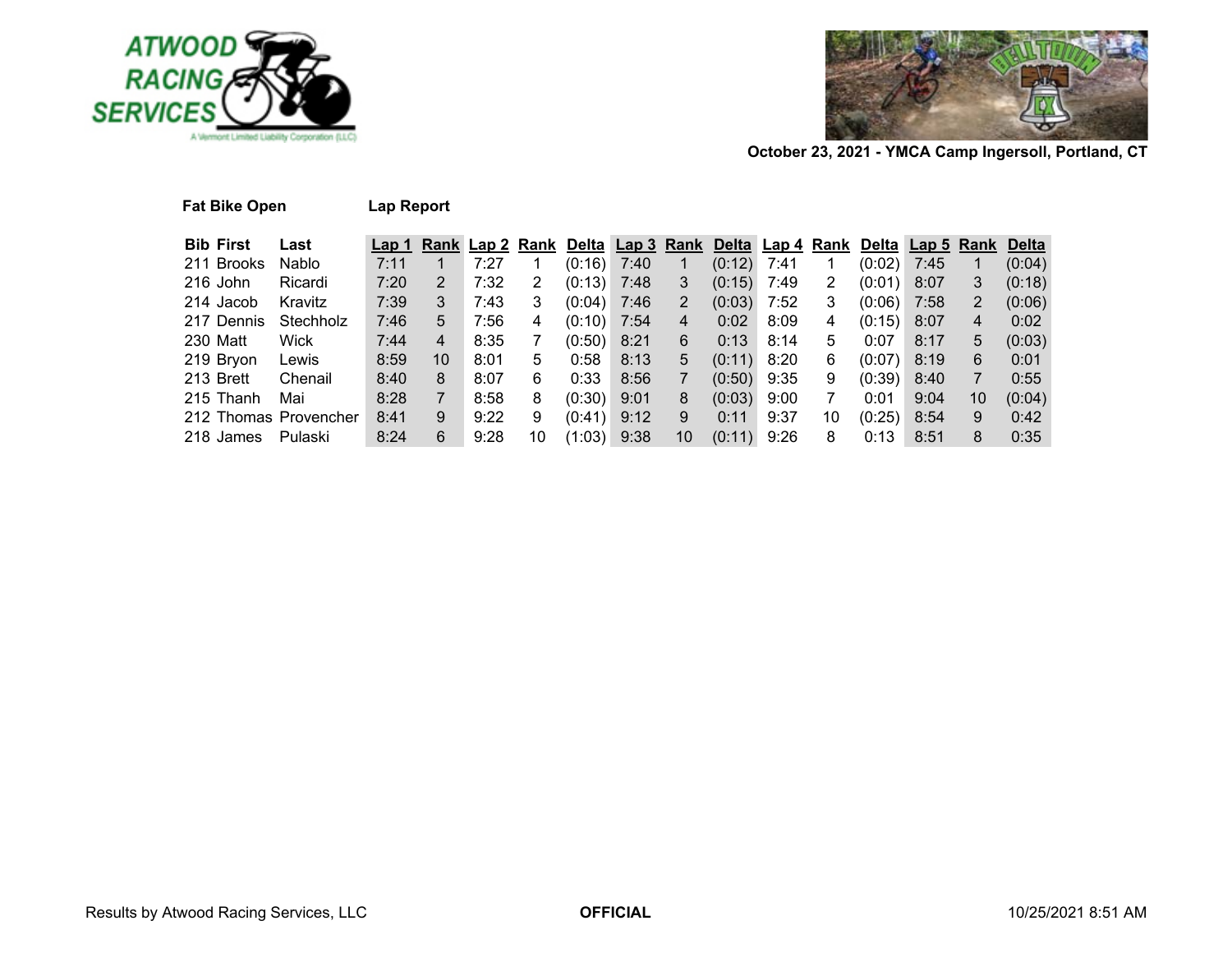



|              |            |         |   | Old Schoolers' Open - Vintage Bikes | 40 minutes | 5 starters                          |                 |              |
|--------------|------------|---------|---|-------------------------------------|------------|-------------------------------------|-----------------|--------------|
| <b>Place</b> | <b>Bib</b> | Time    |   | Laps First Name Last Name Team      |            |                                     | City            | <b>State</b> |
|              | 221        | 0:39:47 | 5 | Justin                              | Green      | Stage1/Airline Cycles               | Old Lyme        | CТ           |
|              | 222        | 0:40:09 | 5 | Christopher                         | Owen       | NCC.                                | Leverett        | MA           |
|              | 227        | 0:41:09 | 5 | Daniel                              | Gould      | Stage 1                             | East Hampton CT |              |
|              | 224        | P&P     | 4 | Rvan                                | Zwick      | STAGE 1/AirLine Cycles/Muddy Mayhem | Wethersfield    | -CT          |
|              | 226        | P&P     | 4 | Sarah                               | Gordon     | Airline Cycles                      | Wethersfield    | CТ           |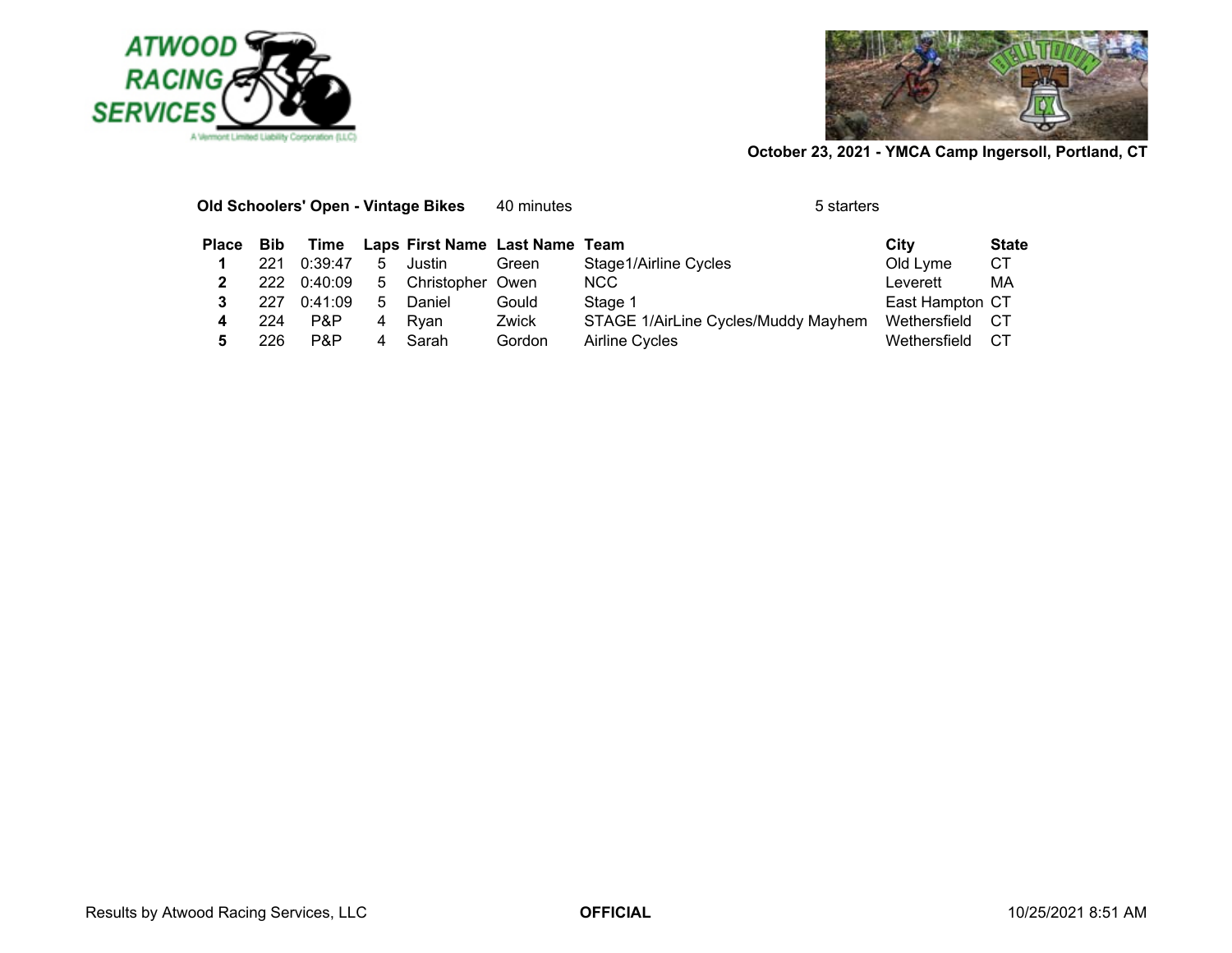



| <b>Bib First</b>     | Last   |      |   | Lap 1 Rank Lap 2 | Rank |               |      |                |      |                 |                |               | Delta Lap 3 Rank Delta Lap 4 Rank Delta Lap 5 Rank Delta |   |      |
|----------------------|--------|------|---|------------------|------|---------------|------|----------------|------|-----------------|----------------|---------------|----------------------------------------------------------|---|------|
|                      |        |      |   |                  |      |               |      |                |      |                 |                |               |                                                          |   |      |
| 221 Justin           | Green  | 7:26 |   | 8:07             |      | $(0.41)$ 8:25 |      | $3^{\circ}$    |      | $(0:18)$ 8:04 2 |                | $0:20$ 7:45   |                                                          | 2 | 0:19 |
| 222 Christopher Owen |        | 8:17 |   | 8:08             | 2    | 0:09          | 8:22 | 2              |      | $(0:14)$ 7:42   | $\overline{1}$ | $0:40$ 7:41   |                                                          |   | 0:01 |
| 227 Daniel           | Gould  | 8:13 | 2 | 8:12             |      | 0:00          | 8:07 |                |      | $0:06$ $8:20$   | -3             | $(0:13)$ 8:18 |                                                          | 3 | 0:02 |
| 224 Ryan             | Zwick  | 9:09 | 4 | 10:00            | 5    | $(0:51)$ 9:35 |      | $\overline{4}$ | 0:25 | 9:43            | 4              | (0:08)        |                                                          |   |      |
| 226 Sarah            | Gordon | 9:11 | 5 | 10:00            | 4    | $(0.49)$ 9:37 |      | 5 <sup>5</sup> | 0:22 | 9:44            | 5              | (0:07)        |                                                          |   |      |

**Old Schoolers' Open - Vintage Bikes Lap Report**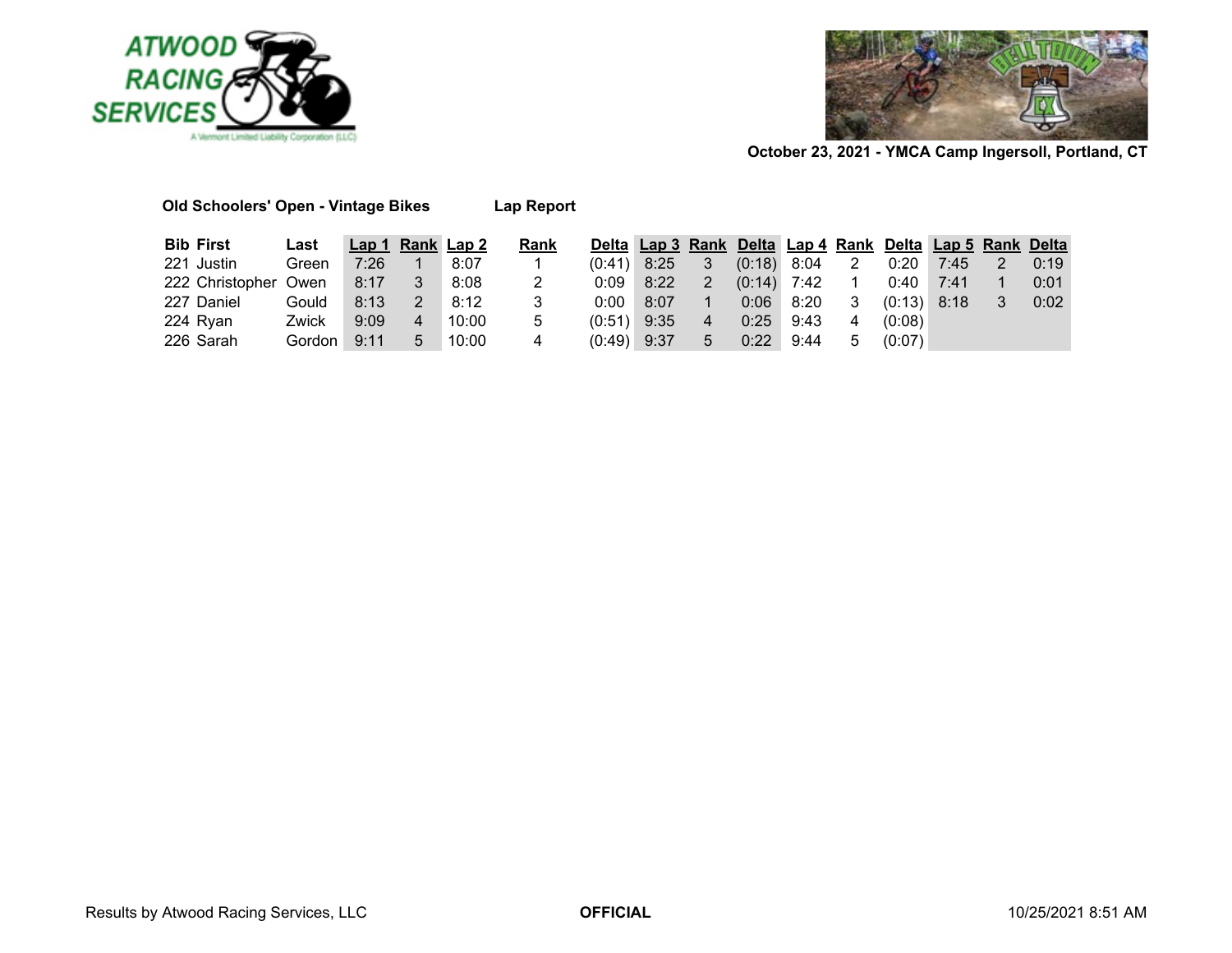



| <b>Tandem Tantrum</b> |      |                     |   | 2 laps                        |                               | 3 starters                     | <b>Lap Report</b>           |  |       |   |        |  |
|-----------------------|------|---------------------|---|-------------------------------|-------------------------------|--------------------------------|-----------------------------|--|-------|---|--------|--|
| Place Bib             |      |                     |   | Time Laps First Name          | <b>Last Name</b>              | Team                           | Lap 1 Rank Lap 2 Rank Delta |  |       |   |        |  |
|                       | 237  | 0:17:29             |   | Sean/Boden                    | Rourke/Chenail                | <b>Team Horst Junior Squad</b> | 8:47                        |  | 8:42  |   | 0:05   |  |
|                       |      | $228 \quad 0:18:40$ | 2 | Eric/Shoshannah Kulkarni/Lane |                               | <b>US Military Academy</b>     | 8:31                        |  | 10:09 | 2 | (1:38) |  |
|                       | 236. | 0:21:17             |   | Andrew/Sofie                  | Buckley/Pedemonti UVM Cycling |                                | 10:42                       |  | 10:35 |   | 0:07   |  |